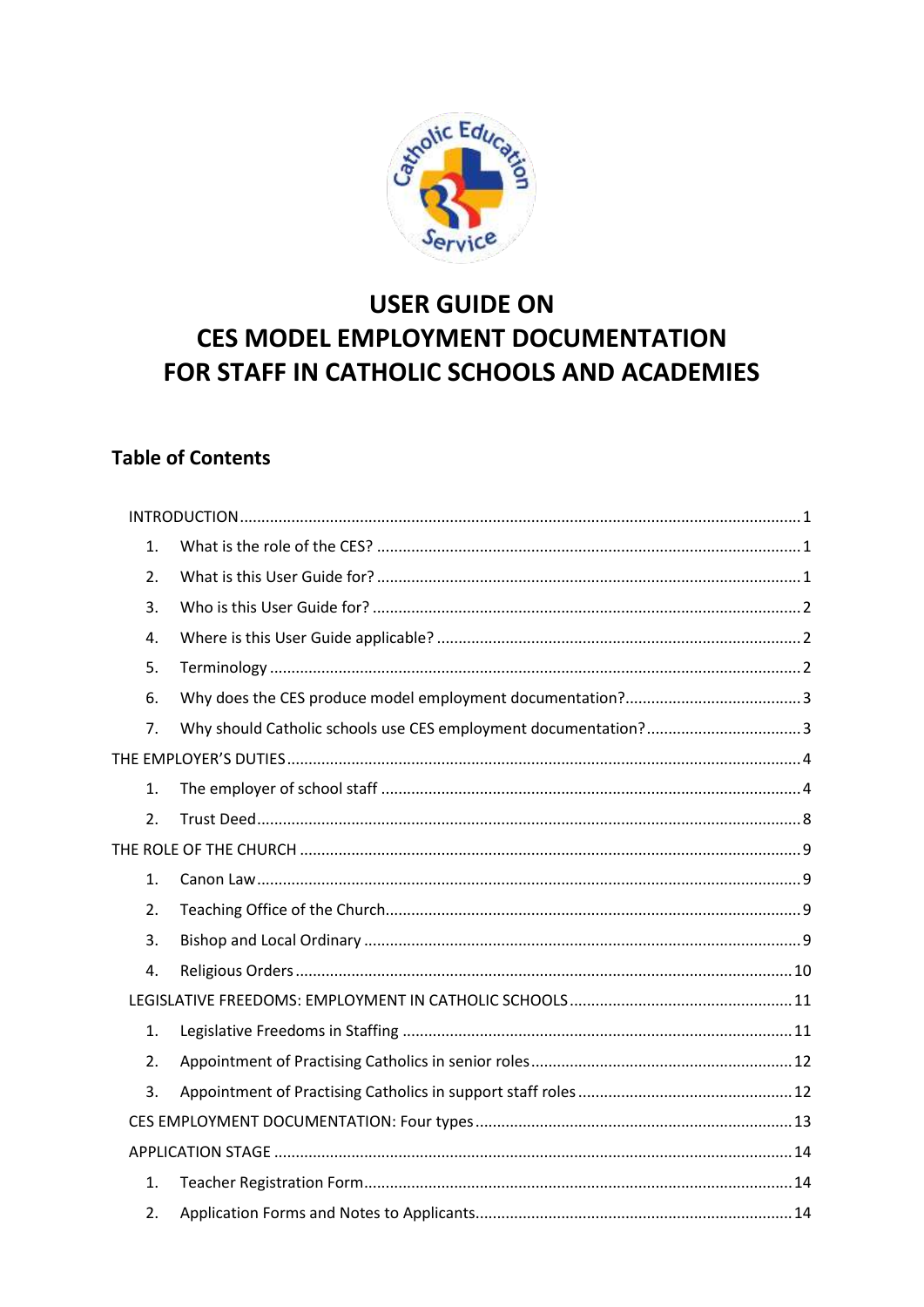| 3.  |                                                                                     |    |
|-----|-------------------------------------------------------------------------------------|----|
| 4.  |                                                                                     |    |
| 5.  | CES Guidance Employment references: Frequently Asked Questions  15                  |    |
| ➤   |                                                                                     |    |
|     |                                                                                     |    |
| 1.  |                                                                                     |    |
| 2.  |                                                                                     |    |
| 3.  |                                                                                     |    |
| 4.  |                                                                                     |    |
| 5.  |                                                                                     |    |
| 6.  |                                                                                     |    |
| 7.  | CES Guidance and Policy on Disqualification under the Childcare Act 2006 19         |    |
| ➤   | RECRUITMENT and APPOINTMENT STAGE: Frequently Asked Questions 20                    |    |
|     |                                                                                     |    |
| 1.  |                                                                                     |    |
| 2.  |                                                                                     |    |
|     |                                                                                     |    |
| 3.  |                                                                                     |    |
| 4.  | CES User Guide On Model Employment Documentation (For Staff In Catholic Schools And |    |
| 5.  | CES model School/College Contracts of Employment: Notes to Users and  24            |    |
| 6.  | Guidance Note: Employment of Special Educational Needs Coordinators                 |    |
| 7.  |                                                                                     |    |
| 8.  | Four different levels of Teaching Assistants                                        | 25 |
| 9.  |                                                                                     |    |
| 10. |                                                                                     |    |
| 11. |                                                                                     |    |
| 12. |                                                                                     |    |
| ➤   |                                                                                     |    |
|     |                                                                                     |    |
|     |                                                                                     |    |
| ➤   |                                                                                     |    |
|     |                                                                                     |    |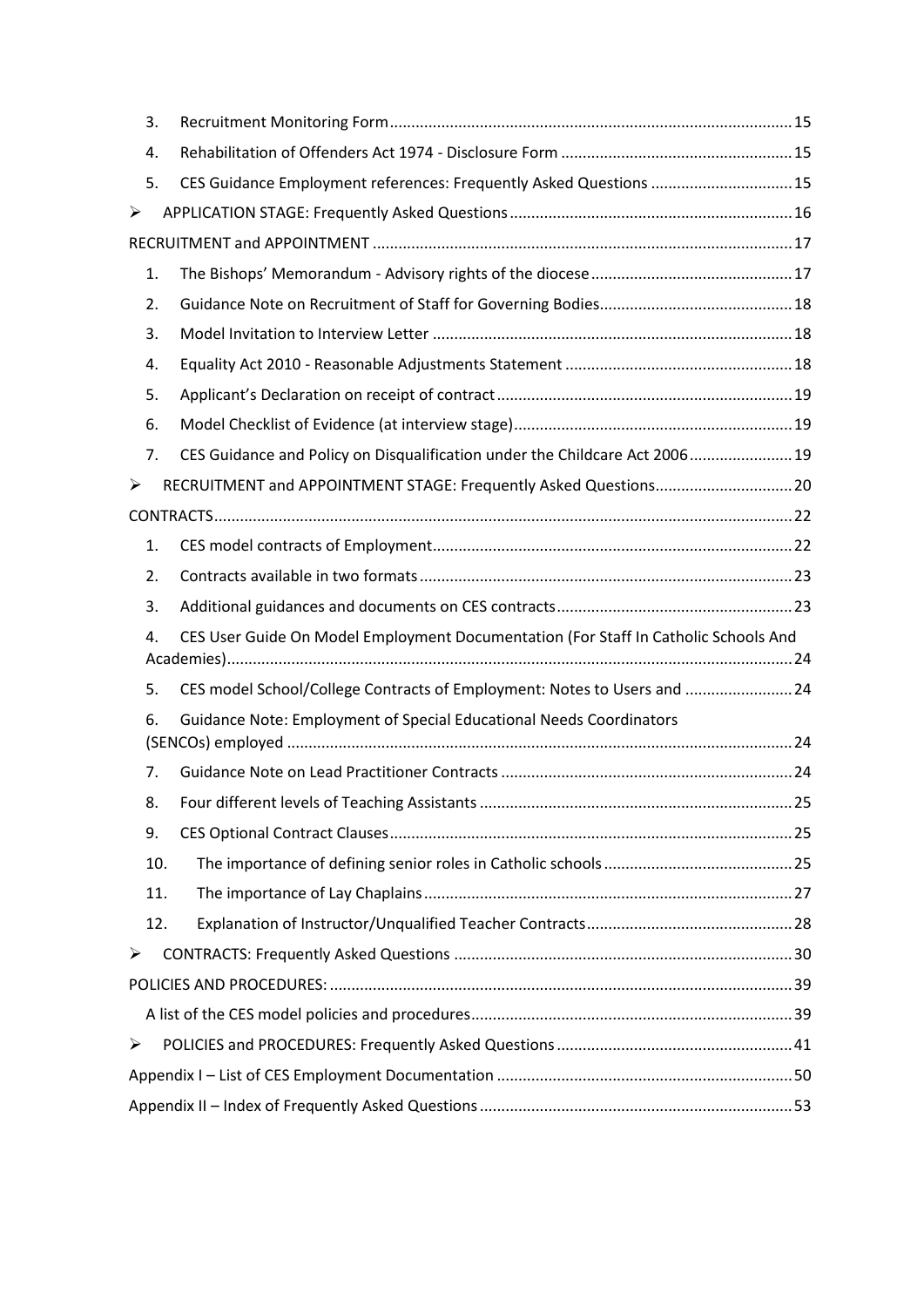

# **USER GUIDE ON CES MODEL EMPLOYMENT DOCUMENTATION FOR STAFF IN CATHOLIC SCHOOLS AND ACADEMIES**

# <span id="page-2-0"></span>**INTRODUCTION**

# <span id="page-2-1"></span>**1. What is the role of the CES?**

The Catholic Education Service (CES) was founded in 1847 as the Catholic Poor School Committee and is an agency of the Catholic Bishops' Conference of England and Wales ("The Bishops' Conference"). The Bishops' Conference is the permanent assembly of all the Catholic Bishops in England and Wales. The CES, as an agency of the Bishops' Conference, is charged with promoting and securing education on behalf of the Bishops throughout England and Wales.

# <span id="page-2-2"></span>**2. What is this User Guide for?**

This User Guide has been produced to complement model employment documentation that has been published by the CES for staff employed in Catholic schools and academies in England and schools in Wales ('CES employment documentation'). A list of all the CES employment documentation can be found in Appendix I at the end of this User Guide. These resources include application forms, procedural recruitment documentation, contracts of employment and workplace policies that underpin the principles in those contracts together with guidances.

This User Guide will offer guidance on how to implement and use the CES employment documentation. It will also cover frequently asked questions, the answers to which can be found by subject matter in Appendix II also at the end of this User Guide.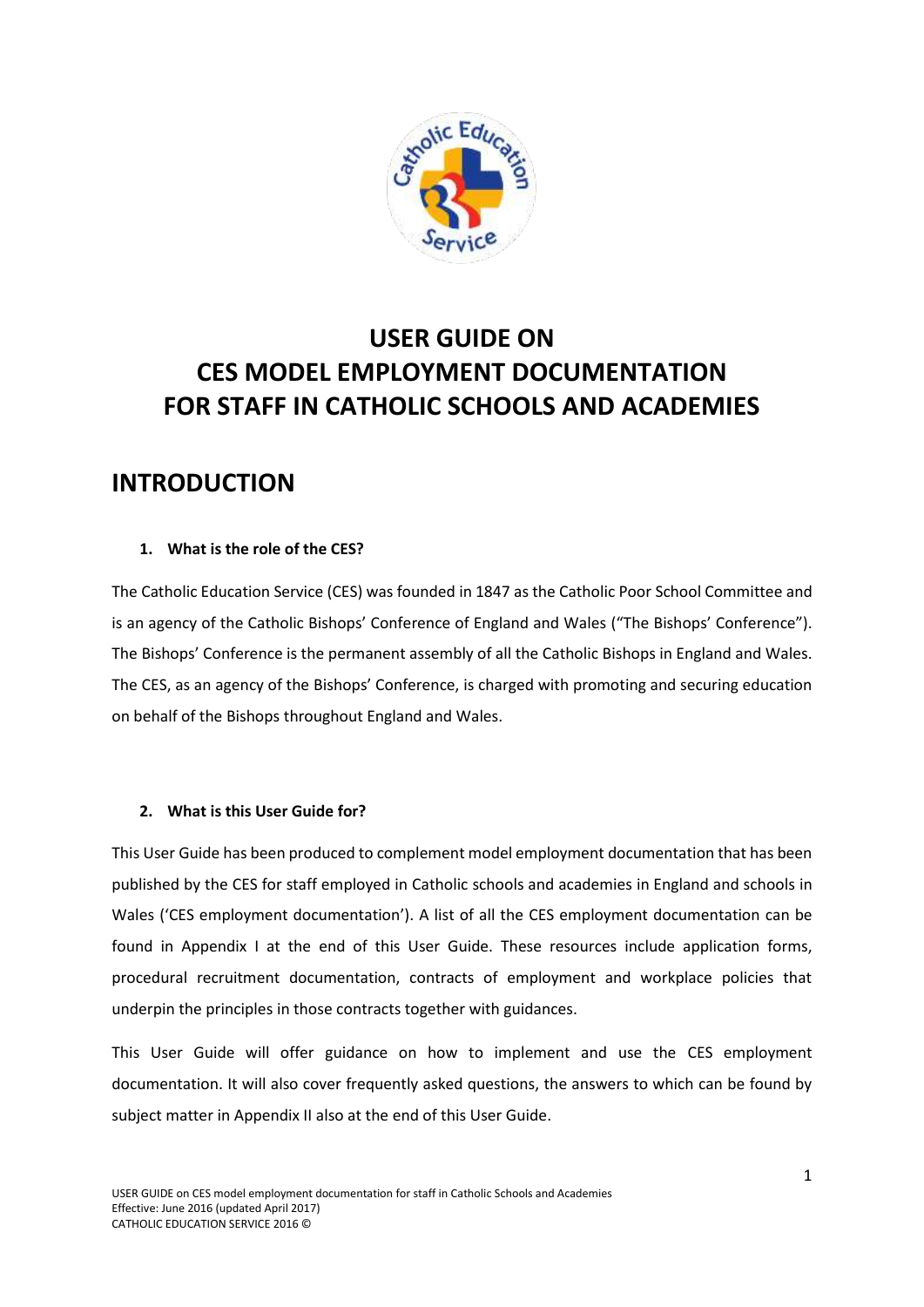Please refer to the section in this User Guide headed "terminology" below for an understanding of the terms "school" "academy" "governing body" and "board of directors".

#### <span id="page-3-0"></span>**3. Who is this User Guide for?**

This User Guide has been produced for use by:

- Dioceses and their education officers,
- Governing bodies of Catholic voluntary aided schools and boards of directors in Catholic voluntary academies
- Senior leaders in Catholic voluntary aided schools and Catholic voluntary academies
- Legal advisers, human resources providers and relevant school staff

#### <span id="page-3-1"></span>**4. Where is this User Guide applicable?**

This User Guide is applicable to Catholic schools and academies in England and Wales.

### <span id="page-3-2"></span>**5. Terminology**

Throughout this User Guide **"Governing Body" or "Governing Bodies"** will be used to denote the entity or entities within the school or academy trust company that exercise the functions of the employer under the appropriate constitutional arrangements.

The term **'Catholic school(s)'** or **'school(s)'** will mean all Catholic schools and colleges, including schools in the trusteeship of a religious order. This includes maintained schools, academies in England, independent schools, sixth form colleges and non-maintained special schools.

In the CES model contracts of employment we use the term **"Board of Directors"** to describe the persons appointed to the academy trust company's board to exercise the powers, and carry out the duties, of the academy trust company.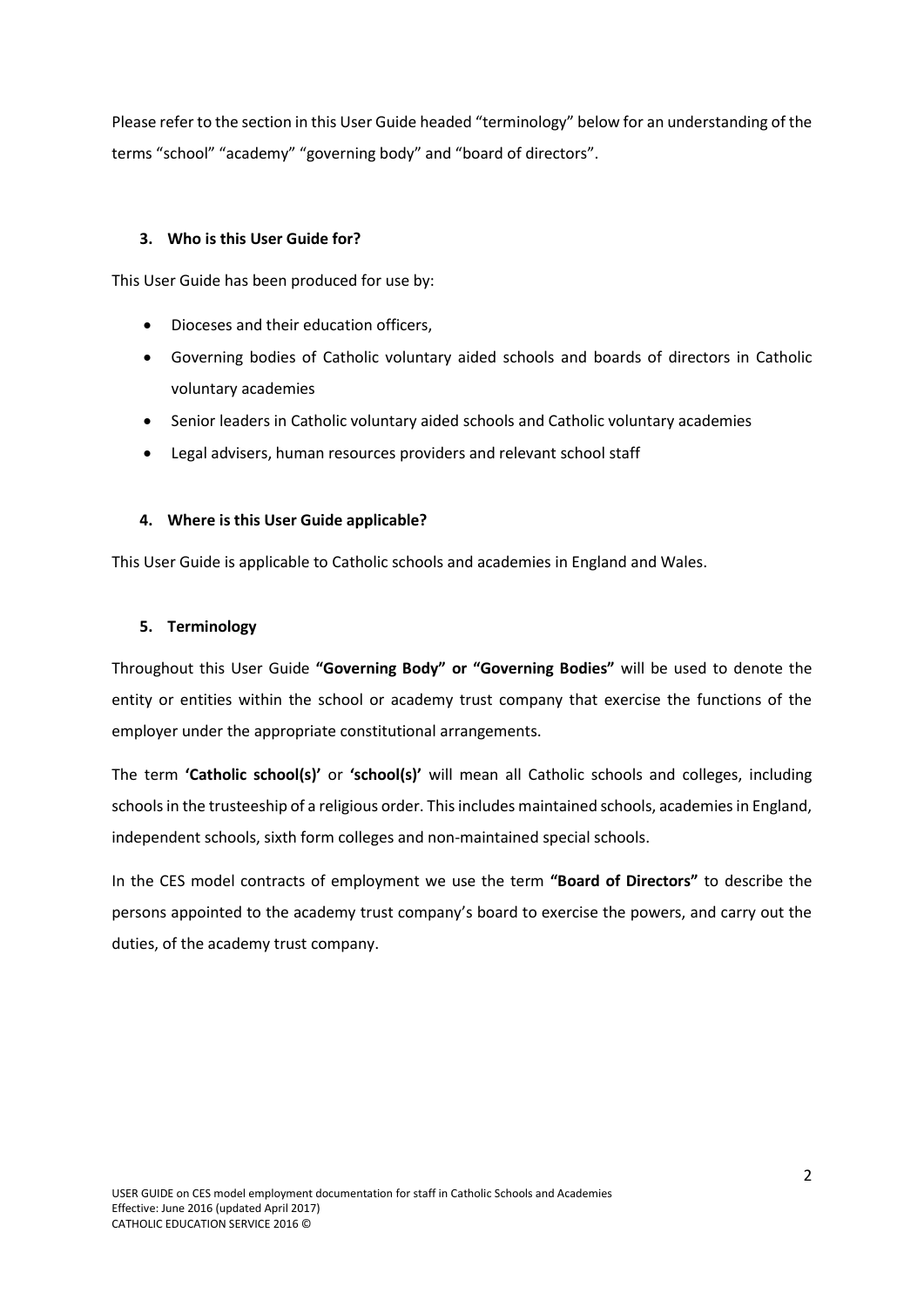#### <span id="page-4-0"></span>**6. Why does the CES produce model employment documentation?**

CES employment documentation is produced to ensure that the staff member and the employer, are both aware of, and bound by, the terms and conditions of employment which relate to the required Catholic character of the school.

The CES is also concerned to ensure that those persons within the school environment who issue CES employment documentation to prospective staff members (particularly the CES model contracts of employment) understand the nature and the obligations and expectations on the employee, by which the prospective employee will be legally bound.

#### <span id="page-4-1"></span>**7. Why should Catholic schools use CES employment documentation?**

The Bishops' Conference Memorandum on Appointment of Teachers in Catholic Schools **("the Bishops' Memorandum**") is an extremely important document which has been issued by the Bishops of England and Wales. It is available to download from the CES website. It sets out the collective requirements of the Bishops on all Catholic schools in relation to staffing and the use of CES employment documentation.

The aim of **the Bishops' Memorandum** is to "help and guide employers in Catholic schools to fulfil their responsibilities, including statutory responsibilities, to preserve and develop the Catholic character of the school in relation to the appointment of teachers".

All Catholic schools must ensure that they have a copy of **the Bishops' Memorandum** and that they comply with it. This includes a requirement that Catholic schools issue clear guidelines about the Catholic character of the education and life in their school and issue the appropriate contract of employment and associated documentation as published by the CES. Particularly, the model contracts ensure, in the context of the role within the school which the employee is employed to perform, the preservation and development of the Catholic character of the school.

**The Bishops' Memorandum** is explained further under the section LEGISLATIVE FREEDOMS: EMPLOYMENT IN CATHOLIC SCHOOLS below.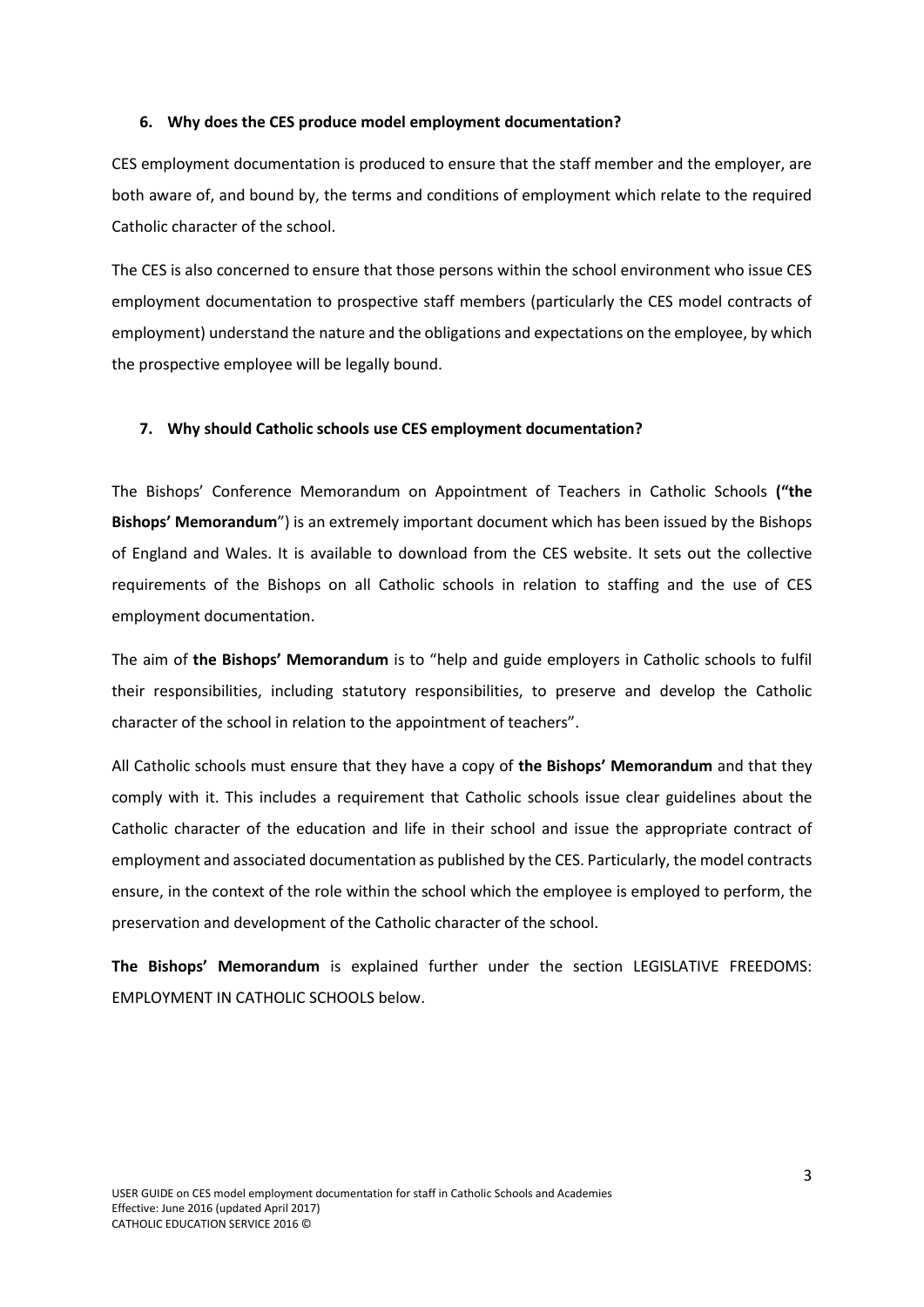# <span id="page-5-0"></span>**THE EMPLOYER'S DUTIES**

### <span id="page-5-1"></span>**1. The employer of school staff**

In Catholic voluntary aided schools, non-maintained special schools and Catholic sixth form colleges the responsibilities of the employer rest with the governing body.

In Catholic voluntary academies the responsibilities of the employer rest with the board of directors of the academy trust company, and in other independent schools with the proprietor.

Employers have a legal and canonical<sup>1</sup> duty to ensure that the Catholic character of the school is preserved and developed. Foundation Governors and Foundation Directors are required, as the cornerstone of their role, to ensure this objective is achieved. However, governing bodies are reminded that *all* governors and directors have a duty to preserve and develop the Catholic character of the school in order to fulfil the objects cited in the Trust Deed and Instrument of Government of the school or the Articles of Association/Funding Agreement of the academy.

It is also imperative for Catholic schools to ensure that their legal or HR provider (whether that is the local authority or not) is aware of the requirements of the CES model contracts as they apply to staff employed in Catholic schools, that they *use* the model contracts and workplace policies and that all advice that is given by such provider is set in the context of the Catholic character of the school and the workplace policies adopted by the school.

Below you will find flowcharts to explain the relationship between the employer and different entities that exist within the education sector:

#### **a. Voluntary Aided Schools**

In Catholic voluntary aided schools staff are employed by the governing body of the school, and the responsibilities of the employer rest with the governing body of the school. The diagram below sets out the relationships between the Bishop, the Governing Body, the Trustees, the Local Authority and the Department for Education. Please refer to the colour coded explanations below for further explanation:

<sup>1</sup> See User Guide section entitled Role of the Church: Canon Law

USER GUIDE on CES model employment documentation for staff in Catholic Schools and Academies Effective: June 2016 (updated April 2017) CATHOLIC EDUCATION SERVICE 2016 ©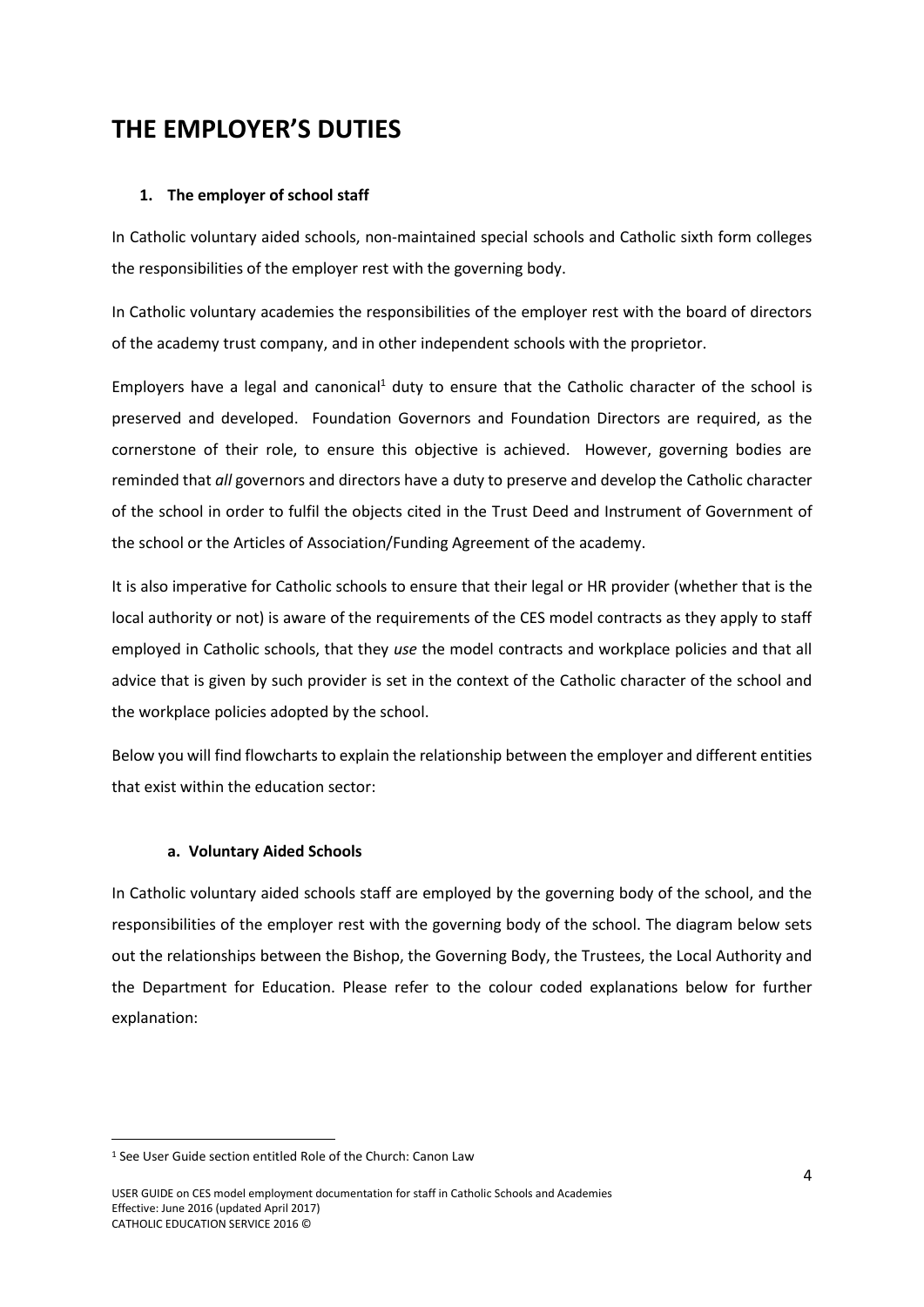

# **Voluntary Aided School: Relationships**

 $\overline{z}$ 1

# **Oversight by the Diocesan Bishop**

The Diocesan Bishop has the responsibility of supervision and inspection of Catholic schools in his Diocese as set out in Canon law<sup>2</sup>.

#### **Accountability to the school's trustees**

The governing body occupies the Trustees property in order to conduct a Catholic school [or schools] on their behalf - they are accountable to their Trustees for carrying out the mission of the Trustees within the requirements of the Trust Deed**.** 

#### **Revenue funding (and Accountability Standards)**

A maintained school receives its revenue funding from the local authority which is responsible for the maintenance of educational standards within the schools maintained by it.

#### **Capital Funding**

**.** 

Capital funding comes from the EFA in various streams. Some streams (such as DFC) are paid directly to the governing body. Other streams (typically larger project based funding) may be paid to the school's Trustees depending on a range of factors.

<sup>2</sup> *See User Guide section entitled Role of the Church: Canon Law*

USER GUIDE on CES model employment documentation for staff in Catholic Schools and Academies Effective: June 2016 (updated April 2017) CATHOLIC EDUCATION SERVICE 2016 ©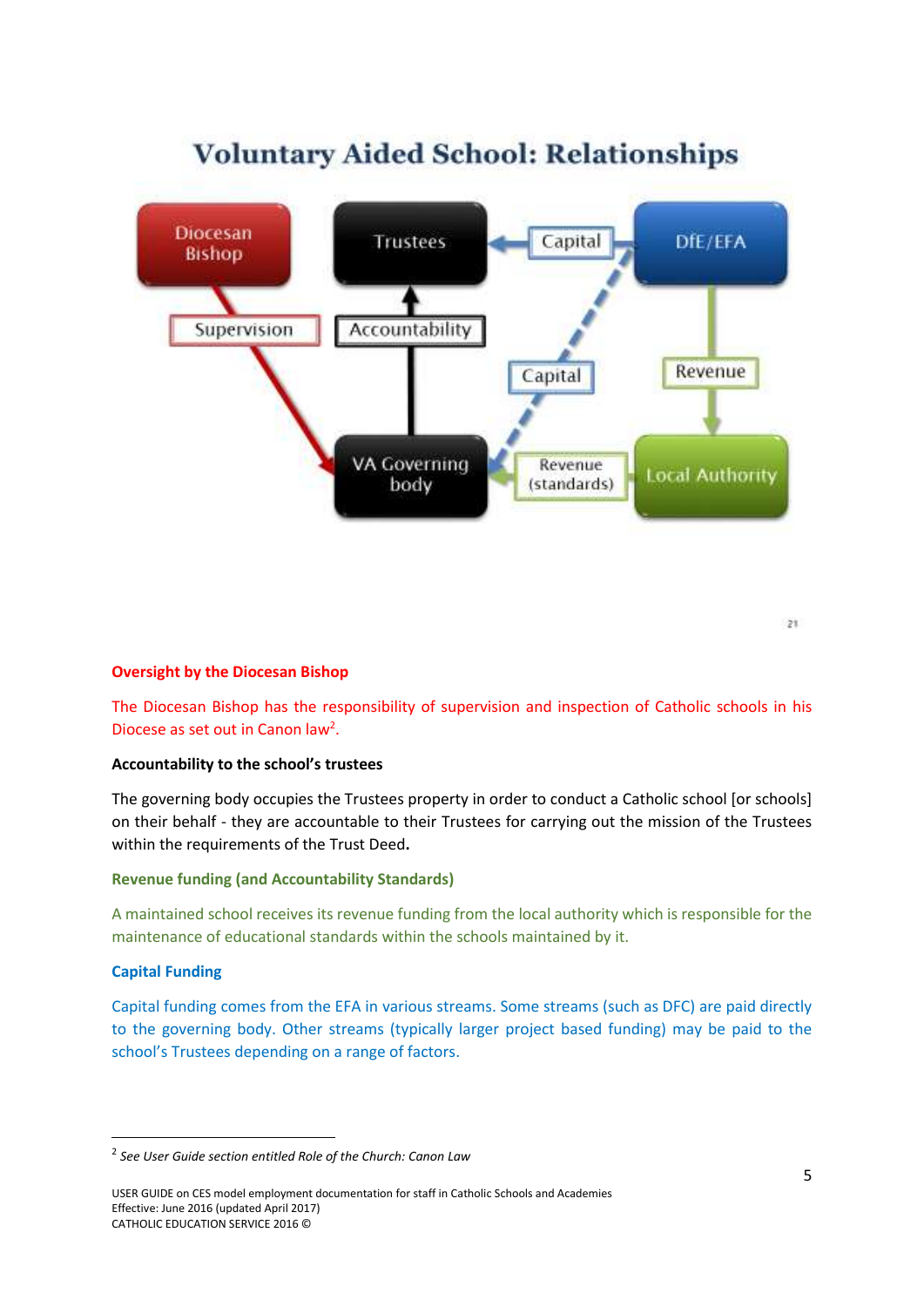#### **b. (Multi) Academy Trusts**

In Catholic voluntary academies, staff are employed by the academy trust company and the responsibilities of the employer ultimately rest with the board of directors of the academy trust company. In many academy trust companies (particularly in multi academy trust companies) there will be one or more committees established by the directors (often known as "local governing bodies"). The extent to which the functions of the employer are delegated to these local governing bodies for one or more of the academies within the academy trust company is set out in the academy trust company's schedule/scheme of delegation or similar.

The diagram below sets out the relationship between the Bishop, the Academy Trust, the Strategic Board, any local governing bodies, the Trustees, and the Department for Education. Please refer to the colour coded explanations below for further explanation:



# **Multi-Academy Trust: Relationships**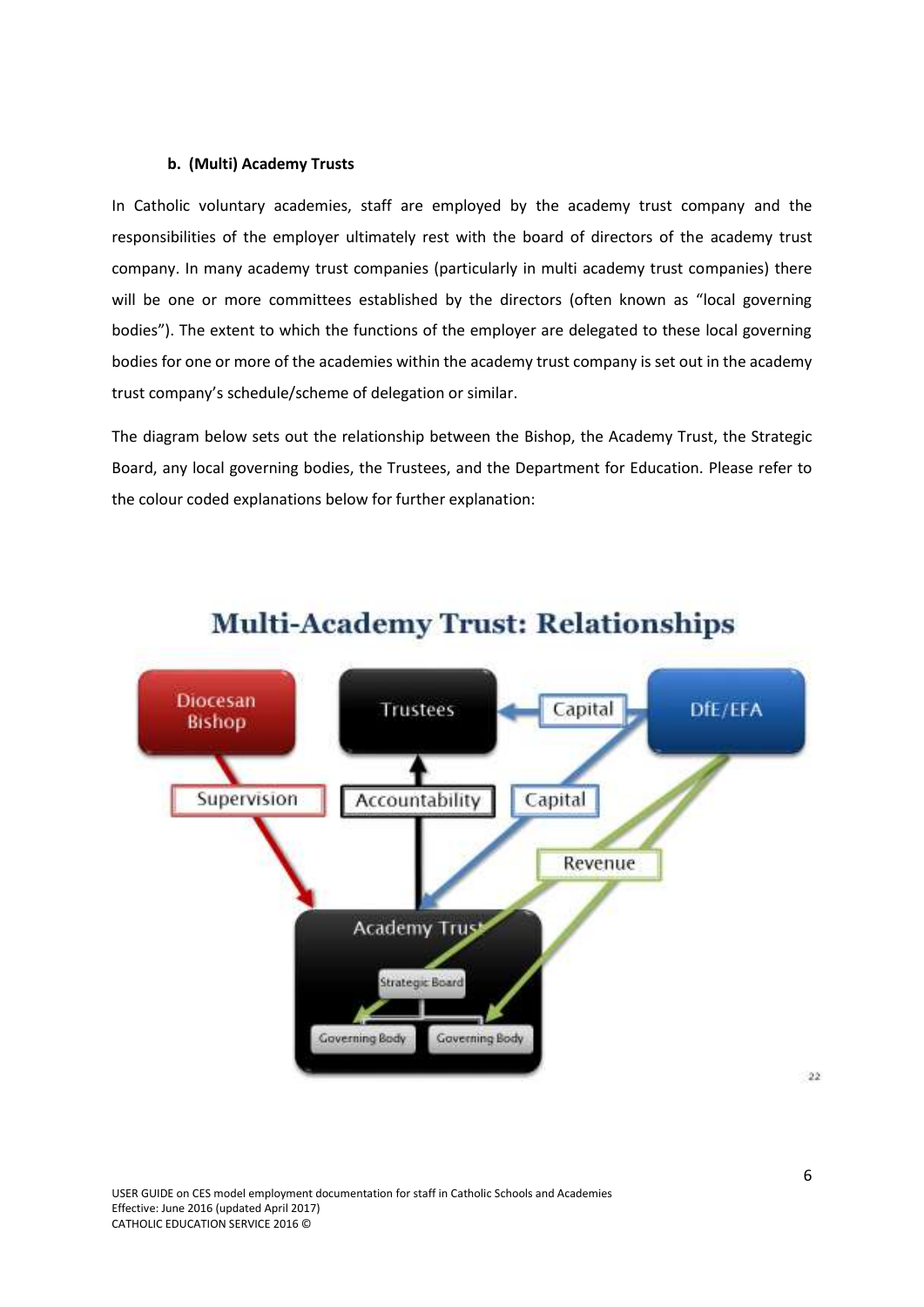#### **Oversight by the Diocesan Bishop**

The Diocesan Bishop has the responsibility of supervision and inspection of Catholic schools in his Diocese as set out in Canon law<sup>3</sup>.

#### **Accountability to the school's trustees**

The academy trust company occupies the Trustees property in order to conduct a Catholic school [or schools] on their behalf - they are accountable to their Trustees for carrying out the mission of the Trustees within the requirements of the Trust Deed**.** 

#### **Revenue funding (and Accountability Standards)**

An academy receives its revenue funding from the EFA and the academy company has a contractual responsibility for educational standards to the Secretary of State.

#### **Capital Funding**

Capital funding comes from the EFA in various streams. Some streams (such as DFC) are paid directly to the academy trust company. Other streams (typically larger project based funding) may be paid to the school's Trustees depending on a range of factors.

*<sup>3</sup> See User Guide section entitled Role of the Church: Canon Law*

USER GUIDE on CES model employment documentation for staff in Catholic Schools and Academies Effective: June 2016 (updated April 2017) CATHOLIC EDUCATION SERVICE 2016 ©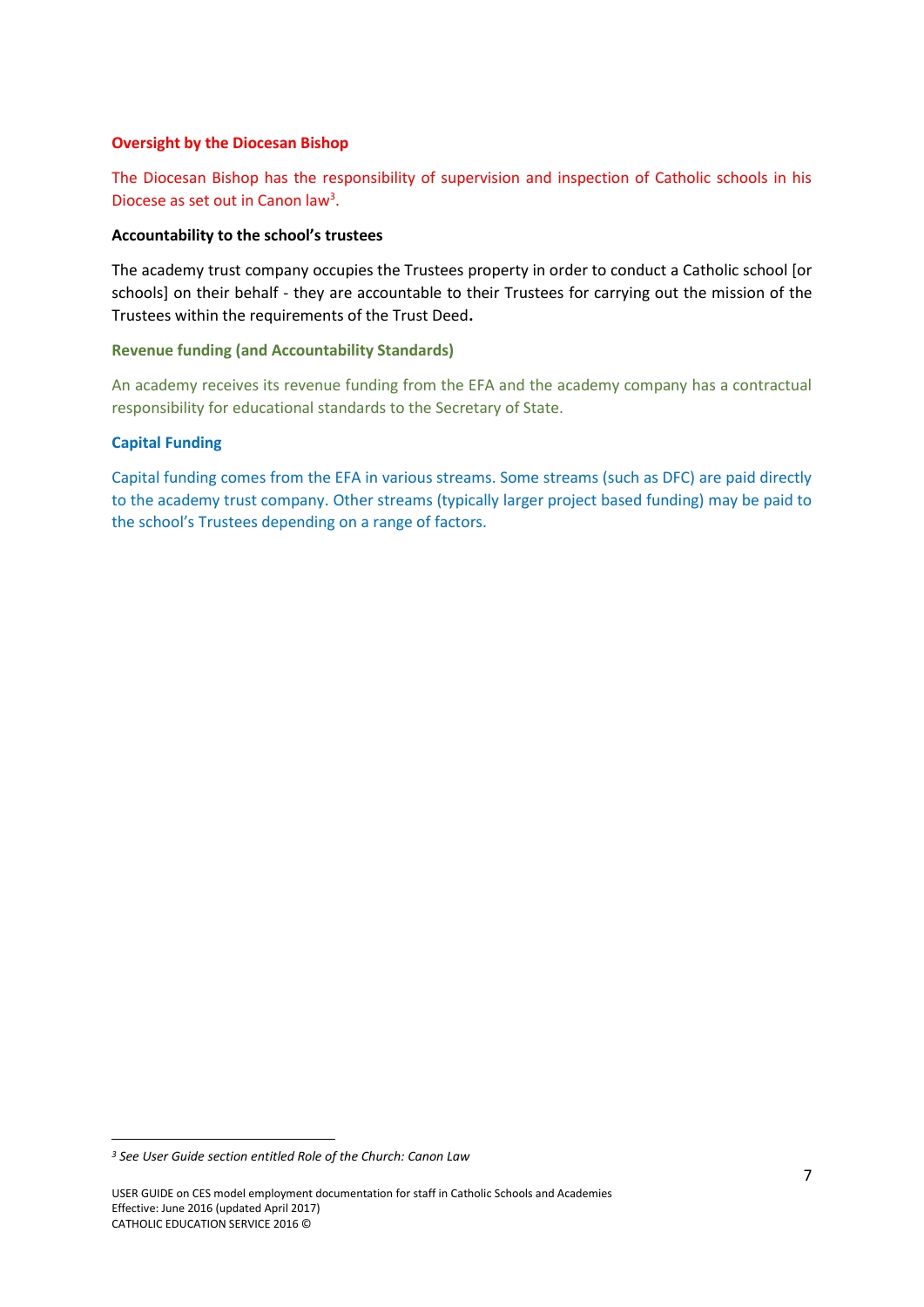#### <span id="page-9-0"></span>**2. Trust Deed**

The Governing Body of every Catholic school is under a legal duty to conduct the school in accordance with its Trust Deed. In maintained schools this duty is currently set out in section 21(4) of the Education Act 2006. In addition, foundation governors have a specific statutory duty to secure that the Catholic character of the school is preserved and developed, and that the school is conducted in accordance with its Trust Deed and any other governing documents of its foundation<sup>4</sup>. Academies are also subject to the same duties, but they derive from the Academy Trust Articles of Association.

In education law, "Trust Deed" is given a wide definition which includes any instrument (other than the instrument of government) regulating the constitution of the governing body or the maintenance, management or conduct of the school.<sup>5</sup> In the context of Catholic schools, as well as the Trust Deed itself, this includes the following documents:

- $\triangleq$  the provisions of Canon law relating to schools,
- the Bishops' RE Curriculum Directory and Statement on RE,
- $\cdot$  any directives for Catholic schools issued by the Bishop

The Trust Deeds of most Catholic schools are those of the Diocese or Religious Order that provides them. Most of these are very similar, and provide the object of the school, and regulate certain aspects of the conduct of the school. Typically, the objects clause, which sets out the purpose for which the school exists, provides that the school is held on trust for the advancement of the Catholic religion by such means as the Bishop (or Religious Superior), thinks fit.

Many Trust Deeds also have specific clauses providing, for instance, that religious doctrines and practices taught and observed in any school must be according to the principles and subject to the regulations and discipline of the Church, and for all work under the trusts to be subject to the absolute control of the Bishop and carried on in accordance with his directions in all respects. For full details, contact should be made with the diocese (and in religious order schools, with the Religious Order)

1

<sup>4</sup> Reg. 9(1) of the School Governance (Constitution) (England) Regulations 2012

<sup>5</sup> s.579 of the Education Act 1996

USER GUIDE on CES model employment documentation for staff in Catholic Schools and Academies Effective: June 2016 (updated April 2017) CATHOLIC EDUCATION SERVICE 2016 ©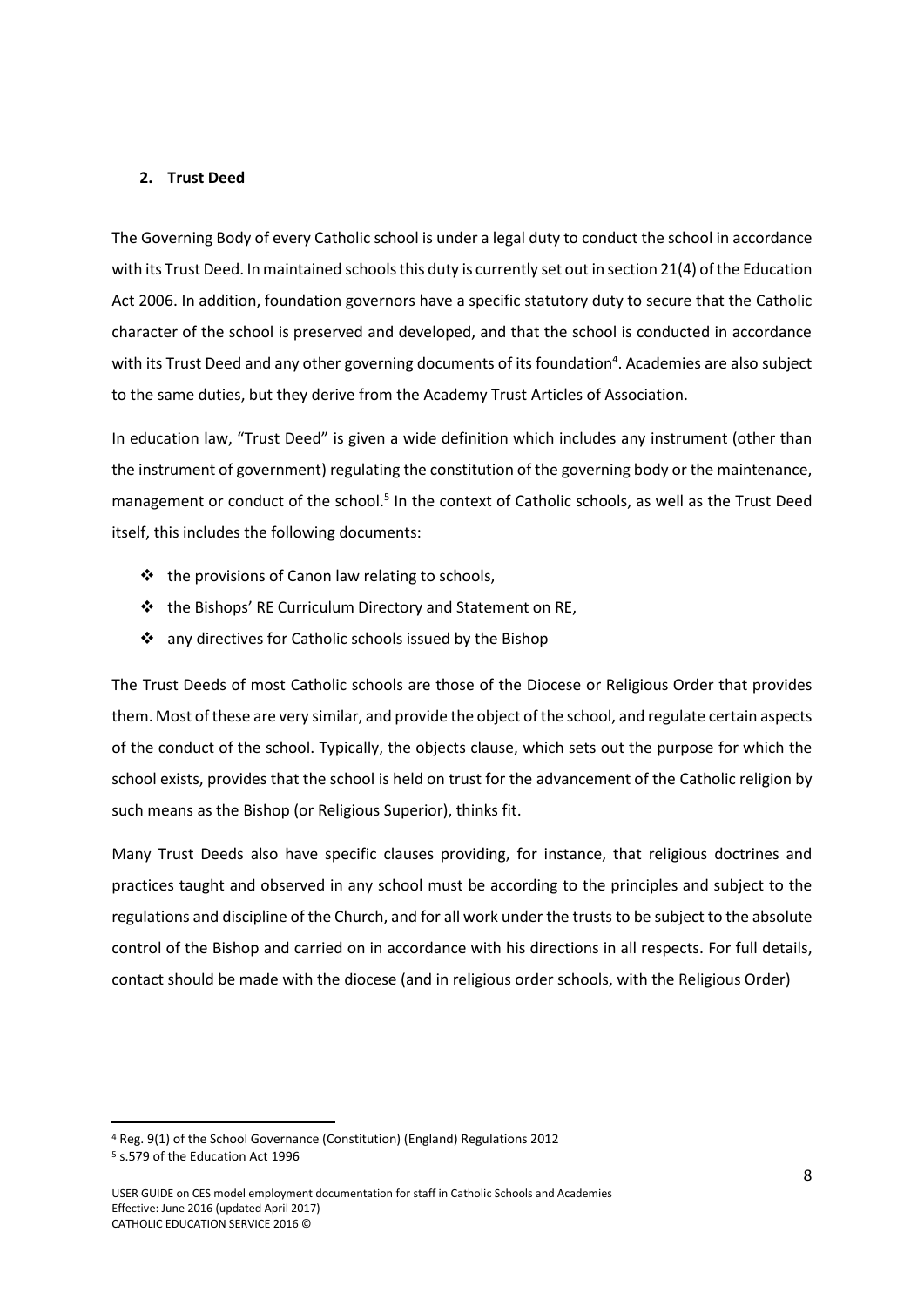#### <span id="page-10-0"></span>**THE ROLE OF THE CHURCH**

#### <span id="page-10-1"></span>**1. Canon Law**

The Catholic Church is governed by its own law and legal system, called canon law. One of the world's great legal systems, it has been built up as a body of jurisprudence over two millennia. The canon law applicable in a particular place includes the universal law and local, or particular, law. The universal law has been codified and, for the Latin Catholic Church, is to be found in the Code of Canon Law 1983 (the 21 Eastern Catholic Churches have their own universal law, codified in 1990). The canons (laws) particularly affecting Catholic schools, are canons 793-806, which are to be found in Book III of the Code, entitled 'The Teaching Office of the Church'. The authentic text of the Code is in Latin but approved English translations are readily available. To this must be added the local or particular laws: these can be issued in some cases by the Bishops Conference, and also by a Bishop. For schools in England and Wales, these will include the Bishops' Conference RE Curriculum Directory and Statement on RE, as well as any Directives for Catholic schools issued by their Bishop under canon 806.

#### <span id="page-10-2"></span>**2. Teaching Office of the Church**

Christ has given his Church a triple mission: teaching, sanctifying and governing: this corresponds to the triple office of Christ as priest, prophet and king, with which all Christians are associated in virtue of their baptism. The Teaching Office of the Church is therefore one of these three offices, tasks or functions ('*munera*' in Latin) and relates to the prophetic office of Christ, and the call to preach Gospel to all peoples. Catholic schools are an important work of the Church's Teaching Office, and all teachers in Catholic schools therefore participate in this Office, in collaboration with the Bishop.

#### <span id="page-10-3"></span>**3. Bishop and Local Ordinary**

**.** 

Bishops are the successors of the Apostles. The Bishop is the Vicar and Ambassador of Christ in his Diocese and, by his consecration, personally exercises the offices of teaching, sanctifying and governing in Christ's name. He is therefore the Chief Teacher of the Faith in his Diocese and moderator of all teaching carried out in the name of the Church. In exercising his jurisdiction, he is sometimes referred to as the 'Local Ordinary' – this latter term also includes his Auxiliary Bishops, Vicars-General and Episcopal Vicars<sup>6</sup>.

<sup>6</sup> These are senior diocesan clergy who assist the Bishop in the exercise of his office.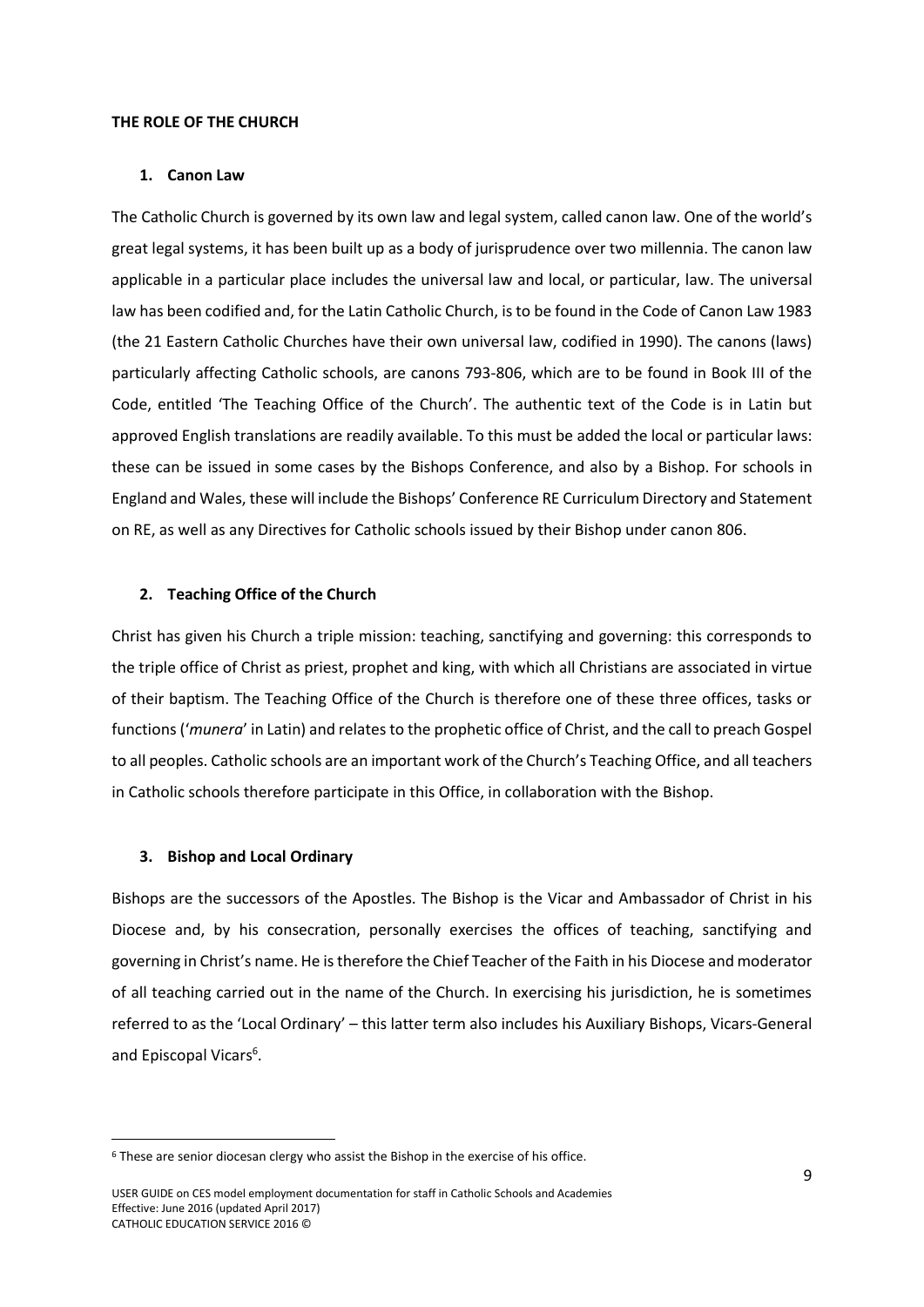#### <span id="page-11-0"></span>**4. Religious Orders**

This term is used to encompass a diversity of many different religious communities formally established within the Catholic Church as 'Institutes of Consecrated Life' and 'Societies of Apostolic Life'. These have many different names: monasteries of monks or nuns, congregations, societies and institutes of religious brothers or sisters, for example. Many of these are either specifically dedicated to teaching, or engage in teaching as part of their mission. Religious orders have a high degree of autonomy in conducting their own affairs and possess their own governance structures. However, any Catholic schools conducted by them are also subject to the supervision and inspection of the Diocesan Bishop.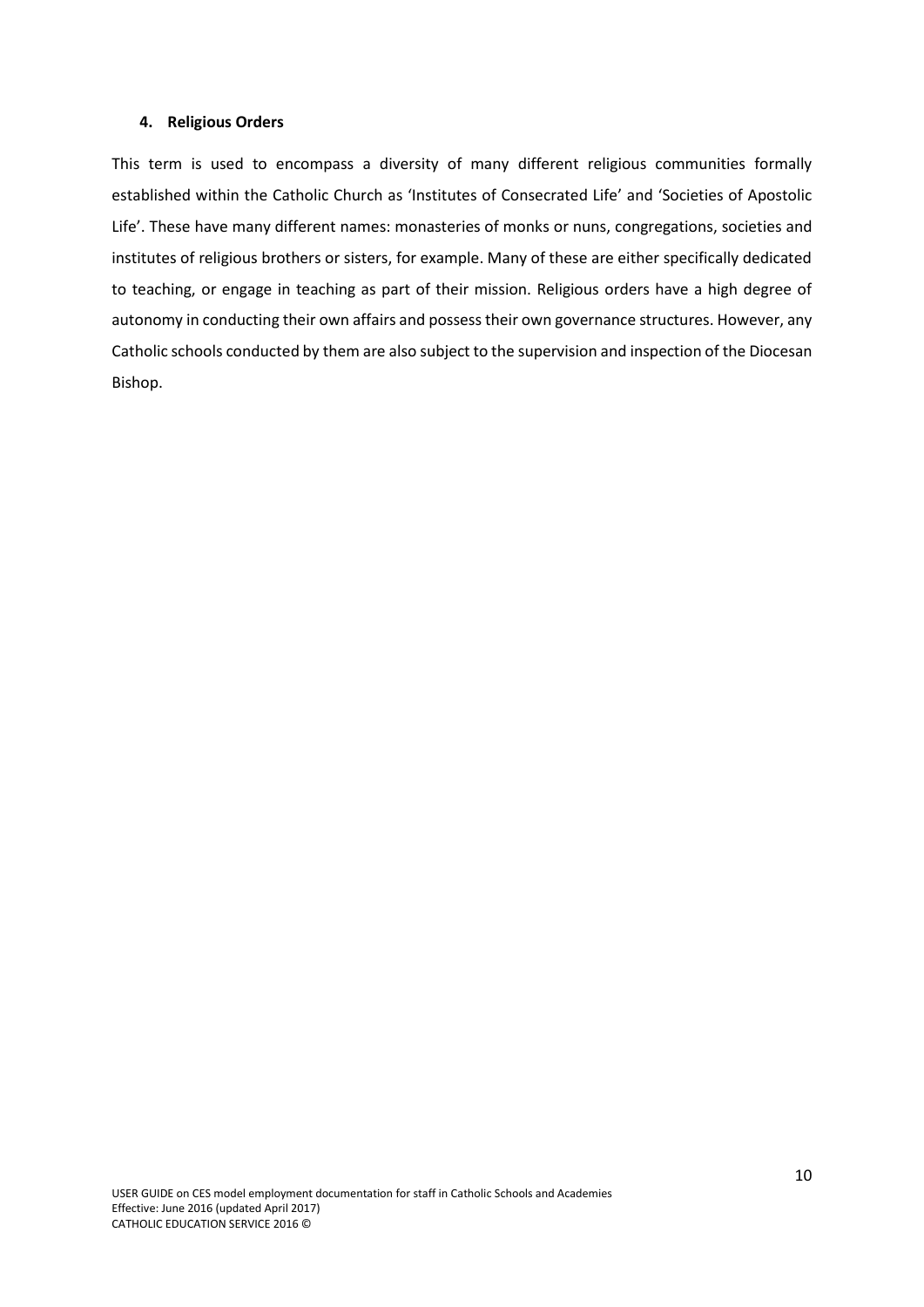# <span id="page-12-0"></span>**LEGISLATIVE FREEDOMS: EMPLOYMENT IN CATHOLIC SCHOOLS**

#### <span id="page-12-1"></span>**1. Legislative Freedoms in Staffing**

The Catholic Church has been a provider of education in England for centuries. The first schools in this country were established by the Church and, prior to the Reformation, it was the only provider of schools in England.

Following the re-establishment of Catholic Bishops in England in 1850, the Bishops of England decided that their first priority was the education of the poor and therefore encouraged Catholics to build schools before churches. Catholic schools were built across England from that time on.

The 1944 Education Act enabled the Catholic church to become a key educational partner with the State in the provision of voluntary aided schools; thus was established the 'dual system'. This system has been in place for nearly 70 years and has provided Catholic parents, and other parents where sufficient school places were available, with the choice to send their children to a Catholic school if they so wished.

In return, the law enshrined a number of guarantees from the State to ensuring the religious character and ethos of the schools was maintained: particularly in the areas of of admissions, governance and (for the purposes of this User Guide) staffing.

Legislation give Catholic voluntary aided schools and voluntary academies in England the right to give preference to Catholic applicants for roles in their schools<sup>7</sup>. These freedoms under the School Standards and Framework Act 1998 ("**SSFA")** to give preference to those of the same faith of the particular school relate to the *teaching staff* at the school. This extends to lawfully giving preference to Catholic teachers (i) during the appointment process, (ii) with respect to their pay and (iii) with respect to their promotion prospects. The legislation also enables governing bodies to require that teachers conduct themselves in a way which is compatible with the precepts and tenets of the Catholic Church. This provision is reiterated in the CES employment documentation (especially the model contracts of employment and it extends to all staff employed in a Catholic school or academy, not just

*<sup>7</sup> sections 60(5) and 124A of the School Standards and Framework Act 1998 (the SSFA)*

USER GUIDE on CES model employment documentation for staff in Catholic Schools and Academies Effective: June 2016 (updated April 2017) CATHOLIC EDUCATION SERVICE 2016 ©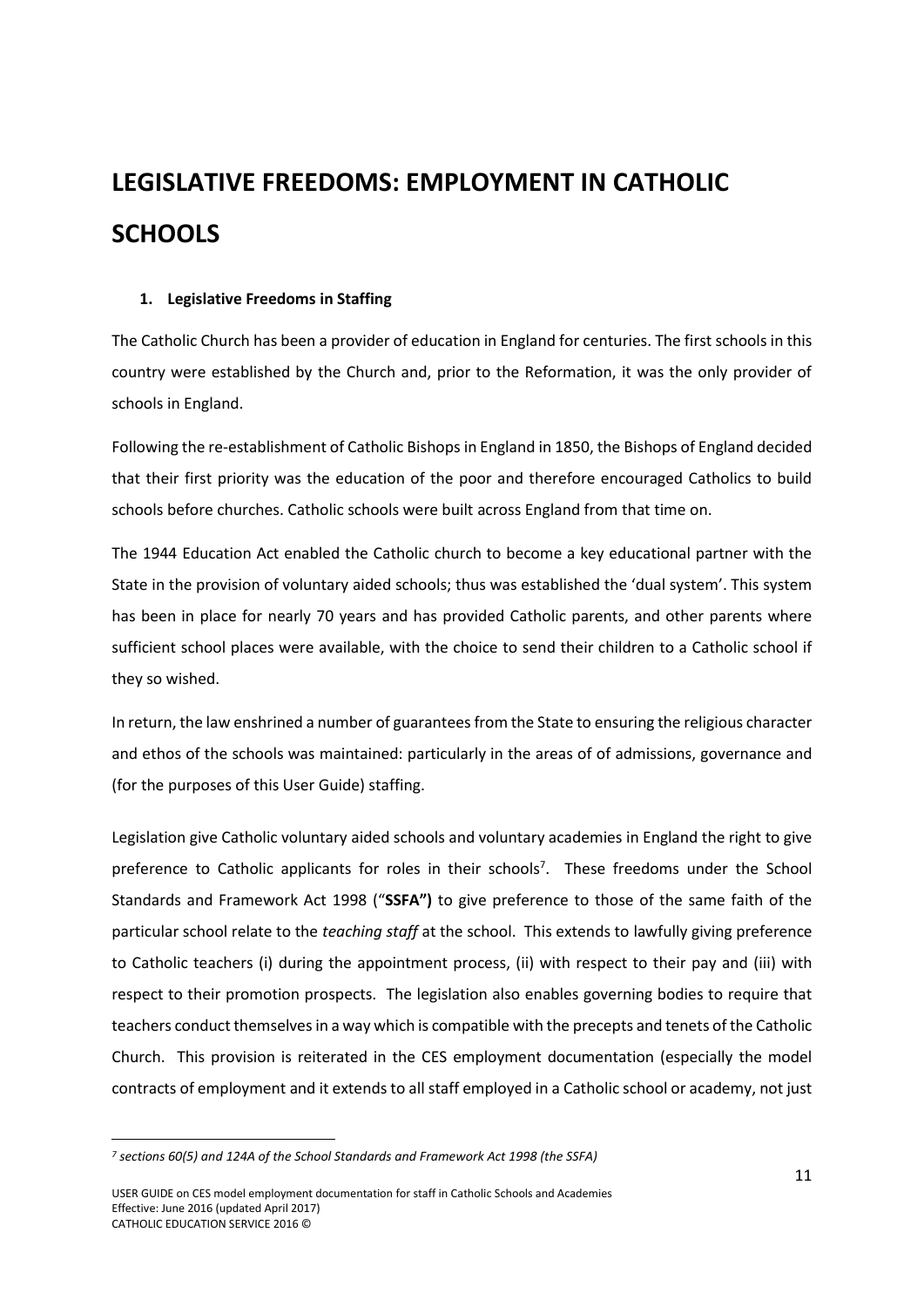teaching staff). External advisers (legal and HR providers or advisers) must understand and respect the school's relationship with their diocese and to take account of any additional legal requirements such as a directive issued by the Bishop, when formulating their advice.

#### <span id="page-13-0"></span>**2. Appointment of Practising Catholics in senior roles**

Alongside the freedoms contained in the **SSFA** relating to teaching staff, as explained above, the Bishops of England and Wales issued **the Bishops' Memorandum** which states that, as a minimum, the posts of Head Teacher or Principal, Deputy Head Teacher or Deputy Principal and Head or Coordinator of Religious Education (or equivalent terms for senior school leaders, such as Head of School, Executive Head, Associate Headteacher) must only be filled by applicants who are *practising Catholics*. This is because these posts are highly influential in terms of the preservation and development of the Catholic character of the school.<sup>8</sup> The Headteacher is not only the leader of the educational life of the school, he or she is also the leader of the spiritual life of the school. For further elaboration of that it means to be a *practising Catholic* in the context of senior roles, advice should be sought from the School's diocese on their local requirements. The CES recommends that dioceses issue guidance in this regard.

#### <span id="page-13-1"></span>**3. Appointment of Practising Catholics in support staff roles**

The legal position regarding support staff is different to the legal position regarding teachers.

**In England** it is possible for a Catholic school or academy to require a support staff role to be filled by a *practising Catholic*. However the employer needs to be able to "objectively justify" that a support staff position can *only* be filled by a *practising Catholic*. This is, of course, subject to the school being able to satisfy the legislative requirements in respect of 'objective justification' and **the CES always advises that governing bodies of Catholic schools in England take legal advice before applying such a requirement.** 

**In Wales** Catholic schools cannot lawfully require that a support staff role be filled by a practising Catholic.

*<sup>8</sup> Please see the "Contracts" section of this User Guide paragraph 11 headed "The importance of defining senior roles in Catholic Schools" for further details.*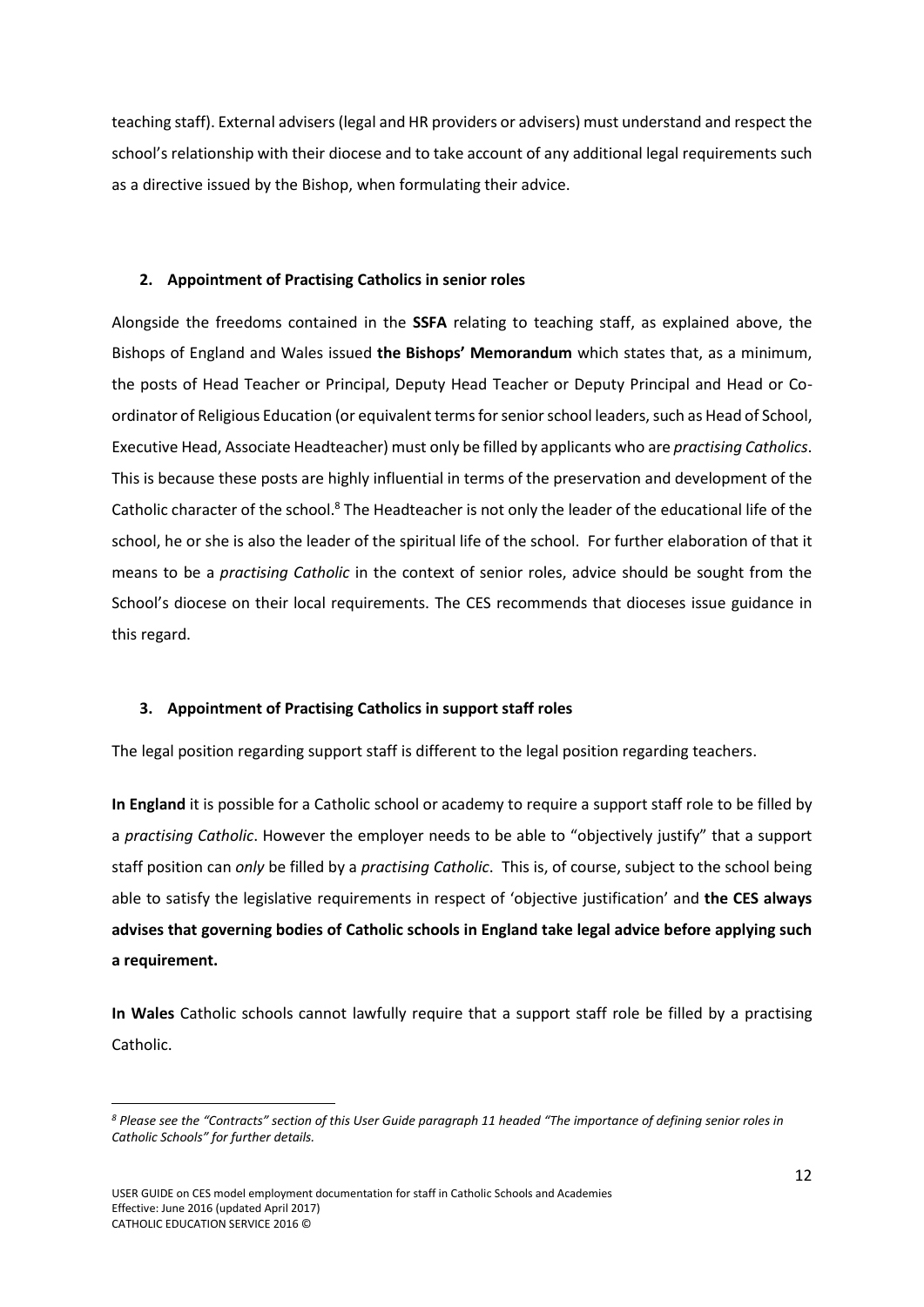# <span id="page-14-0"></span>**CES EMPLOYMENT DOCUMENTATION: Four types**

### **Four types of documentation produced by the CES**

This User Guide brings together all of the CES employment documentation that is available for use by dioceses and their schools and academies. It explains the requirement for all the CES employment documentation that schools can use during the following four main areas of an employment relationship:

### **APPLICATION STAGE**

- **RECRUITMENT AND APPOINTMENT STAGE**
- **CONTRACTS**
- **POLICIES AND PROCEDURES**

#### **Appendix I**

A complete list of all the CES employment documentation that is explained in this document can be found in the Appendix I at the back of this User Guide.

#### **Appendix II**

We have provided a compilation of responses to "frequently asked questions" (FAQs) section in each area to answer questions that have been raised with the CES. A list of all the FAQs can be found in Appendix II at the back of this User Guide.

If you feel that there are questions that remain unanswered that could be added to this User Guide then please do let the CES know.:

**The CES regularly updates these documents so we advise schools to always use the latest version of any CES documentation from our website each time they recruit and advertise a post.**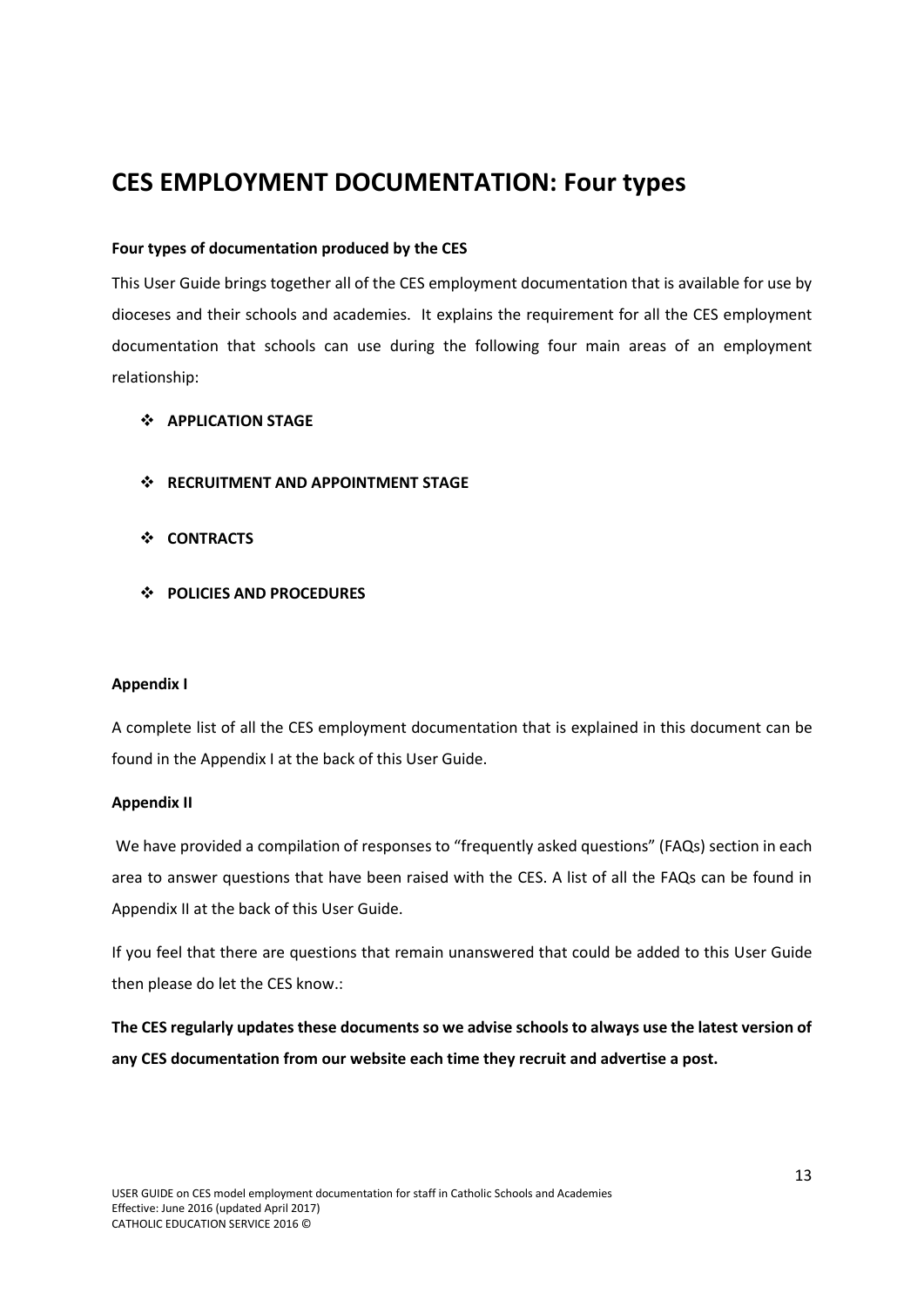# **CES EMPLOYMENT DOCUMENTATION**

# <span id="page-15-0"></span>**APPLICATION STAGE**

The CES has produced the following documentation in respect of the application process:

- Teacher Registration Form
- Support Staff Application Form
- Lay Chaplain Application Form
- Teacher Application Form
- Leadership Application Form
- ❖ Notes to Applicants
- **❖** Recruitment Monitoring Form
- Rehabilitation of Offenders Act 1974 Disclosure Form
- CES Guidance Employment References: Frequently Asked Questions

# <span id="page-15-1"></span>**1. Teacher Registration Form**

This form is for students about to gain Qualified Teacher Status (QTS) and seeking appointment at a Catholic school or other teachers who are seeking appointments in Catholic schools. On receipt of a completed form the CES will alert diocesesto the individual's availability for teaching positions. **Please note that this is a registration form alerting dioceses and schools to an individual's interest in teaching in a Catholic school. It does not replace the need for an individual to make specific applications for particular vacancies.**

# <span id="page-15-2"></span>**2. Application Forms and Notes to Applicants**

The CES has produced model Application Forms that are available on the CES website for the following different roles with accompanying Notes to Applicants:

- **a. Leadership Application Form**
- **b. Lay Chaplain Application Form**
- **c. Teacher Application Form**
- **d. Support Staff Application Form**

The Notes to Applicants should be used by applicants to assist in completion of the application forms and supplementary forms.

**Applicants should be advised not to return any completed application forms and/or supplementary documents to the CES as their applications will not be passed on. All completed application forms**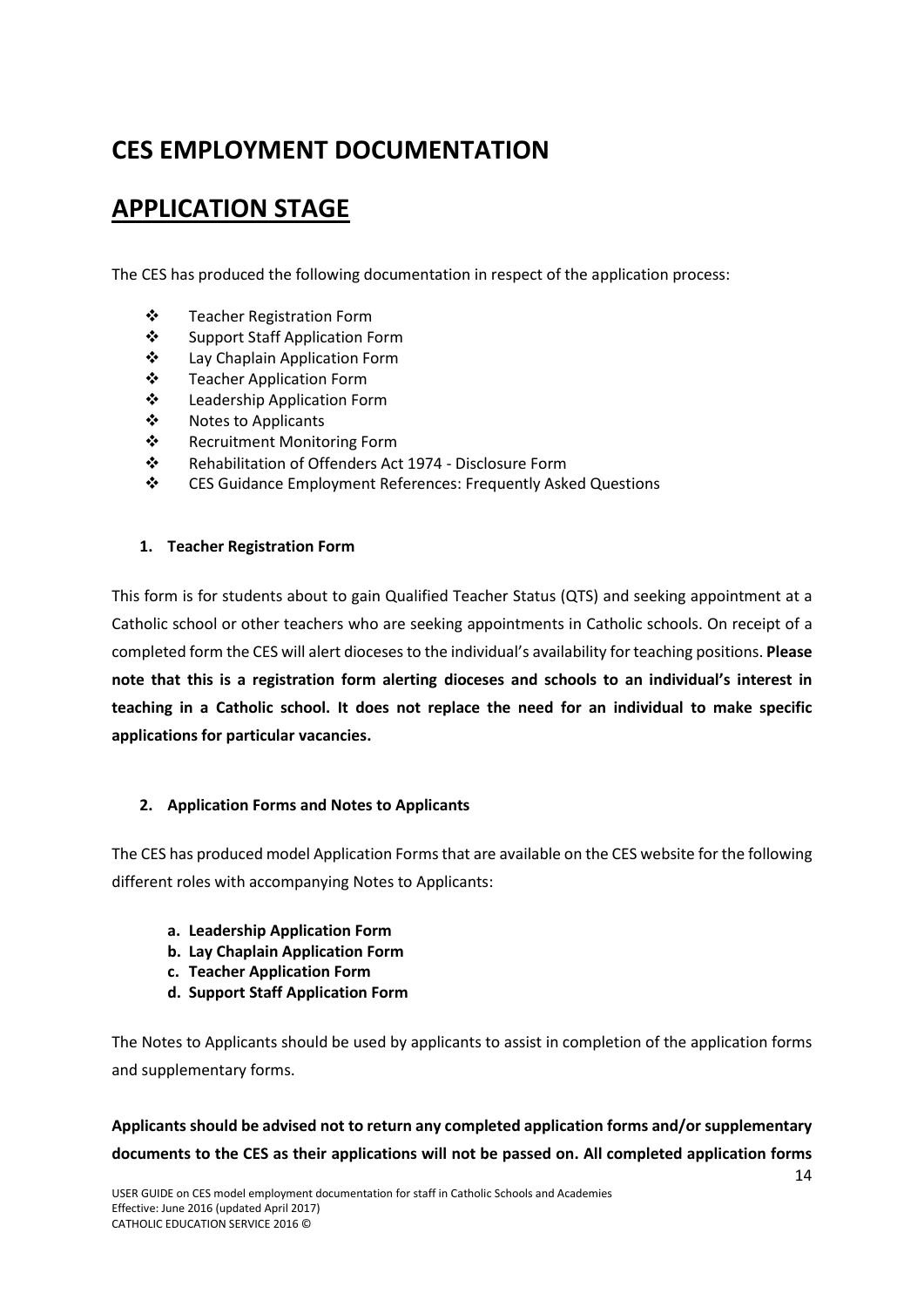**and/or supplementary documents should be returned to the school/college where the position applied for is based, or as instructed in the details of the post.**

# <span id="page-16-0"></span>**3. Recruitment Monitoring Form**

The CES has produced a Recruitment Monitoring Form which is available on the CES website. Applicants are not obliged to complete this form but it helps schools to fulfil their duties under the Equality Act 2010 to eliminate unlawful discrimination, harassment and victimisation, to promote and advance equality of opportunity and to foster good relations between people who share a relevant "protected characteristic" and those who do not.  $9$  This Recruitment Monitoring Form should always be detached from the Application Form.

# <span id="page-16-1"></span>**4. Rehabilitation of Offenders Act 1974 - Disclosure Form**

In accordance with statutory requirements certain pre-employment checks are conducted for positions involving working with vulnerable groups, specifically children and vulnerable adults.

This Disclosure Form is available on the CES website and is supplementary to the mandatory section in the CES model Application Form relating to the Rehabilitation of Offenders Act 1974.

# <span id="page-16-2"></span>**5. CES Guidance Employment references: Frequently Asked Questions**

The CES has produced Guidance on frequently asked questions on employment references. In simple terms, although an employer is under no general duty to provide a character reference, there is a duty to take reasonable care to ensure the reference is true, accurate and fair and that it is not misleading. This is a duty that is owed to both the employee/ex-employee applying for the role and to the potential new employer. Please refer to the CES guidance available on the CES website for more details on what is required.

1

<sup>&</sup>lt;sup>9</sup> "Protected characteristics", as defined by the Equality Act 2010, are age, disability, gender reassignment, pregnancy and maternity, race, religion or belief, sex and sexual orientation.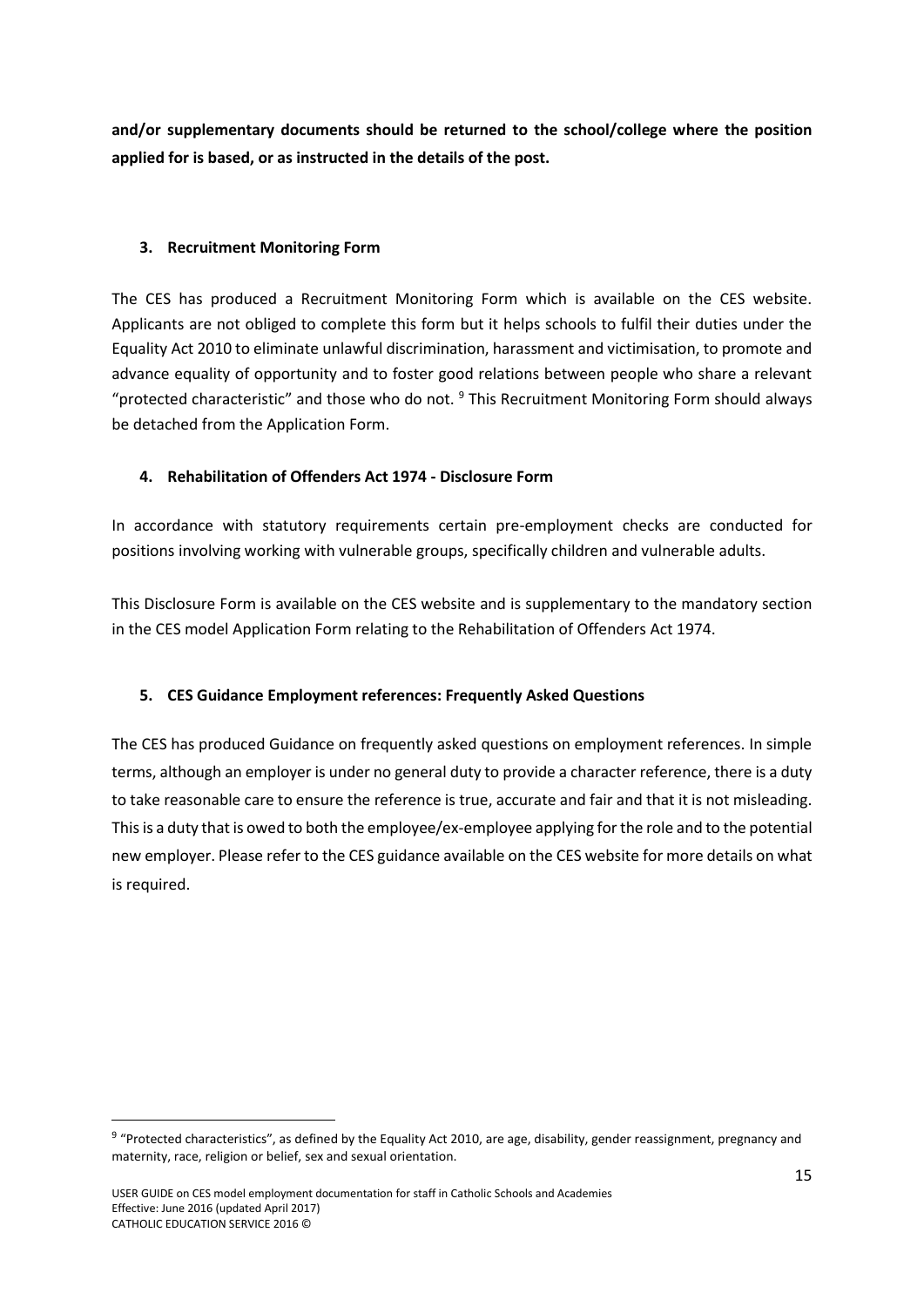# <span id="page-17-0"></span>**APPLICATION STAGE: Frequently Asked Questions**

Through the work of the CES in advising dioceses, certain questions recur regularly. You may therefore find an answer to your question below:

#### **What happens to an application form that an applicant incorrectly submits to the CES?**

If an application form for a position in a Catholic school is sent to the CES there is no guarantee that it will be forwarded to the appropriate employer. Applicants are advised not to return any completed application forms and/or supplementary documents to the CES. All completed application forms and/or supplementary documents should be returned to the school/college where the position applied for is based, or as instructed in the details of the advertisement.

# **If an applicant who is a** *practising Catholic* **wants to apply for a teaching role which does not require that the candidate must be a** *practising Catholic,* **should they still provide referee details for their parish priest?**

Yes, the law provides that Catholic voluntary aided schools and voluntary academies in England have the right to give preference to Catholic applicants for roles in their schools $10$ . These freedoms under the School Standards and Framework Act 1998 to give preference to those of the same faith of the particular school relate to the *teaching staff* at the school. This extends to lawfully giving preference to Catholic teachers (i) during the appointment process, (ii) with respect to their pay and (iii) with respect to their promotion prospects.

<sup>10</sup> sections 60(5) and 124A of the School Standards and Framework Act 1998 (the SSFA)

USER GUIDE on CES model employment documentation for staff in Catholic Schools and Academies Effective: June 2016 (updated April 2017) CATHOLIC EDUCATION SERVICE 2016 ©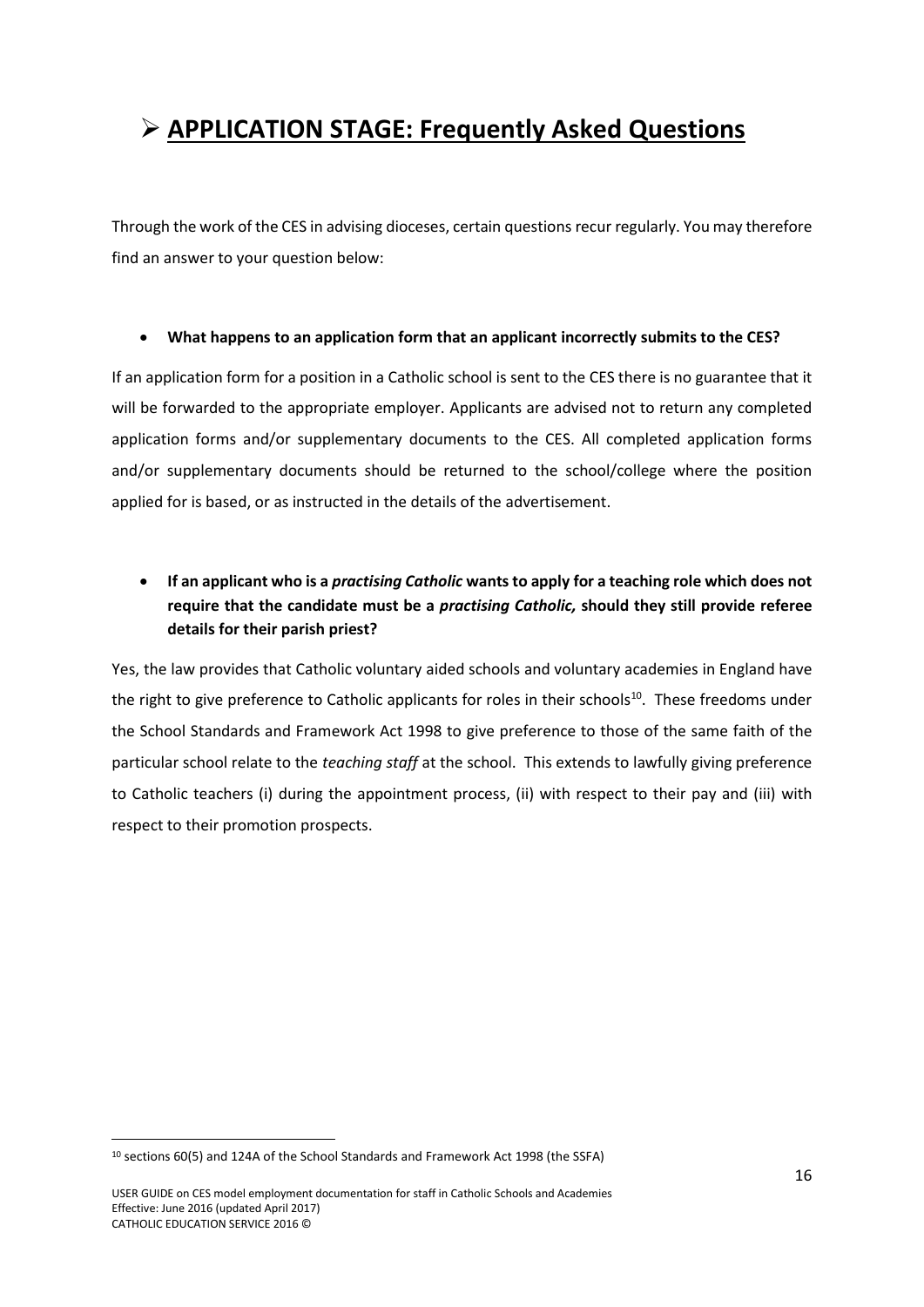# **CES EMPLOYMENT DOCUMENTATION**

# <span id="page-18-0"></span>**RECRUITMENT and APPOINTMENT**

The CES has produced the following documentation for use during the recruitment and appointment process:

- Bishops' Memorandum On Appointment Of Teachers To Catholic Schools
- Guidance Note on Recruitment of Staff for Governing Bodies
- Model Invitation to Interview Letter
- Equality Act 2010 Reasonable Adjustments Statement
- Applicant's Declaration on receipt of contract
- Model Checklist of evidence (at interview stage)
- CES Guidance and Policy on Disqualification under the Childcare Act 2006

# <span id="page-18-1"></span>**1. The Bishops' Memorandum - Advisory rights of the diocese**

Dioceses must always have **'advisory rights'** in the recruitment of senior staff and the CES school workplace model policies and procedures. The CES employment documentation reflect this requirement.

# **The Bishops' Memorandum** provides that:

- $\cdot \cdot$  The Bishop is entitled to be represented at all proceedings relating to the appointment of senior leaders and teachers of religious education. This reflects his rights set out in Canon  $law<sup>11</sup>$ .
- Governing Bodies must therefore facilitate the attendance of the Diocesan Director (or their nominee), either by affording them advisory rights or otherwise. These may be in relation to all appointments at the school or, more usually, to the appointment of the senior posts to which the requirement to be a practising Catholic are applied.
- Governing Bodies must give sufficient advanced notification to the Diocesan Director of a vacancy for any senior post to which the requirement to be a practising Catholic is applied before taking any action, including appointing an acting Head Teacher or Principal, acting Deputy Head Teacher or Deputy Principal, or advertising the vacancy. It is particularly

<sup>11</sup> *See User Guide section entitled Role of the Church: Canon Law*

USER GUIDE on CES model employment documentation for staff in Catholic Schools and Academies Effective: June 2016 (updated April 2017) CATHOLIC EDUCATION SERVICE 2016 ©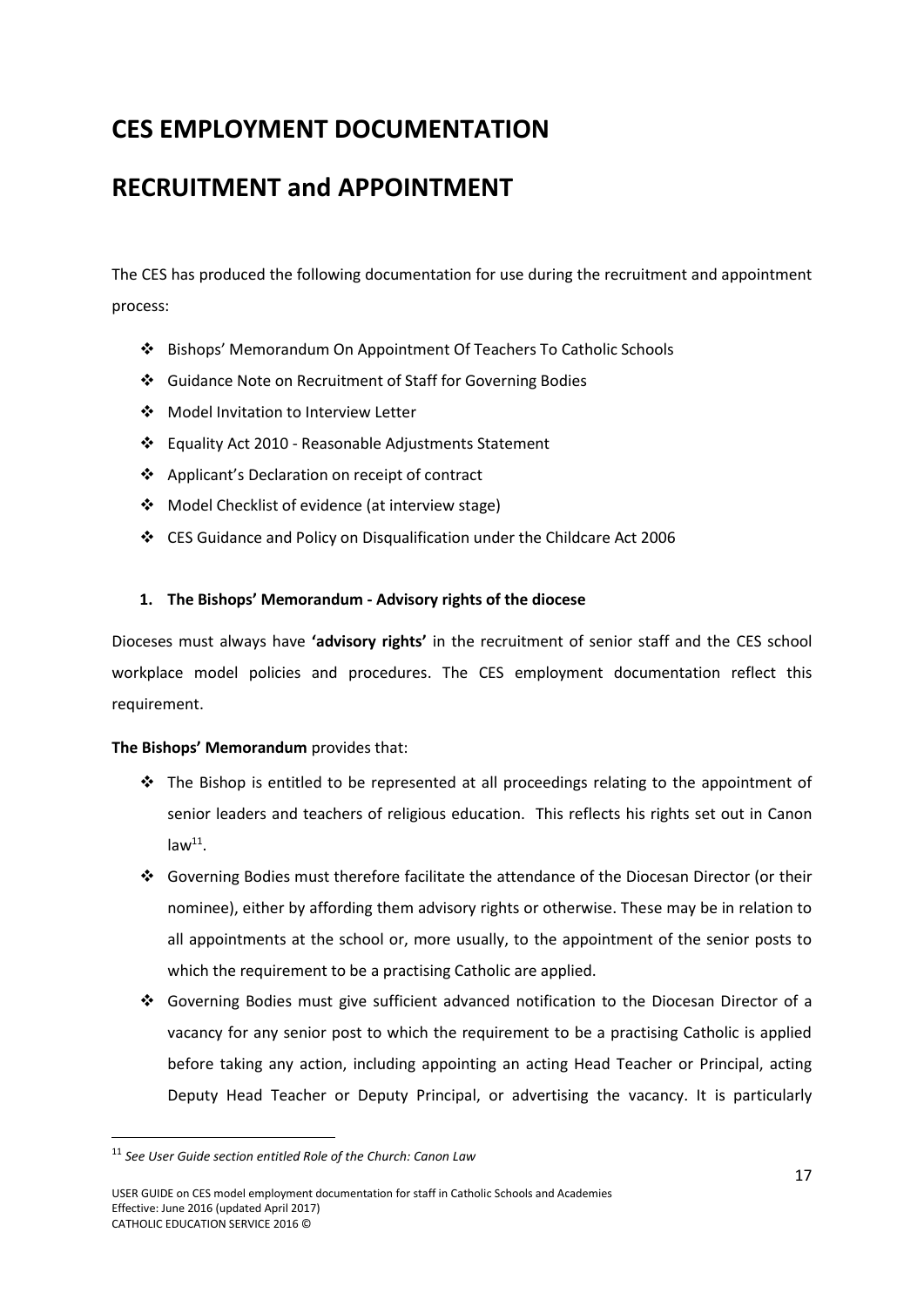important to agree all meeting and interview dates with the Diocese in advance, to allow Diocesan Officers to be involved from the beginning of the process, including drawing up job descriptions and person specifications.

- $\div$  A Diocesan representative should be invited to participate in shortlisting and interviews whenever senior posts with pastoral responsibilities are being considered.
- For appointments to which the requirement to be a practising Catholic are applied, the Governing Body will meet to draw up a shortlist of candidates, conduct interviews and make an appointment. The Governing Body may appoint a selection panel to undertake these functions. These appointments may need ratification by the full Governing Body.
- $\cdot \cdot$  In addition, the appropriate Diocesan Officer must always be invited to the interview of Heads of Religious Education and School Chaplains.

#### <span id="page-19-0"></span>**2. Guidance Note on Recruitment of Staff for Governing Bodies**

This CES document is available for download on the CES website and takes the governing body through the process of recruiting, including issues to look out for or be aware of (e.g. disability/Catholicity requirements/disqualification etc) and also includes a helpful checklist of items to be completed before an offer of employment should be made.

#### <span id="page-19-1"></span>**3. Model Invitation to Interview Letter**

The CES has produced a model Invitation to Interview Letter which is available on the CES website and can be adapted by the school to send out to those applicants selected for interview. The template lists the enclosures, including the sample CES contract appropriate to the role, and acts as a useful reminder to issue the sample contract at shortlisting. Schools should contact their diocese to ensure that they are provided with their diocese's guidance on their local requirements as to what it means to be a *practising Catholic* which should also be provided at shortlisting. This Invitation to Interview letter also includes the Reasonable Adjustments Statement (mentioned below).

#### **4. Equality Act 2010 - Reasonable Adjustments Statement**

<span id="page-19-2"></span>This Reasonable Adjustments Statement is available for download and use from the CES website. Should an applicant have a disability and require a particular adjustment to be made during the application and recruitment process this document provides a non-exhaustive list of some of the types of adjustments that the employer may make to ensure that the recruitment process is fair to all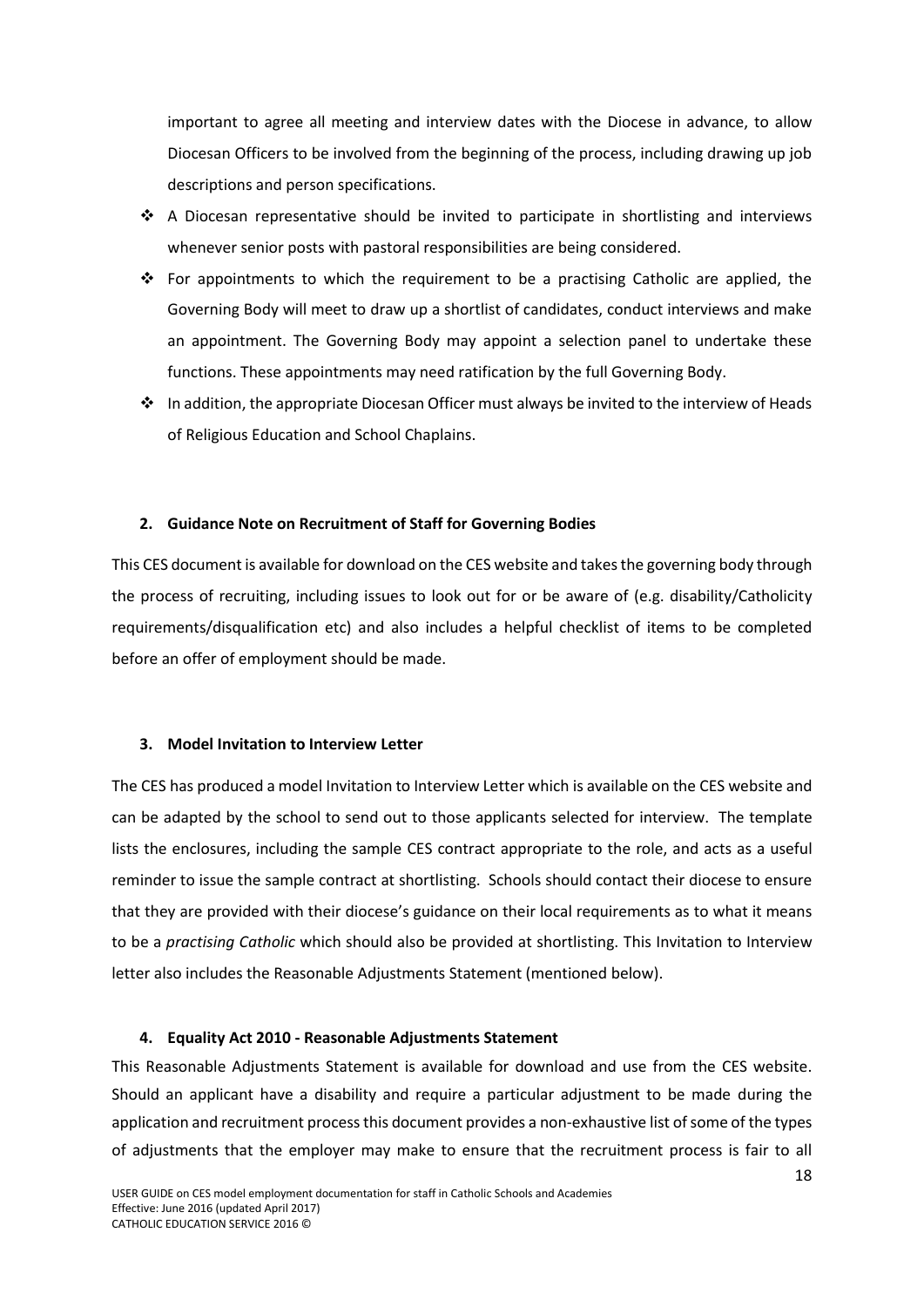applicants, if it is reasonable to do so in all the circumstances. This is in order to allow that individual to fully participate in the recruitment process.

### <span id="page-20-0"></span>**5. Applicant's Declaration on receipt of contract**

The CES has produced a pro-forma declaration which can be downloaded from the CES website. This is then completed by the candidate at interview and retained by the school. The declaration confirms that the applicant has been provided with a sample copy of the model contract of employment particular to the post at the school/academy for which they have applied, and that they have read and understood the content of the contract and have been afforded an opportunity to ask questions and have had such questions answered.

### <span id="page-20-1"></span>**6. Model Checklist of Evidence (at interview stage)**

The CES has also published a model checklist of evidence which is available for download from the CES website. An employer can use this to confirm that they have received all the appropriate required documentation from the applicant at interview stage. These documents are required to make a valid/compliant appointment.

#### <span id="page-20-2"></span>**7. CES Guidance and Policy on Disqualification under the Childcare Act 2006**

Following Statutory Guidance called "Disqualification under the Childcare Act 2006", the CES has published the following 2 documents for use by Catholic schools and academies in England:

- **The CES Disqualification Guidance for Schools and Academies** sets out the obligations of Schools and Academies surrounding disqualification and recommends that an undertaking is obtained from all staff in the form set out in the Disqualification Policy below.
- **The Disqualification Policy for Staff** sets out an explanation of what staff members should know about disqualification and what they are obliged to do.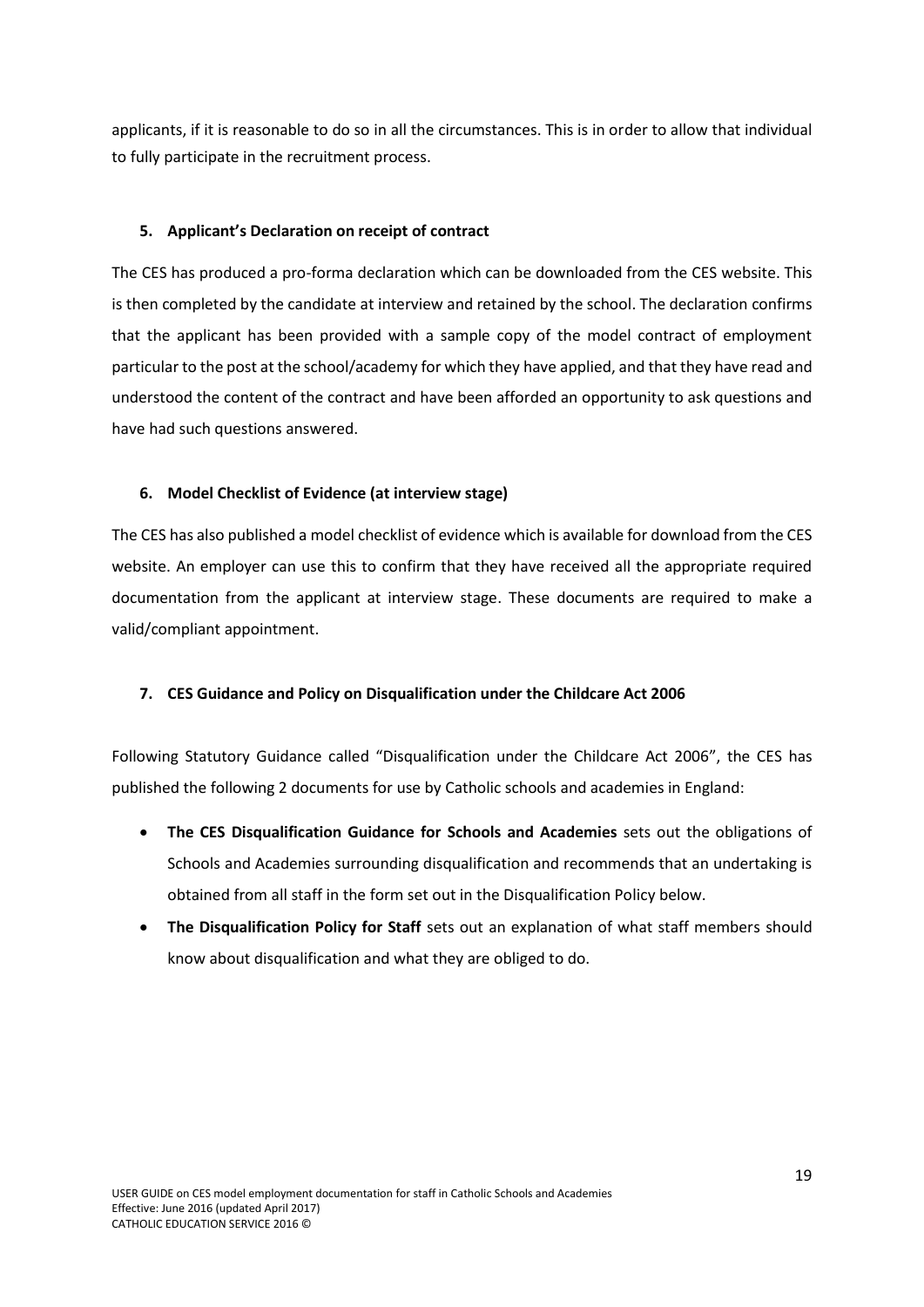# <span id="page-21-0"></span> **RECRUITMENT and APPOINTMENT STAGE: Frequently Asked Questions**

Through the work of the CES in advising Dioceses, certain questions recur regularly. You may therefore find an answer to your question below:

### **Does the Governing Body have a duty to advertise the role of a Headteacher?**

The governing body must advertise vacancies for headteacher or deputy headteacher in line with *School Staffing (England) Regulations 2009 ("2009 Regulations")* and *in such a manner as it considers*  appropriate unless it has good reason not to<sup>12</sup>. Therefore, whether a decision not to advertise, (for example, as a means of cost cutting is a "good reason") would need to be judged on its own facts taking into account, for example, the financial state of the school, what other measures they considered in terms of recruiting, how long the post has been unfilled and the impact of a lack of headteacher on the school.

Additionally *Guidance on managing staff employment in schools* published by the Department for Education, is statutory guidance that explains the requirement on governing bodies, local authorities and head teachers in the 2009 Regulations and provides at paragraph 5*.11* 

*The 2009 Regulations specify that the governing body must advertise the vacancy or post in such manner as it considers appropriate, unless it has good reason not to (Regulations (15(2), 15(7), 27(2) and 27(7)). It is recommended that the governing body seeks advice from their local authority and diocesan authority, before deciding not to advertise* (our emphasis)*.*

# **In what circumstances should the Governing Body appoint an acting Head?**

Teaching staff of a voluntary aided school include *a person appointed as headteacher or a person*  appointed to carry out the functions of the headteacher of the school<sup>13</sup>

<sup>12</sup> *School Staffing (England) Regulations 2009 Part 3 paragraph 27*

<sup>13</sup> *Education Act 2002, Section 36(3)*

USER GUIDE on CES model employment documentation for staff in Catholic Schools and Academies Effective: June 2016 (updated April 2017) CATHOLIC EDUCATION SERVICE 2016 ©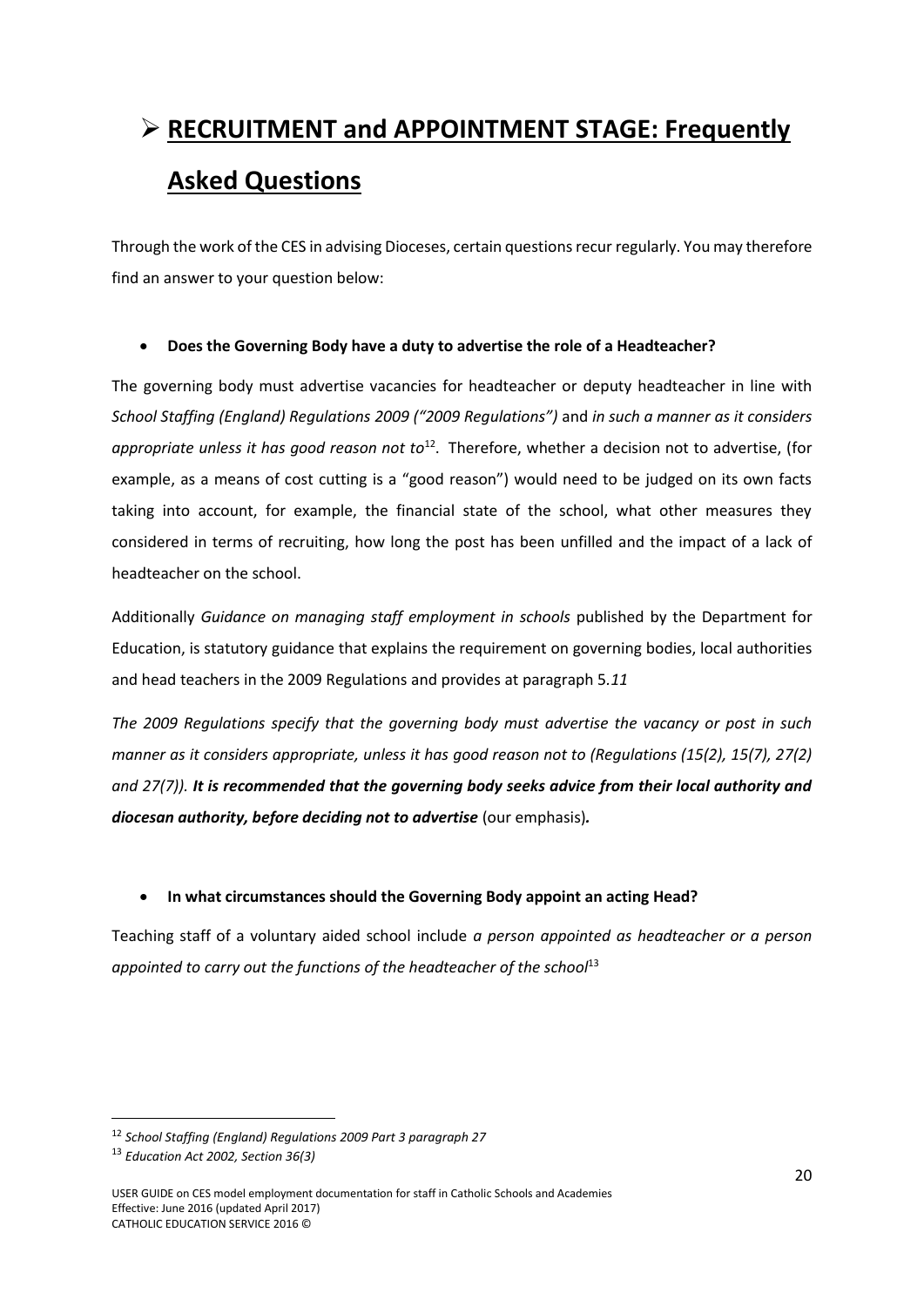An acting headteacher must therefore be appointed where there is a headteacher vacancy that cannot be filled. The use of an acting headteacher is a temporary measure and does not relieve the governing body of its duty to appoint a new headteacher. The governing body should continue to be proactive in filling the vacancy as soon as practically possible. The deputy headteacher is not required to undertake the duties of the headteacher pending *appointment* of a headteacher<sup>14</sup>.

Where there *is* a headteacher but he/she is absent, the STPCD requires the deputy headteacher to undertake the professional duties of the headteacher as required by the governing body. However, this is a short-term arrangement and where absence is longer term, the governing body should appoint an acting headteacher.

# **Is the CES an employer (or a party to the contract of employment) for staff in Catholic schools?**

No, the CES is an agency of the Catholic Bishops' Conference of England and Wales and has produced model employment documentation for use in Catholic schools and academies in England and schools in Wales. They are not a party to any contract of employment in any Catholic schools and academies in England or in any schools in Wales

# **Why is the Bishop represented at interviews of senior leaders and teachers of religious education?**

The Bishop is entitled to be represented at all proceedings relating to the appointment of senior leaders and teachers of religious education because he has rights of episcopal oversight (as set out in **the Bishops' Memorandum<sup>15</sup>**)

All teachers in Catholic schools are employed to participate in the Church's teaching office, exercising this ministry in accordance with the Church's teachings. <sup>16</sup> Like any ministry exercised in the name of the Church, it is subject to the supervision of the Bishop in all Catholic schools, including schools that are not in the Trusteeship of the Diocese. This 'supervision' is understood within the Bishop's general duties of oversight and inspection of all Catholic schools<sup>17</sup> which is explored further in the section of this User Guide headed *The Role of the Church.*

**.** 

USER GUIDE on CES model employment documentation for staff in Catholic Schools and Academies Effective: June 2016 (updated April 2017) CATHOLIC EDUCATION SERVICE 2016 ©

<sup>14</sup>*Guidance on managing staff employment in schools* paragraph 5.3

*<sup>15</sup>Bishops' Memorandum on Appointment of Teachers to Catholic Schools*

*<sup>16</sup>Please see section of this User Guide "Contracts Frequently Asked Questions": What is the "Ministry of a Teacher…?*

*<sup>17</sup>Canon 806*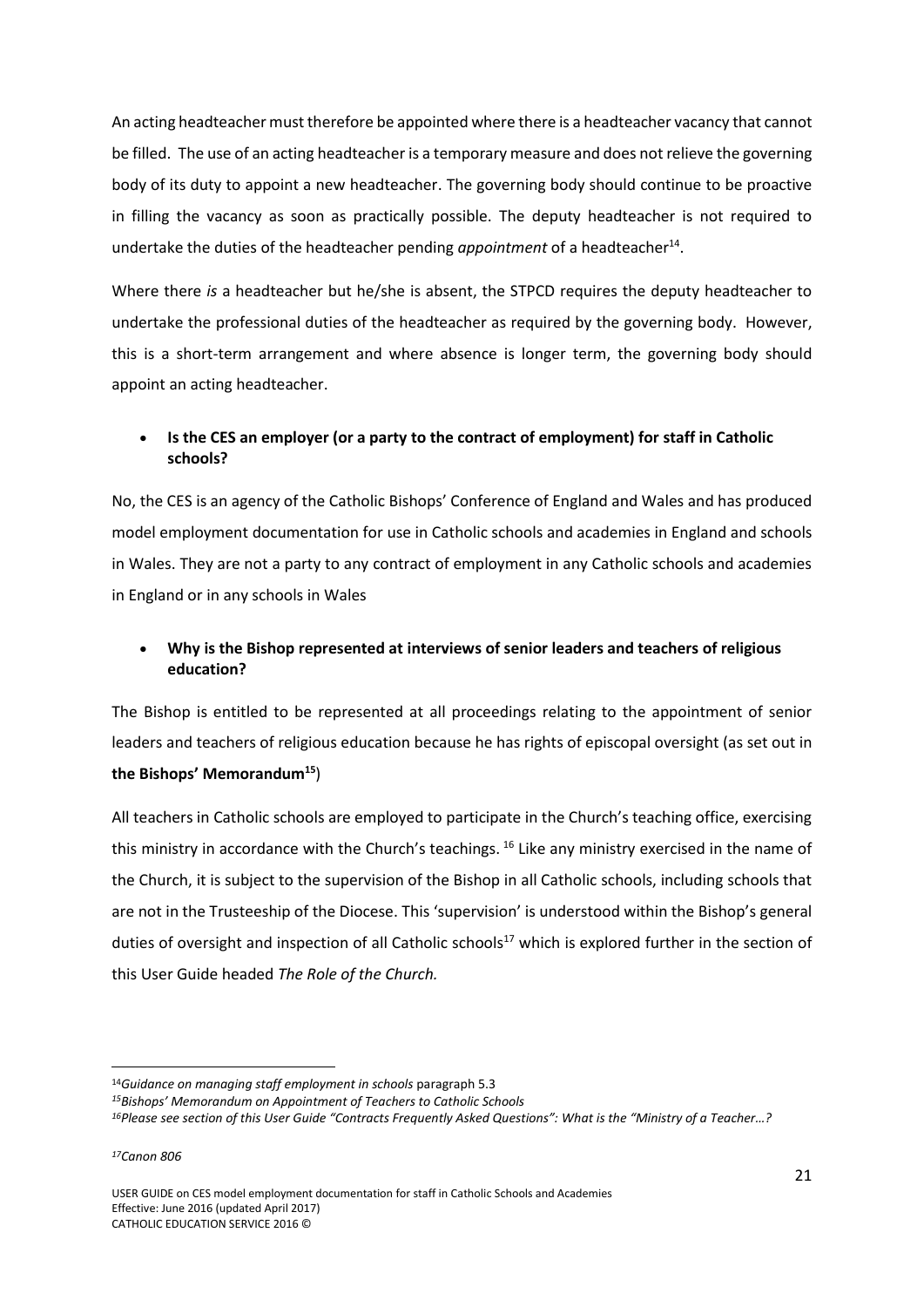# **CES EMPLOYMENT DOCUMENTATION**

# <span id="page-23-0"></span>**CONTRACTS**

# <span id="page-23-1"></span>**1. CES model contracts of Employment**

The CES produces model contracts of employment for the various roles within both Catholic schools and academies in order to ensure that the Bishops' objective that Catholic schools fulfil their responsibilities to preserve and develop the Catholic character of the school is met.

The following contracts of employment are available:

CES Model Leadership Contract Group 1 (Head teacher, Joint Head teacher, Acting Head Teacher)

CES Model Leadership Contract Group 2 (Deputy Headteacher, Assistant Headteacher)

CES Model Teacher Contract (Fast Track Teacher, Teacher and Newly Qualified Teacher)

CES Model Lead Practitioner Contract

CES Model Support Staff Contract (Teaching Assistant (Levels 1, 2, 3 and 4), Temporary Welfare Assistant, Classroom Assistant, Nursery Employee, Support Staff Member (Not Teaching Assistants))

CES Model Instructor/Unqualified Teacher Contract

CES Model Lay Chaplain Employed by a Governing Body Contract

CES Model Lay Chaplain Employed by a Diocese Contract

The above 8 contracts of employment are available with small but important amendments for the following types of employers:

- Voluntary aided schools (available online)
- Voluntary academies (available online)
- $\div$  Voluntary academies with flexible pay and conditions (available through your diocese)
- $\cdot \cdot$  The above 3 versions of contracts for schools and academies jointly run by the Catholic Church and the Church of England/Church in Wales (available through your diocese)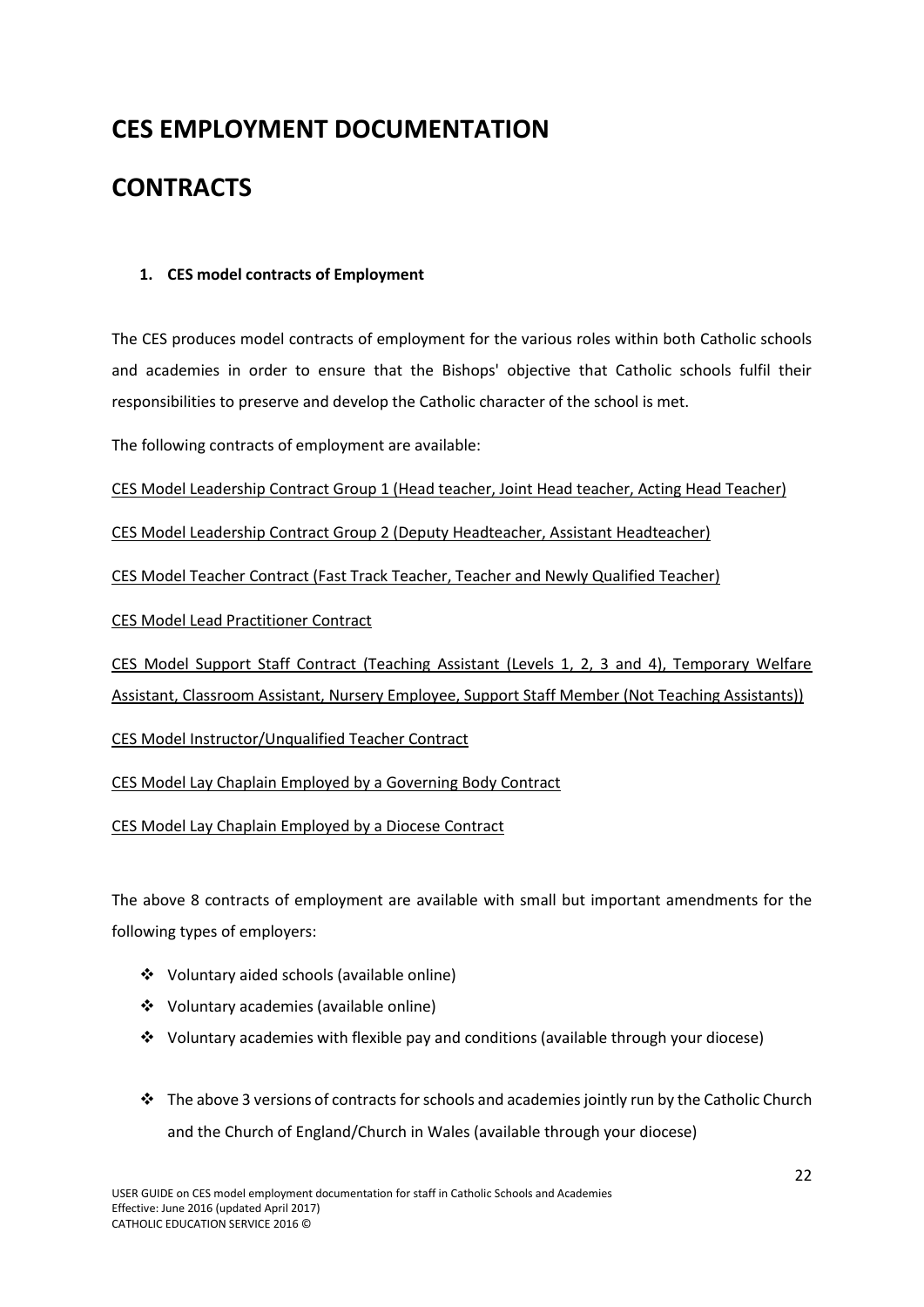#### <span id="page-24-0"></span>**2. Contracts available in two formats**

The contracts available on the CES website are available in 2 formats as follows:

#### **Method 1: Download and Amend**

The user must choose from one of eight overarching contracts that cover the majority of roles in Catholic schools. The Microsoft Word version model contracts are now capable of download for amendment and adaptation in many areas without the need for diocesan and CES approval.

#### **Method 2: Electronic Contract Generator (ECG)**

By simply completing our online questionnaire, which asks the user to provide details of the employee, the school, and certain important terms of the employment relationship, then clicking 'submit', the answers provided are automatically populated into a PDF version of a standard CES contract of employment which is particular to the role. This allows schools to generate contracts of employment quickly and easily for their staff safe in the knowledge that, provided the questionnaire is completed correctly, all contractual clauses relevant to the role will be incorporated and the contract will be specific to the school and the employee.

#### <span id="page-24-1"></span>**3. Additional guidances and documents on CES contracts**

Additional documents available on the CES website are the following guidances on the CES model employment contracts of employment:

- CES User Guide On Model Employment Documentation (For Staff In Catholic Schools And Academies)
- Guidance Note on the Employment of Special Educational Needs Coordinators (SENCOs)
- Guidance Note on Lead Practitioner Contracts
- Explanation of Instructor/Unqualified Teacher Contracts
- Four different levels of Teaching Assistants (please contact the CES)
- CES Optional Contract Clauses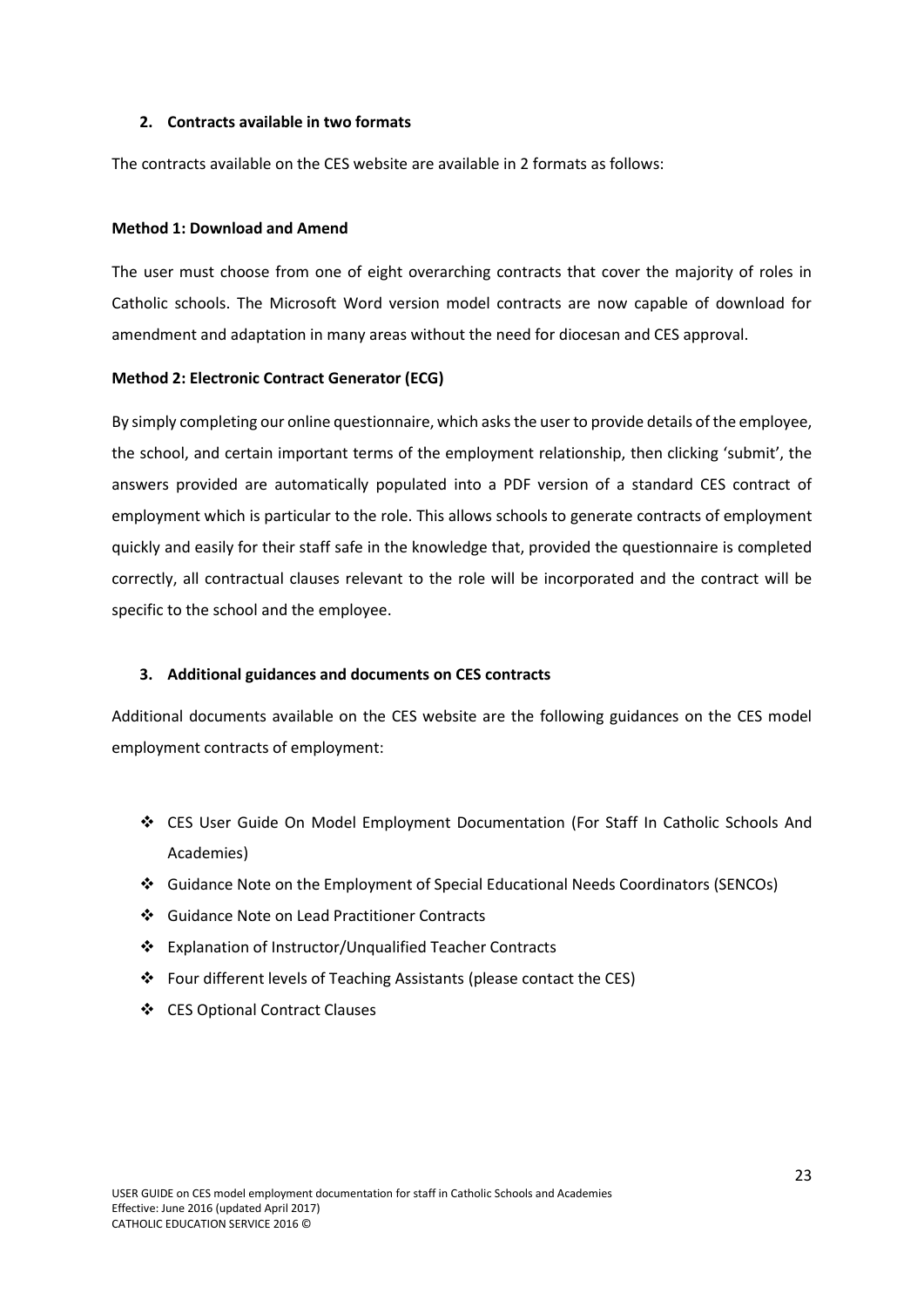# <span id="page-25-0"></span>**4. CES User Guide On Model Employment Documentation (For Staff In Catholic Schools And Academies)**

This User Guide brings together all of the CES employment documentation that is available for use by dioceses and their schools and academies. It explains the requirement for all the CES employment documentation that schools can use during application, recruitment and appointment and then throughout the life of the employment relationship together with a compilation of answers to frequently asked questions during the different stages of employment. A complete list of all the CES employment documentation that is explained in this document can be found in the Appendix I at the back of this User Guide. A complete list of frequently asked questions can be found in Appendix II.

# <span id="page-25-1"></span>**5. CES model School/College Contracts of Employment: Notes to Users and CES model Academy Contracts of Employment: Notes to Users**

Should you require assistance in practically completing CES model contracts of employment in schools, colleges or academies please consult these respective document available on the CES website.

### <span id="page-25-2"></span>**6. Guidance Note: Employment of Special Educational Needs Coordinators (SENCOs) employed in a Catholic School or Academy**

This Guidance Note supplements the CES model contracts of employment for staff employed in a Catholic School or Academy and can be found on the CES website.

The CES has not produced a model contract of employment specifically for a SENCO; the employment arrangements of SENCOs are a matter for each individual school. The CES recommends that the CES Model Teacher contract is adapted as necessary through the Appendices and paragraph 6.3.2 (i.e. additional allowances).

The CES has produced this Guidance Note to assist schools/academies in drafting appropriate job descriptions and/or contracts of employment for SENCOs.

# <span id="page-25-3"></span>**7. Guidance Note on Lead Practitioner Contracts**

This Guidance Note is supplemental to the CES model Lead Practitioner Contract of Employment for staff employed in a Catholic school or academy and can be found on the CES website. The CES model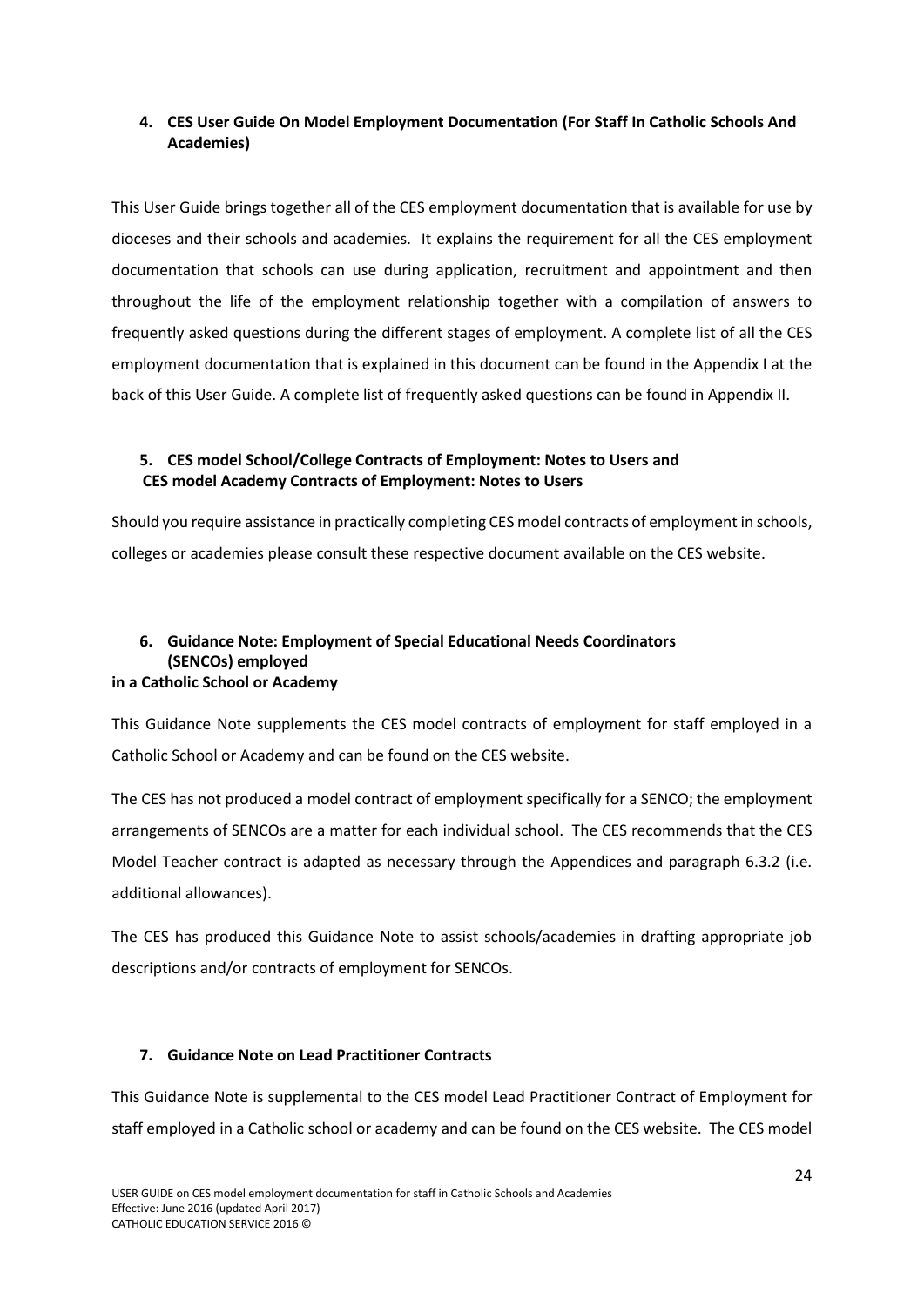contract of employment for a Lead Practitioner is based on a combination of the CES model Teacher contract and the CES model Senior Leadership Group 2 contract.

The non-statutory Departmental Advice issued by the DfE entitled *Implementing your school's approach to Teacher's pay* (available to download from the DfE's website) provides some guidance on what a Lead Practitioner's role may entail and the type of person who may be appointed to a Lead Practitioner post. This is explored further in this Guidance Note

#### <span id="page-26-0"></span>**8. Four different levels of Teaching Assistants**

The Support Staff contract provides for four different levels of Teaching Assistants. In order to determine which level is appropriate, the CES has produced a guide which explains and differentiates between the four levels of Teaching Assistants which is available on request from the CES if needed.

#### <span id="page-26-1"></span>**9. CES Optional Contract Clauses**

The CES has published a document entitled "Optional Contract Clauses". These clauses are available on the CES website and they deal with issues such as, for example, probationary periods which some employers may want to incorporate into the model contracts. The clauses in this document are not to be found in the body of the standard CES model school and academy contracts. These optional clauses, if used, would be added in Appendix 2 of the CES model contracts of employment but, of course, may need to be tailored to fit the requirements of the particular role.

Schools and academies should ensure they follow an appropriate consultation process and that they seek legal and/or HR advice if appropriate should they wish to incorporate any of the optional contract clauses in Appendix 2. Schools should ensure approval is sought from their diocese and from the CES in terms of any significant departures from the suggested wording.

#### <span id="page-26-2"></span>**10. The importance of defining senior roles in Catholic schools**

**The Bishops' Memorandum** reflects the fact that there are different terms for senior school leaders, such as Head of School, Executive Head, Associate Headteacher etc and to reflect the fact that those with overall responsibility for the day to day management of the school, and the person who is the second most senior person in the leadership team, regardless of the descriptor applied to their role, will be required to be *practising Catholics.*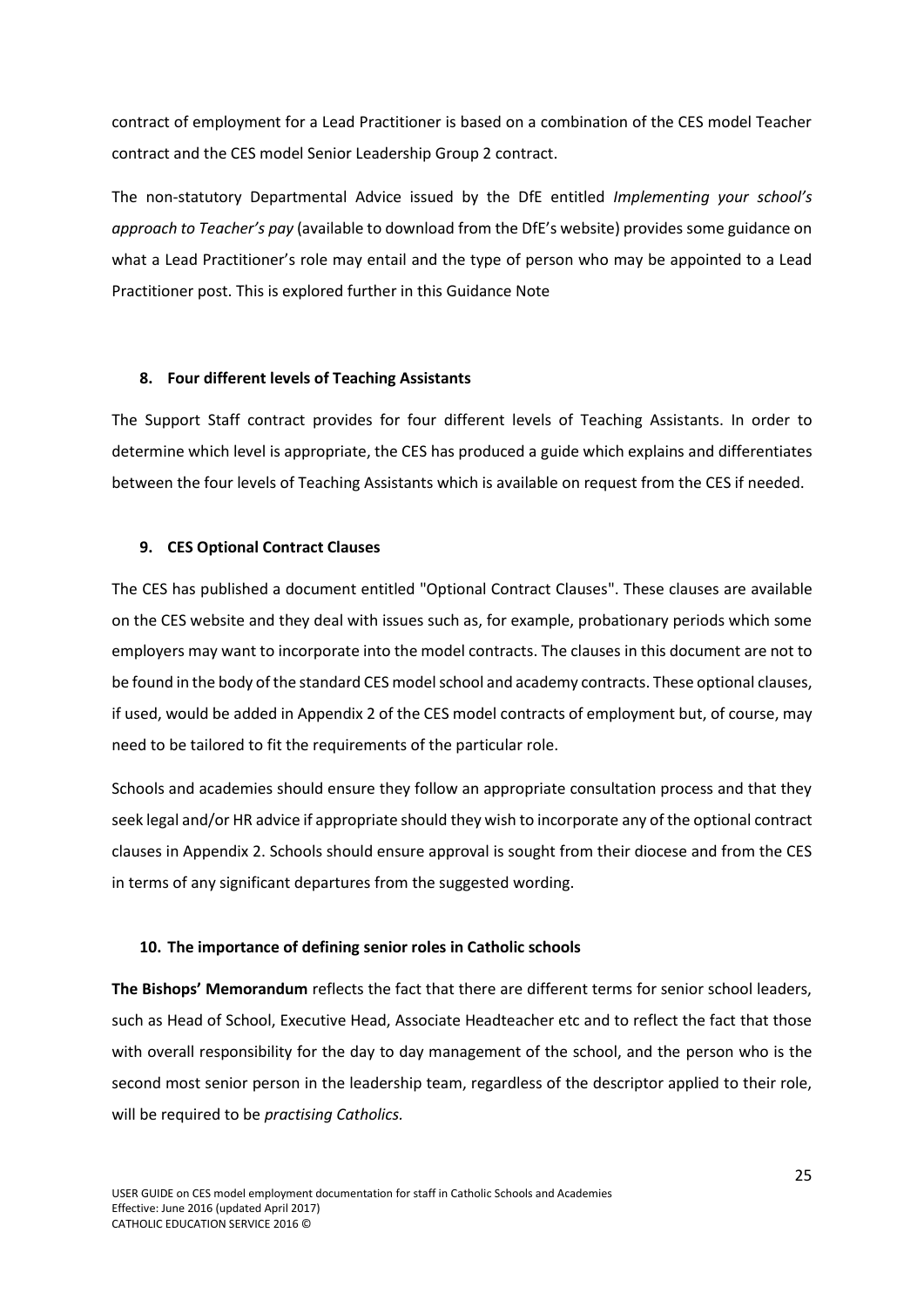Teaching staff of a voluntary aided school must include a person appointed as head teacher, or a person appointed to carry out the functions of the head teacher of the school pending the appointment of a head teacher or in the absence of the head teacher<sup>18</sup>. A school may only have one substantive headteacher ("a" person).

The School Teachers Pay and Conditions Document ("STPCD") provides the following definitions:

**"Headteacher in England or Wales"**: A person appointed to the teaching staff of the school as headteacher and includes a person appointed as acting headteacher to carry out the functions of a headteacher pursuant to s.35(3) or 36(3) of the [Education] Act [2002] but not a teacher who is assigned and carries out duties of a headteacher without being so appointed.

**"Assistant Headteacher":** A qualified teacher with leadership responsibilities across the whole school who is appointed to the post of assistant headteacher.

#### **"Deputy Headteacher"**

**In England,** a qualified teacher appointed to the teaching staff of a school as a deputy headteacher in accordance with the School Staffing (England) Regulations 2009 (as amended) and includes a teacher appointed as an acting deputy headteacher but not a teacher who is assigned and carries out the duties of a deputy headteacher without being so appointed.

**In Wales,** a qualified teacher appointed to the teaching staff of a school as a deputy headteacher in accordance with the Staffing of Maintained Schools (Wales) Regulations 2006 and includes a teacher appointed as an acting deputy headteacher but not a teacher who is assigned and carries out the duties of a deputy headteacher without being so appointed.

As stated above, the wording of s.36 makes it clear there can only be one substantive headteacher of a school.

However, headteachers can job-share headship posts in one school. The STPCD sets out the requirements in respect of headteacher pay where a headteacher is employed though a job-share arrangement.

Governing bodies must ensure that they comply with the legislation which requires that there is, at all times, one substantive headteacher. Where there is an executive headteacher appointed to oversee individual headteachers (usually across a number of schools), governing bodies need to ensure that

*<sup>18</sup> Education Act 2002 Section 36(3)* 

USER GUIDE on CES model employment documentation for staff in Catholic Schools and Academies Effective: June 2016 (updated April 2017) CATHOLIC EDUCATION SERVICE 2016 ©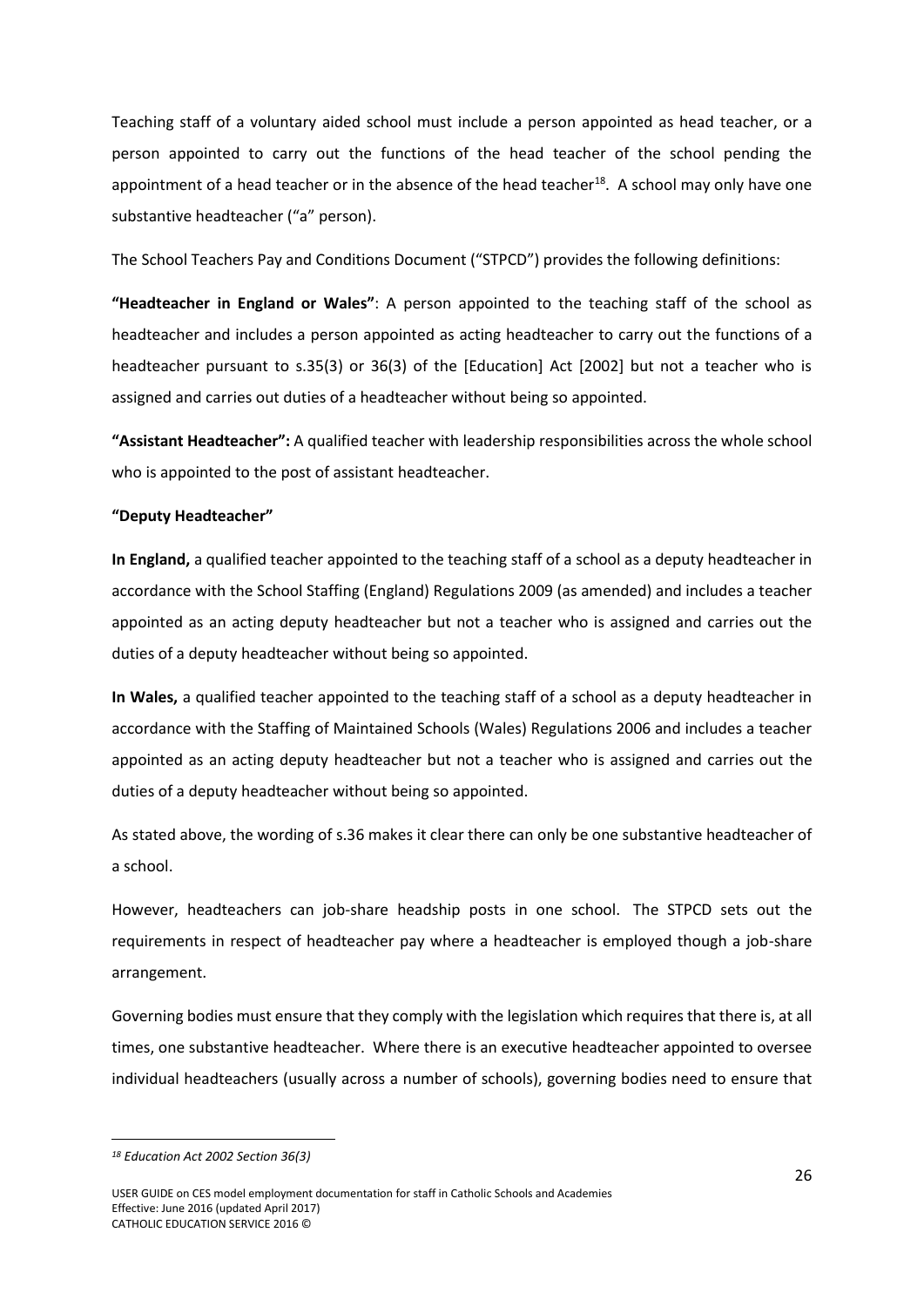the substantive headteacher is complying with their duties and responsibilities as defined in legislation and must be certain whether the headteacher is permitted to delegate those duties and responsibilities to an executive headteacher (although bear in mind that duties would usually be delegated downwards not upwards). Furthermore, the governing body will need to be aware of the concerns of th[e School Teachers' Review Body \(](https://www.gov.uk/government/collections/school-teachers-review-body-strb-reports)STRB) and the unions regarding pay and conditions for those persons who are employed to perform a role which does not fit within the STPCD.

#### <span id="page-28-0"></span>**11. The importance of Lay Chaplains**

The CES model contracts of employment for Lay Chaplains employed by Governing Bodies of Catholic schools, and those employed by a diocese to work within Catholic schools in their diocesan area, require the employer to make a determination about the terms and conditions of employment before the contract is issued. The model contracts are drafted so that the employer must choose from a range of options relating to salary, pensions and certain other conditions of employment relevant to the particular Lay Chaplain post within their school. This means that, before the contract is issued, the employer must have considered the requirements of the role and the requirements of the employee they wish to recruit to perform the role i.e. the job description and person specification. Furthermore, **all decisions to recruit or appoint any chaplain (including a lay chaplain) must involve the diocese<sup>19</sup>** and, where the employer is the governing body of a school (as opposed to the diocese), the governing body must obtain the consent of the diocese to the recruitment or appointment of a Lay Chaplain.

In order to assist employers in making a determination on salary, pension rights and other conditions of employment, the CES' "A Guide to the Employment of Lay Chaplains in Schools and Colleges" (2004) is a useful starting point. In respect of determining the level of salary for a Lay Chaplain post, the Guide provides the following useful indicators:

- $\div$  The remuneration of a Lay Chaplain should be pitched at the right and just level, commensurate with the duties and responsibilities of a skilled professional.
- $\div$  The current view is that the salary for a full-time equivalent Lay Chaplain should not be less than the salary of a main pay range for a teacher.
- $\div$  There have been many queries and questions about the appropriate salary pay range, and there is no single correct answer. Some employers opt for teachers' pay ranges (this is

<sup>19</sup> Please see the Bishops' Memorandum on Appointment of Teachers in Catholic schools

USER GUIDE on CES model employment documentation for staff in Catholic Schools and Academies Effective: June 2016 (updated April 2017) CATHOLIC EDUCATION SERVICE 2016 ©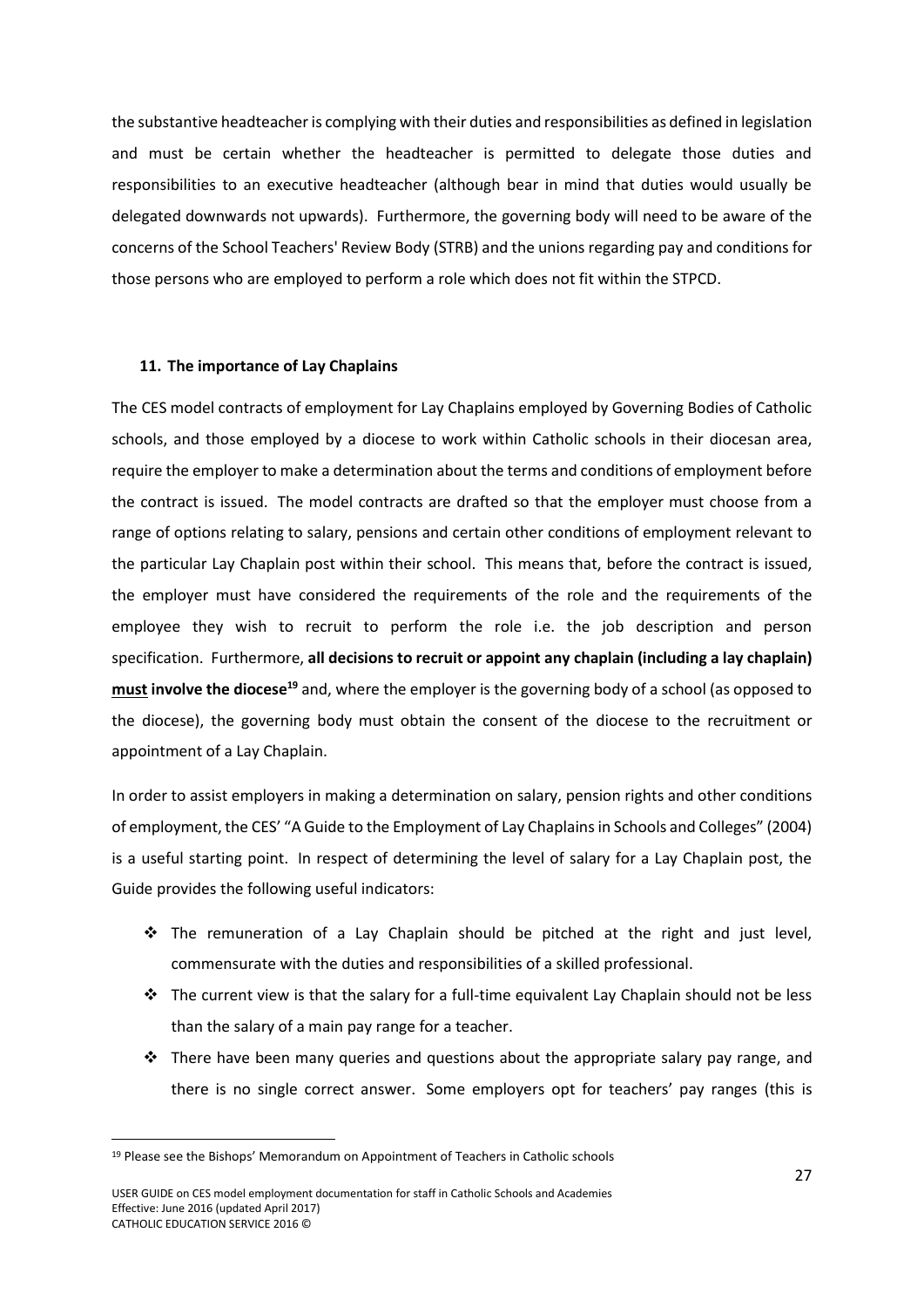acceptable, particularly if the Lay Chaplain is a qualified teacher), some opt for local government pay ranges and others for diocesan pay ranges. The guiding principle is to avoid ad hoc arrangements and adopt a recognised pay range, so that any adjustments for periodic increases or annual increments can be applied within an agreed structure.

Taking the above considerations into account, the model contracts can be amended to reflect the position where the Lay Chaplain has Qualified Teacher Status, in which case the STPCD, Burgundy Book and Teachers' Pension Scheme may be most appropriate. In other cases, the employer can amend the contracts to reflect local government employee arrangements (i.e. those adopted for support staff in Catholic schools) including, for example, the Green Book and the Local Government Pension Scheme. Finally, the diocese may have its own policy in respect of remuneration and employment terms and conditions for Lay Chaplains employed within the diocese (which may also be applicable where the governing body is the employer) and this is also provided for in the model contracts.

#### <span id="page-29-0"></span>**12. Explanation of Instructor/Unqualified Teacher Contracts**

The Schools Staffing (England) (Amendment) Regulations 2012 provide that:

"…. a person who is not a qualified teacher and who is appointed….to give instruction in any art or skill or in any subject or group of subjects, where special qualifications or experience or both are required….….may carry out specified work (teaching) if the governing body is satisfied as to his qualification or experience or both."

Academies which signed Funding Agreements after 27 July 2012 incorporate these changes as follows:

Clause 18: ….the Academy Trust [company]shall, in accordance with any guidance which the Secretary of State may issue on the qualifications of teaching and other staff in Academies, employ anyone it deems is suitably qualified or is otherwise eligible under a contract of employment or for services to carry out planning and preparing lessons and courses for pupils, delivering lessons to pupils, assessing the development, progress and attainment of pupils, and reporting on the development, progress and attainment of pupils.

Clause 19: Clause 18 does not apply to anyone who: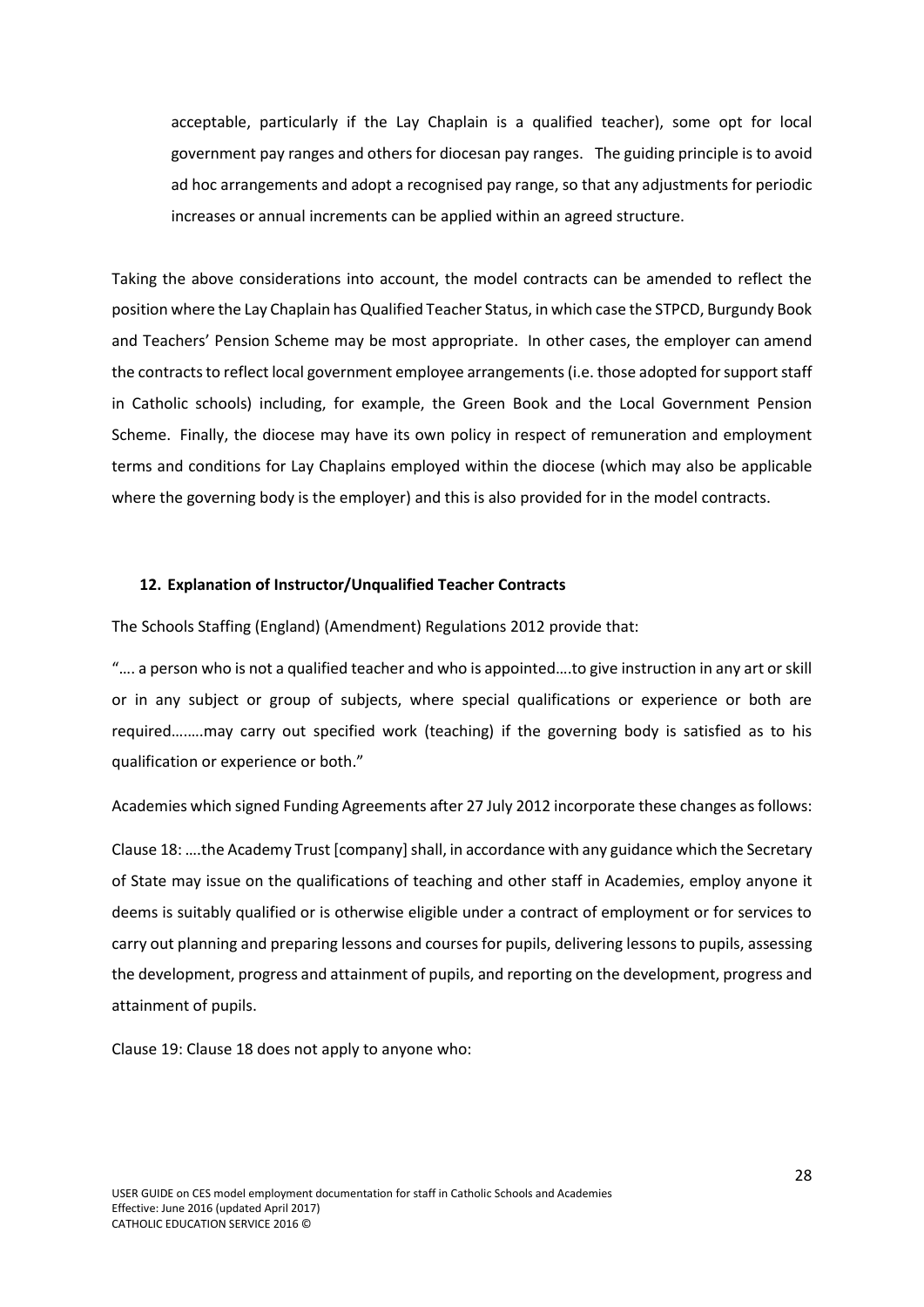- "….is appointed as the SENCO by the Academy Trust [company] under section 317(3A) of the Education Act 1996, who must meet the requirements set out in Regulation 3 of the Education (Special Educational Needs Co-ordinators) (England) Regulations 2008 (SI 2008/2945); or
- is appointed as a designated teacher for looked after children."

For relevant employers this has the effect that:

- unqualified teachers may be appointed whenever and wherever the employer considers they have appropriate skills and experience for the role
- unqualified teacher can be employed on a permanent basis

The situation for academy trust companies that signed their Funding Agreement before 27<sup>th</sup> July 2012 may be different and they will need to check their agreements to determine who they can employ.

It remains open to governing bodies of schools and relevant academies to make a policy decision (which should be recorded) to seek to recruit qualified/trainee teachers wherever possible and therefore to continue to recruit unqualified teachers on a temporary basis pending the appointment of a qualified /trainee teacher. If this clause is inserted into the contract the employer would be able to terminate the contract if and when a qualified/trainee teacher was available for appointment. However, such clauses are only valid if they are actively operated. This means that in order for such a dismissal to be regarded as fair, the employer would have to evidence that they had, from the point the contract was issued, actively sought, on a regular and on-going basis to recruit a qualified/trainee teacher for the position. The longer the unqualified teacher is employed, the more difficult it would be for the employer to demonstrate that their policy of only employing qualified/trainee teachers was valid.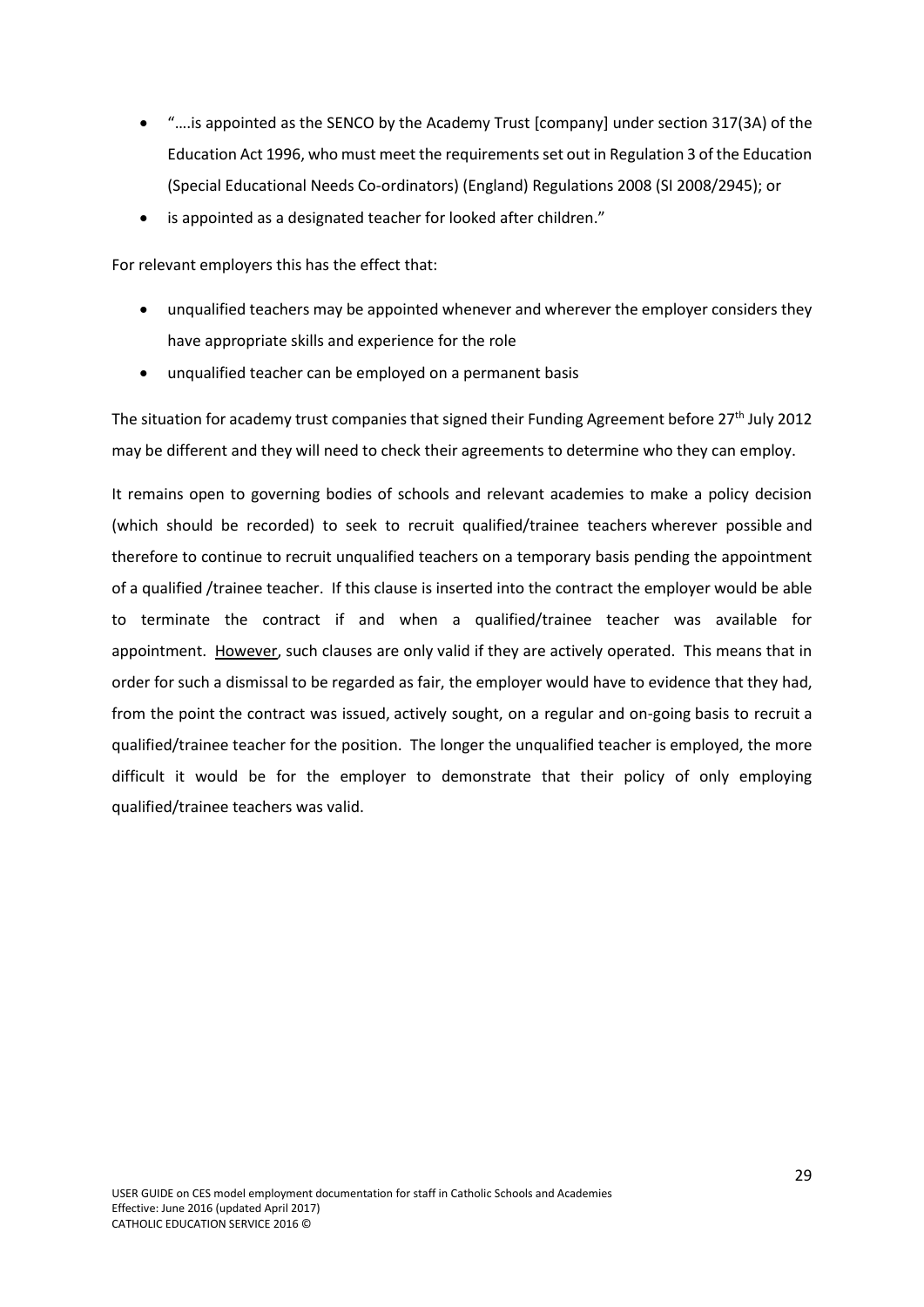# <span id="page-31-0"></span>**CONTRACTS: Frequently Asked Questions**

Through the work of the CES in advising Dioceses, certain questions recur regularly. You may therefore find an answer to your question below:

### **Can the CES contracts be amended in terms of pay?**

Generally the CES model contracts of employment incorporate nationally agreed terms and conditions of employment i.e. the School Teacher's Pay and Conditions Document (STPCD)/Burgundy Book in both schools and academies. This is the case even though academies are not required, in law, to employ staff under any prescribed terms and conditions and are free to negotiate terms that are different to the STPCD, Burgundy Book and Green Book. The contracts therefore can be amended in terms of pay and conditions by academies to meet particular local circumstances. However, in order to maintain uniformity across the country, academies who do not wish to employ staff on the same terms as schools **must** contact their diocese to discuss their intentions and to seek approval of those terms of employment before the diocese will agree to issue a model contract which the academy can amend.

### **Can the notice periods set out in the CES model contract be amended for support staff?**

Again generally CES model contracts of employment in both schools and academies can be amended to meet particular local circumstances provided consent is obtained from the diocese and from the CES and this can be dealt with in Appendix 2 to the model CES contract.

# **Can the CES model contracts be used for other roles such as School Business Managers, Bursars and Trainee Teachers?**

The starting point for an appropriate model contract that would suit these particular roles is likely to be the support staff contract which would have to build in elements that deal with the more senior aspects that may be relevant to the role. Some posts, for example for School Business Managers, are likely to require lengthier notice periods.

The CES model contract of employment in both schools and academies can therefore be amended to meet particular local circumstances provided consent is obtained from the diocese and from the CES. Schools are also advised to seek assistance from their human resources provider and/or seek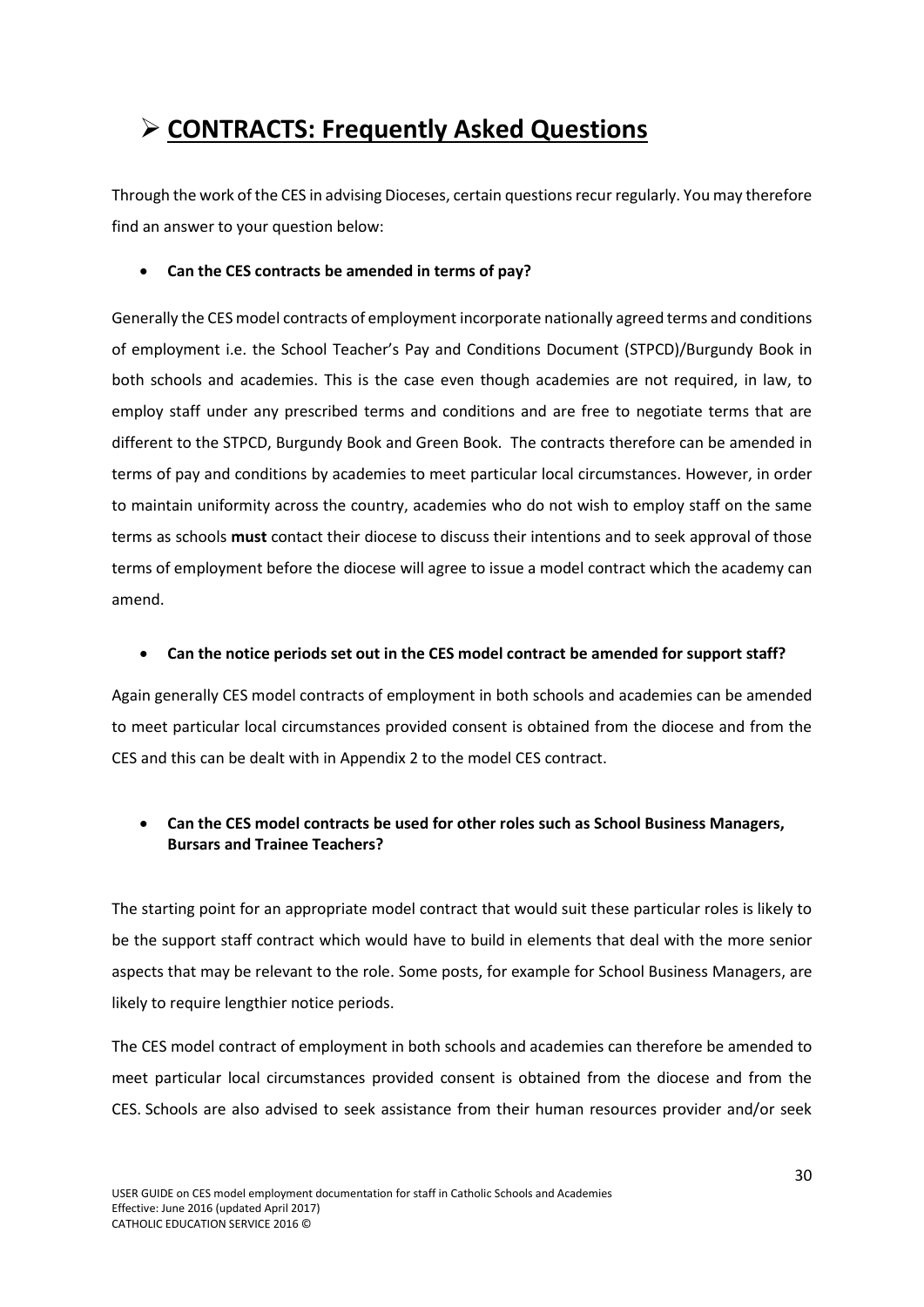independent legal advice to ensure that the contract is tailored appropriately for the particular required role.

# **Can a local authority insist on using their own standard contracts for schools but with amendments to incorporate what they consider to be appropriate Catholic elements?**

No, the local authority cannot insist on the use of their own documentation. The governing body, as the employer of staff in a Catholic school (or academy), is mandated by the Bishops of England and Wales to use the CES documents, including the contracts of employment. **The Bishops' Memorandum** sets out the collective requirement of the Bishops on all Catholic schools in relation to staffing and the use of CES employment documentation which, importantly, includes the CES model policies and procedures.

It is however possible to incorporate any additional terms and conditions suggested by the local authority within Appendix 2 to the CES model contract if agreed by the CES and by the diocese and if the governing body wishes to adopt such terms and conditions.

#### **What is Appendix 2 for?**

Appendix 2 in the CES model contract of employment is there to include any additional terms and conditions not set out in the body of the contract for example "collective agreements" or other optional contract clauses (please see above)

For example, in terms of collective agreements, an employer may have an agreement with employees' representatives (from trade unions or staff associations) that allows negotiations of terms and conditions like pay or working hours. This is called a collective agreement. The terms of the agreement could include how negotiations will be organised; who will represent employees; which employees are covered by the agreement and which terms and conditions the agreement will cover.

Schools are also advised to seek assistance from their human resources provider and/or seek independent legal advice to ensure that the contract is tailored appropriately for the particular required role.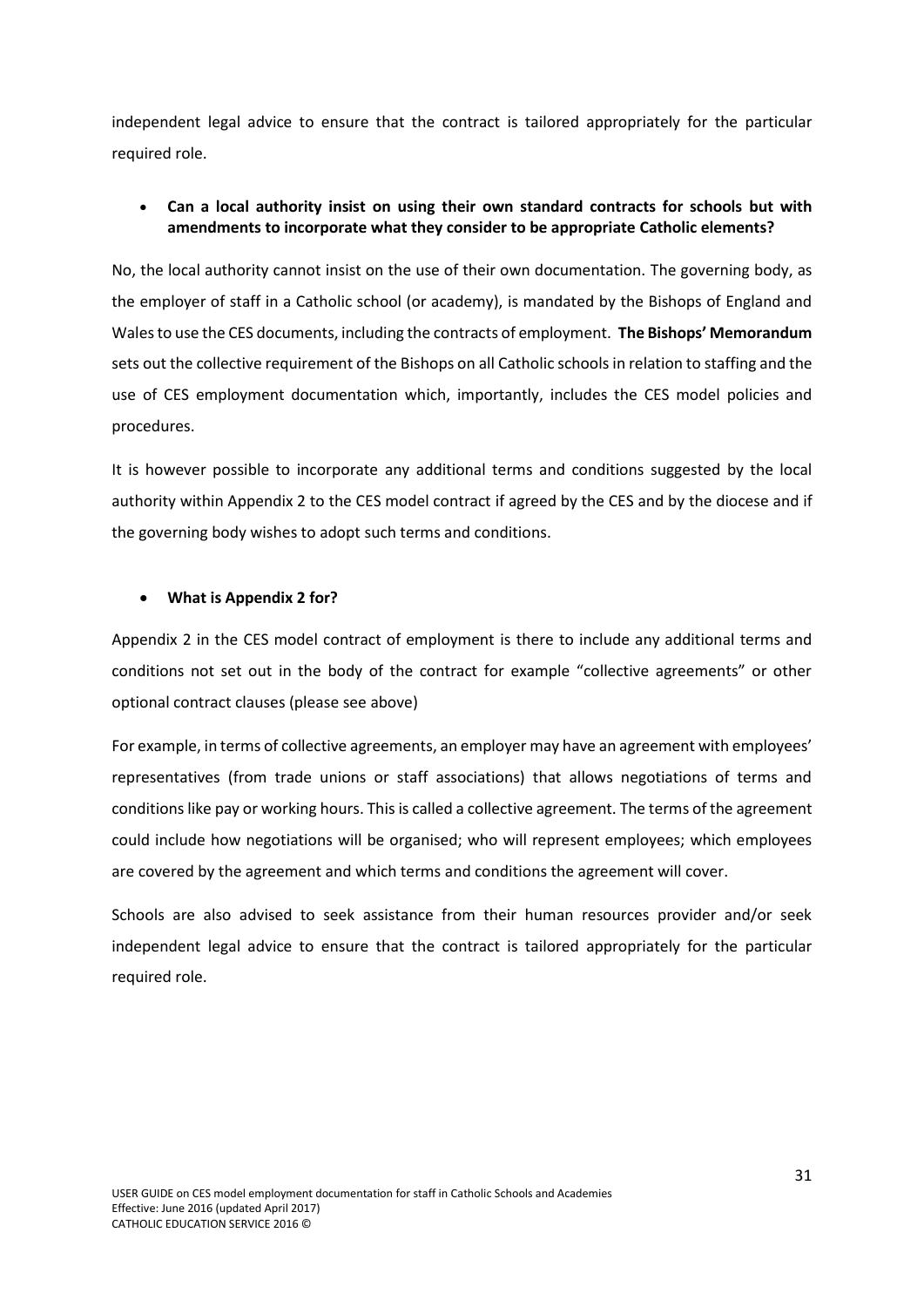# **Are there contracts of employment developed specifically for schools jointly run by the Catholic Church and the Church of England or the Church in Wales?**

Where a school or academy is jointly run by the Catholic Church and the Church of England (or a school is jointly run by the Catholic Church and the Church in Wales), the CES has developed employment contracts wholly based upon the CES model contracts but with small and important amendments that have been made and agreed between the CES and the Church of England Education Office. Should such contracts be required please contact the appropriate education officer at your diocese.

### **What is "Continuity of Service"?**

Under employment law, an employee is required to have built up a certain amount of "continuous service" with their employer before they are entitled to bring certain claims or receive certain entitlements. So, for example, an employee who commences employment with an employer today will need to accrue two years' continuous service with their employer to be eligible to bring a claim of unfair dismissal (provided they also fulfil the other criteria for bringing such a claim). Usually, continuity of employment is broken at the point where the employment contract is terminated (for whatever reason). The employee would start to accrue continuous service starting from the first day with their new employer when they secure new employment.

Where continuity is being calculated in respect of employment within the education sector, different rules apply so that, in certain cases, an employee may build up continuous service even where they move from employment with one employer to another. Usually this is permitted where the employers are "associated". Whether or not an employer is "associated" with another, or not, differs depending on the type of claim or entitlement and the employment history of the employee concerned in terms of their route of employment to their current position.

There are three principal pieces of legislation that affect the continuity of service for various purposes in State funded schools.

The Redundancy Payments (Continuity of Employment in Local Government etc) Modification Order 1999 ("RMO 1999") provides that local government, which includes maintained schools and academies, are "associated employers" for the purpose of calculating redundancy payments.

Section 218(7) Employment Rights Act 1996 ("ERA 1996") provides that, where the employee of a maintained school is taken into the employment of another school maintained by that same local authority, the change of employer does not break continuity of service.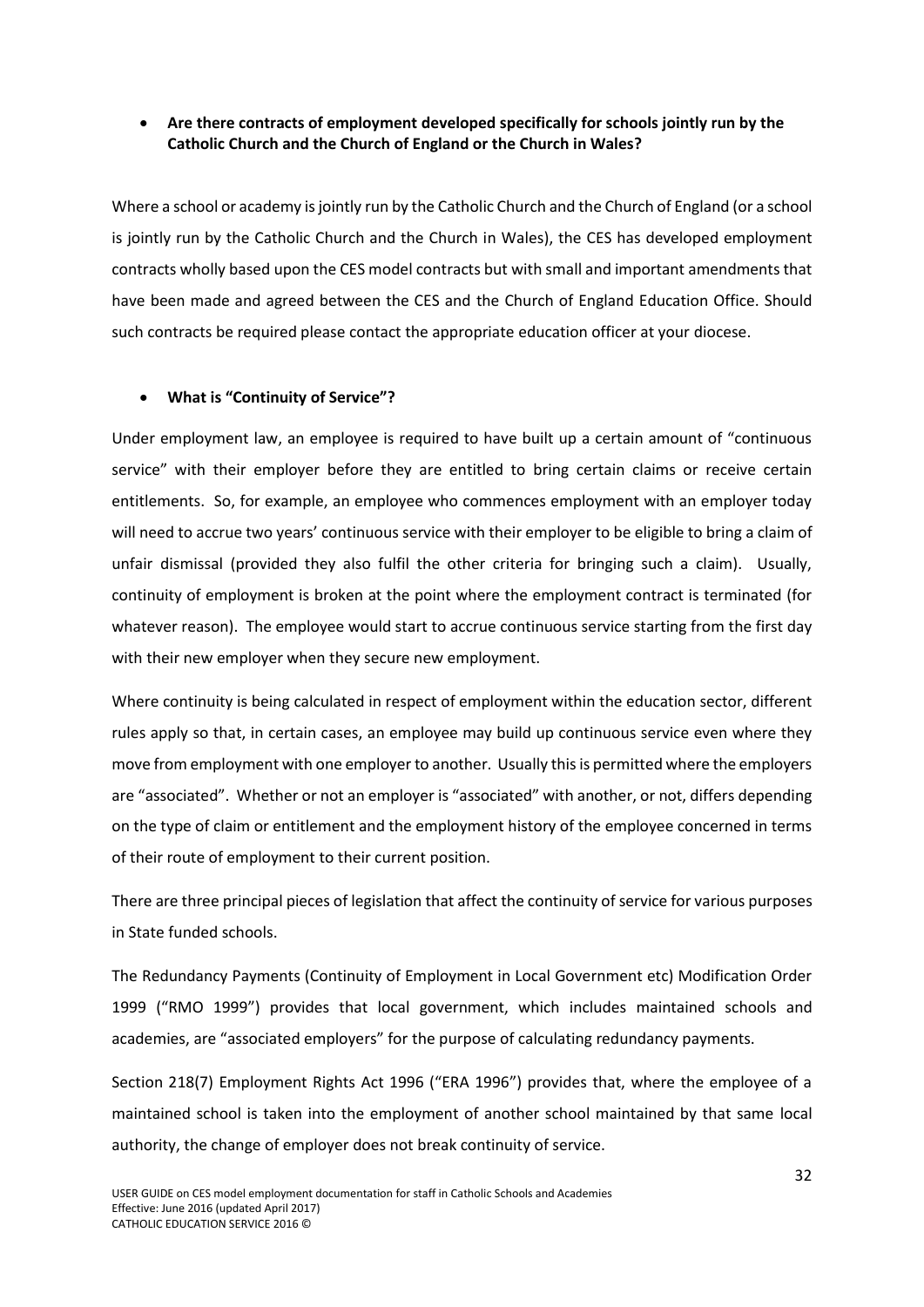The Transfer of Undertakings (Protection of Employment) Regulations 2006 ("TUPE") (as amended) provides that, where an undertaking (e.g. a school) is transferred from one employer to another (e.g. by an amalgamation of two schools) employees retain all their existing terms and conditions, including their continuity of service.

The table below sets out the various scenarios and how those scenarios affect an employee's continuous service for the purpose of calculating service for unfair dismissal and redundancy.

Please note that references to maintained school in the table includes any school maintained by the local authority including community, voluntary controlled, voluntary aided.

Please also note that existing academies established under s.482 Education Act 1996 are included as a body recognised under the RMO 1999. New academies are also covered by virtue of s.17(4) Academies Act 2010:

| <b>Scenario</b>                                                                                                        | Redundancy   | <b>Unfair</b>             |
|------------------------------------------------------------------------------------------------------------------------|--------------|---------------------------|
|                                                                                                                        | Payment      | <b>Dismissal</b>          |
| <b>Scenario 1:</b>                                                                                                     | ✓            |                           |
| The employee leaves one maintained school and joins another<br>maintained school within the same local authority area. | RMO 1999     | <b>ERA 1996</b>           |
| <b>Scenario 2:</b>                                                                                                     | $\checkmark$ | $\mathbf x$               |
| The employee leaves one maintained school and joins another<br>in a different local authority area.                    | RMO 1999     |                           |
| <b>Scenario 3:</b>                                                                                                     | ✓            | $\boldsymbol{\mathsf{x}}$ |
| The employee leaves a maintained school and joins an<br>academy                                                        | RMO 1999     |                           |
| <b>Scenario 4:</b>                                                                                                     | $\checkmark$ | ×                         |
| The employee leaves an academy and joins a maintained<br>school                                                        | RMO 1999     |                           |
| <b>Scenario 5:</b>                                                                                                     |              | ×                         |
| The employee leaves one academy to join another academy.                                                               | RMO 1999     |                           |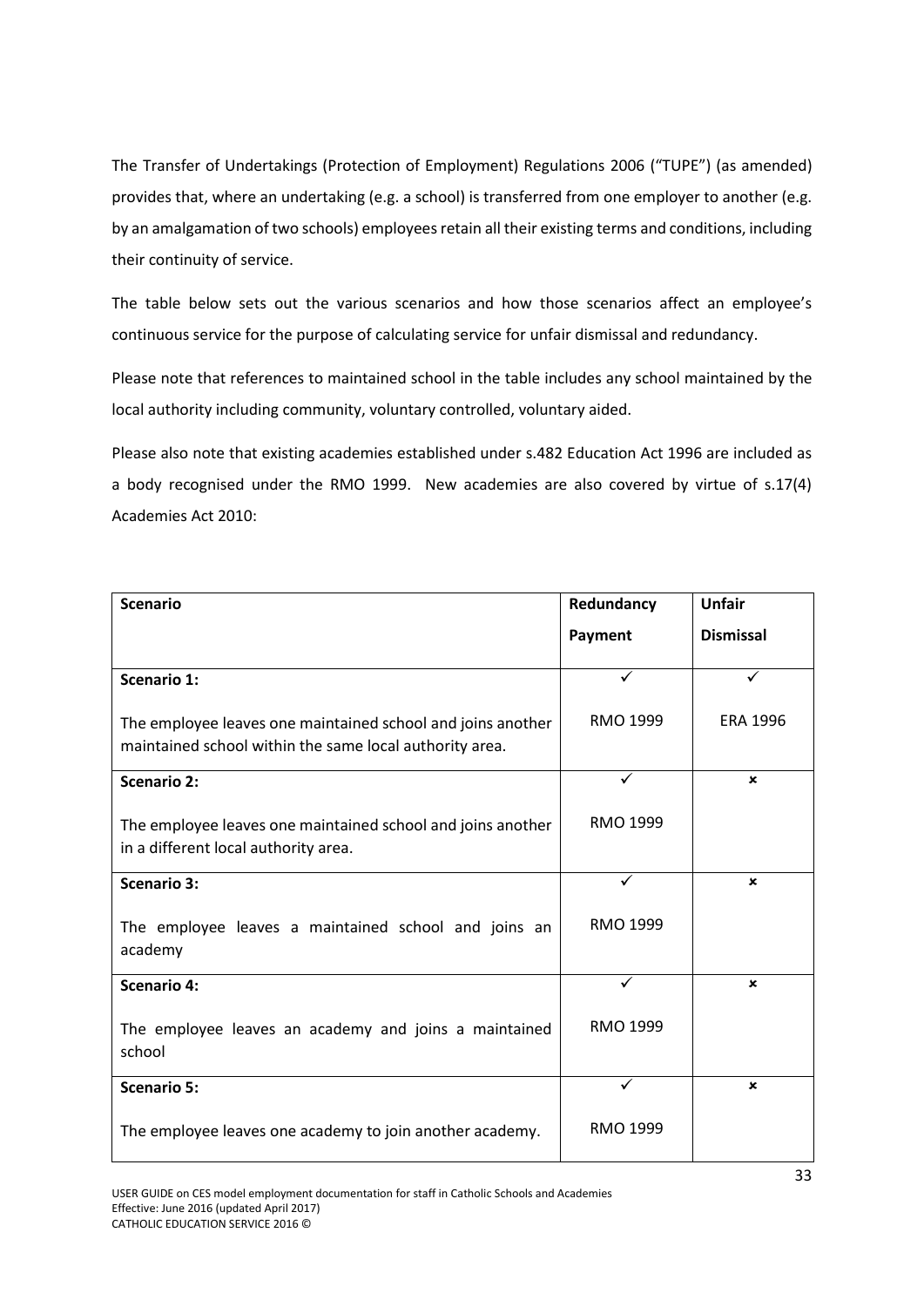| Scenario 6:                                                                                                                                                                                     |             |             |
|-------------------------------------------------------------------------------------------------------------------------------------------------------------------------------------------------|-------------|-------------|
| The employee is transferred under the TUPE Regulations from<br>maintained school to another maintained school<br>one<br>(regardless of whether the schools are in the same local<br>authority). | <b>TUPF</b> | <b>TUPE</b> |
| Scenario 7:                                                                                                                                                                                     |             |             |
| The employee is transferred under the TUPE Regulations from<br>a maintained school to an academy (i.e. conversion to academy<br>status).                                                        | <b>TUPF</b> | <b>TUPF</b> |

The above table provides an overview of continuity of employment in the context of redundancy and unfair dismissal in the scenarios cited. If continuity of service with the immediate previous employer is established for a particular purpose, it is necessary to repeat the process with the employer before that, and so on, until any break in continuity is established. This area of law is potentially very complicated, and therefore the CES recommends that schoolsseek legal/HR advice from their provider when making a determination about, or calculation of, continuous service, taking into account other legal criteria required to be satisfied to ensure continuity is/has been preserved.

# **What is the "Ministry of a Teacher" referred to in paragraph 4.1 of the CES contract of employment for teachers?**

The Catholic Church understands the vocation of a teacher as a form of ministry within the Church<sup>20</sup> For this reason the CES model contracts for all teaching staff in Catholic schools (including head teachers) articulate the notion that, by teaching in a Catholic school, the employee is exercising the 'ministry of a teacher'. All teachers in Catholic schools are employed to participate in the Church's teaching office, exercising this ministry in accordance with the Church's teachings. This requires teachers to be witnesses in word and deed to the Divine Teacher, Jesus Christ<sup>21</sup>.

As such, teachers in every Catholic school are collaborators with the Bishop, who is the Chief Teacher of the Faith in his Diocese<sup>22</sup>. Like any ministry exercised in the name of the Church, it is subject to the supervision of the Bishop in all Catholic schools, including schools that are not in the Trusteeship of

<sup>20</sup>*Gravissimum Educationis, 8*

*<sup>21</sup>Lay Catholics in Schools: Witnesses to Faith, 32*

<sup>22</sup>*Directory for the Pastoral Ministry of Bishops, Ch.V*

USER GUIDE on CES model employment documentation for staff in Catholic Schools and Academies Effective: June 2016 (updated April 2017) CATHOLIC EDUCATION SERVICE 2016 ©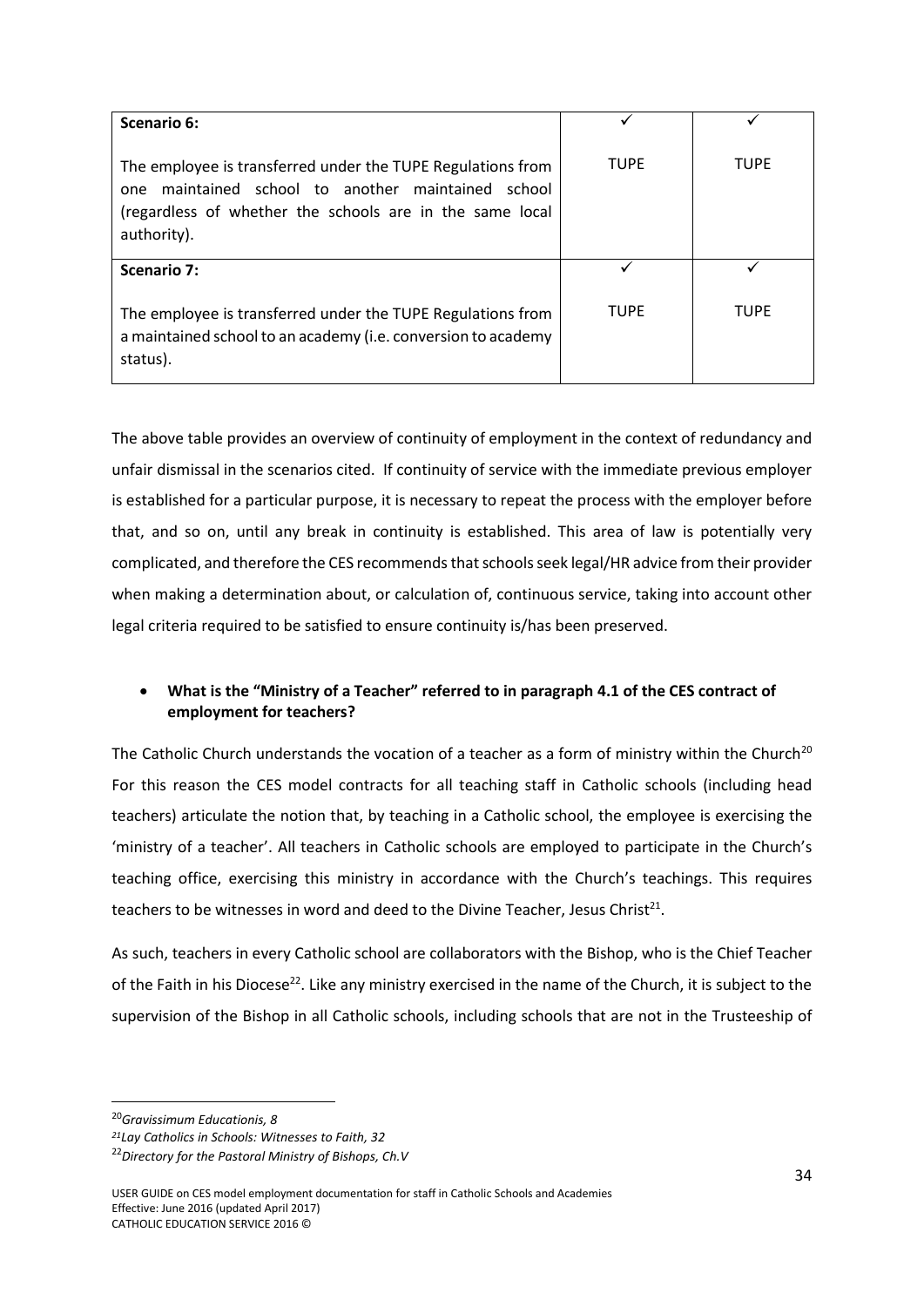the Diocese. This 'supervision' is understood within the Bishop's general duties of oversight and inspection of all Catholic schools set out in Canon 806.

#### **Why is the National Workload Agreement referred to in the CES contracts?**

The National Workload Agreement is the commonly used name for the National Agreement on Raising Standards and Tackling Workload Agreement 2003. The National Workload Agreement, which was signed on 15th January 2003 by the Department for Education and Skills, the Welsh Assembly and most of the major national teachers' and general workers' unions, is an agreement which introduced contractual changes into the School Teachers Pay and Conditions Document (STPCD), which is the document that sets out the nationally agreed terms and conditions of employment for teachers in England and Wales. The National Workload Agreement therefore is an historical document that continues to influence and underpin important requirements within the STPCD.

#### **What are Break Clauses in Fixed Term and Temporary Contracts?**

The CES model contracts contain a break clause for fixed-term<sup>23</sup> and temporary contracts<sup>24</sup> of employment. Without a break clause, the risk of employing an individual could mean that the contract could not be terminated before the end of the fixed-term or the happening of the event without the school being in breach of contract. This would render the school liable to pay remuneration to the end of the fixed-term/happening of the event.

With a break clause, schools can lawfully bring the contract to an end earlier without breaching the term of the contract by simply exercising their right to terminate the contract by giving the required contractual notice. However, whether bringing the contract to an end early is a "fair" dismissal will depend entirely on the circumstances of the individual case but it will not be a wrongful dismissal i.e. a dismissal in breach of contract, provided that the break clause notice period is exercised correctly.

In all cases, schools are always advised to seek assistance from their human resources provider and/or seek independent legal advice to ensure that the contract is tailored appropriately for the particular required role and to ensure that contracts are terminated lawfully.

<sup>23</sup>*Fixed Term contracts expire on a date specified in the contract*

<sup>24</sup>*Temporary contracts expire on the happening of an event (as opposed to a known date)*

USER GUIDE on CES model employment documentation for staff in Catholic Schools and Academies Effective: June 2016 (updated April 2017) CATHOLIC EDUCATION SERVICE 2016 ©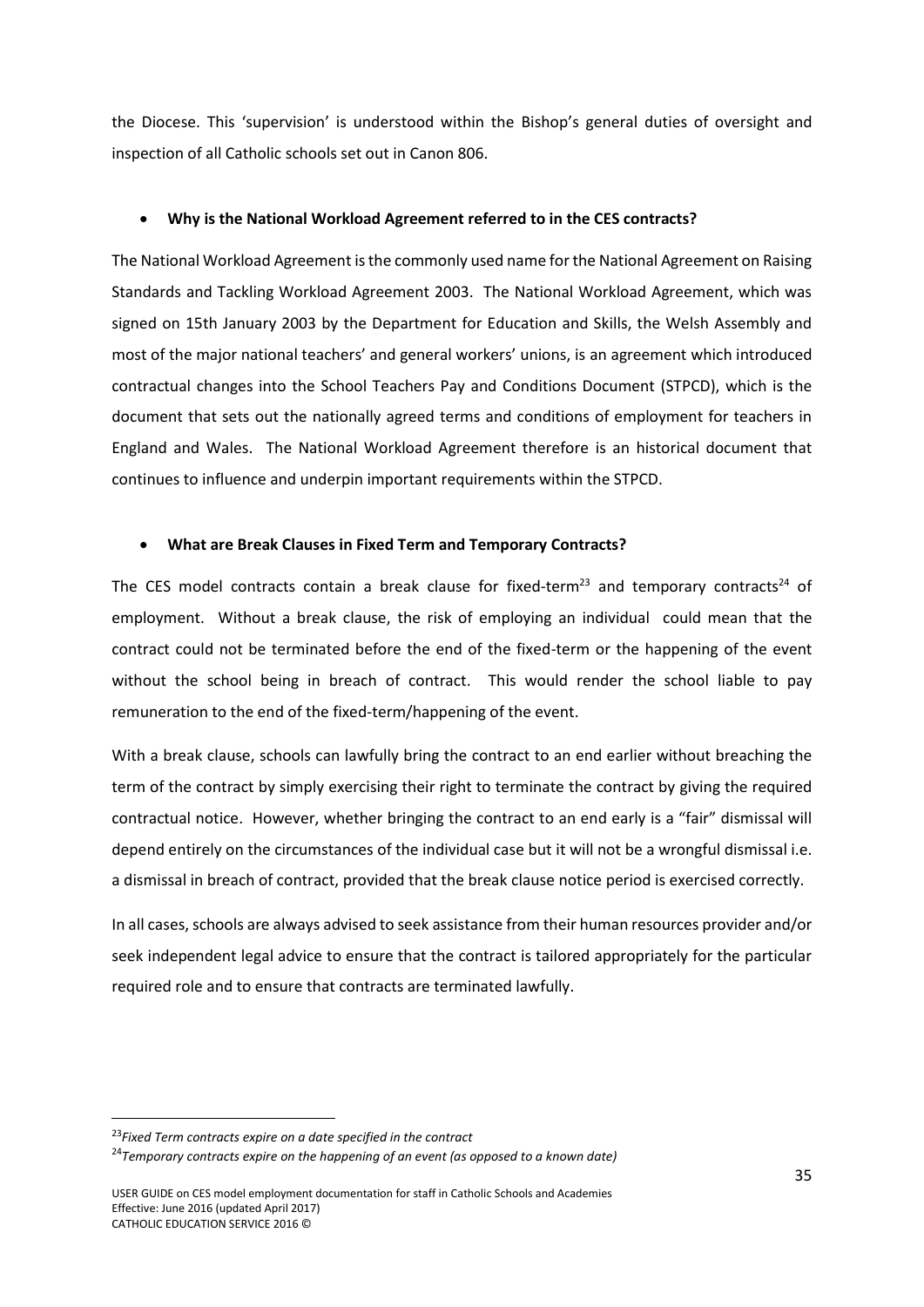#### **What is the "Green Book" that is referred to in the CES contracts?**

The "Green Book" is the National Agreement on Pay and Conditions of Service applicable to local government employees (so called because it is contained in a green folder). The Green Book, which came into force on  $1<sup>st</sup>$  April 1997, and which was signed by the national employers (public services) and the trade unions, is an agreement which replaced the APT&C (Administrative, Professional, Technical & Clerical workers) Handbook (the "Purple Book") and the Manual Handbook (which varied in colour depending on the region). The Green Book merged the negotiating machinery for APT&C and Manual Workers.

Essentially it sets out the nationally agreed terms and conditions of employment of local government employees. There are other local agreements in place in certain parts of the country (e.g. Kent)

In Catholic schools the employer is the governing body and not the local authority as it is in community schools. Therefore, Catholic schools are not required to employ support staff on national terms and conditions i.e. the Green Book. However, despite not being required to adopt the Green Book, the CES has encouraged Catholic schools to employ support staff on the nationally agreed terms and conditions contained in the Green Book, including in relation to pay. As such, the model contracts have been drafted to incorporate Green Book terms and conditions as standard.

#### **What is the "Burgundy Book" that is referred to in the CES contracts?**

The "Burgundy Book" is the Conditions of Service for School Teachers in England and Wales and represents the national agreement between the six teacher organisations and the local authorities. The current revised edition was published in August 2000. It sets out nationally agreed terms and conditions of employment for teachers in addition to those in the School Teachers' Pay and Conditions Document (STPCD).

As stated above, in Catholic schools the employer is the governing body and not the local authority as it is in community schools. Therefore, Catholic schools are not required to employ teachers on the national terms and conditions contained in the Burgundy Book. However, despite not being required to do so, the CES has encouraged Catholic schools to include the appropriate sections of the Burgundy Book in their terms and conditions for teachers. As such, the model contracts have been drafted to incorporate the appropriate sections of the Burgundy Book terms and conditions as standard.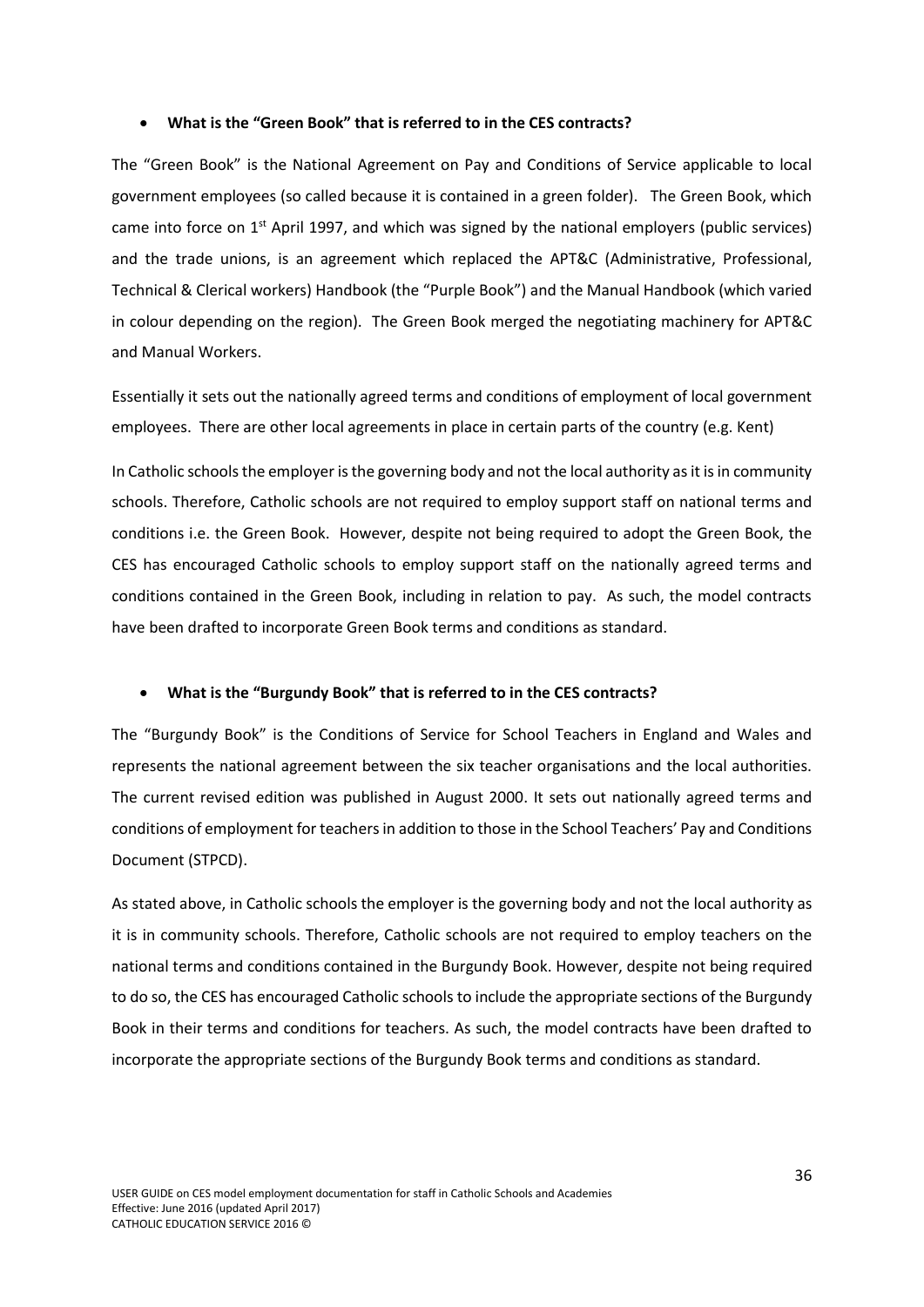#### **What do CES contracts say about planning, preparation and assessment** (**PPA)?**

The CES has opted to adopt the STPCD national framework for the purposes of uniformity of practice across all of its schools and academies in England and its schools in Wales. The application of the STPCD means that teachers are entitled to reasonable periods of time for planning, preparation and assessment (PPA) which would not be less than 10% of teachers timetabled teaching (as set out in the STPCD)

The CES model contract provides for reasonable time (and of course this must be "in accordance with the provisions set out in the STPCD"). The CES model contract in fact provides greater flexibility than what is set out in the STPCD.

#### **What are the new pension rules?**

The CES model contracts of employment reflect current legislation. Please therefore note that the current basic state pension and second state pension has been abolished and replaced by a single-tier state pension, which means the end of contracting-out for defined benefit schemes. As a consequence, employers and scheme members of a contracted out scheme will pay the standard National Insurance contributions; which translates as an increase over what was previously paid.

### **Is it possible to postpone auto enrolment into a pension by three months as set out in the CES model contract?**

Staff are contractually enrolled on to their pension regardless of the length of contract. However the Pension's Regulator makes it very clear that **employers are entitled to postpone auto-enrolment in any appropriate pension scheme for up to 3 months**. Automatic enrolment *is one of the key employer* duties and this is set out within the CES model contracts. The core requirement is that employers must make arrangements so that their eligible jobholders become active members of an automatic enrolment pension scheme from their automatic enrolment date. It is an additional flexibility for an employer that allows them to choose to postpone auto enrolment from the required start date. One of the main reasons an employer might decide to postpone is if they have temporary or short-term staff who they know will stop working within three months. An employer can also use it to align auto enrolment with other business or payroll processes, for instance deferring all new joiners to the start of the next pay reference period will negate the need for pension contributions to be deducted for part pay periods. Also, an employer may wish to use postponement so assessment is aligned to the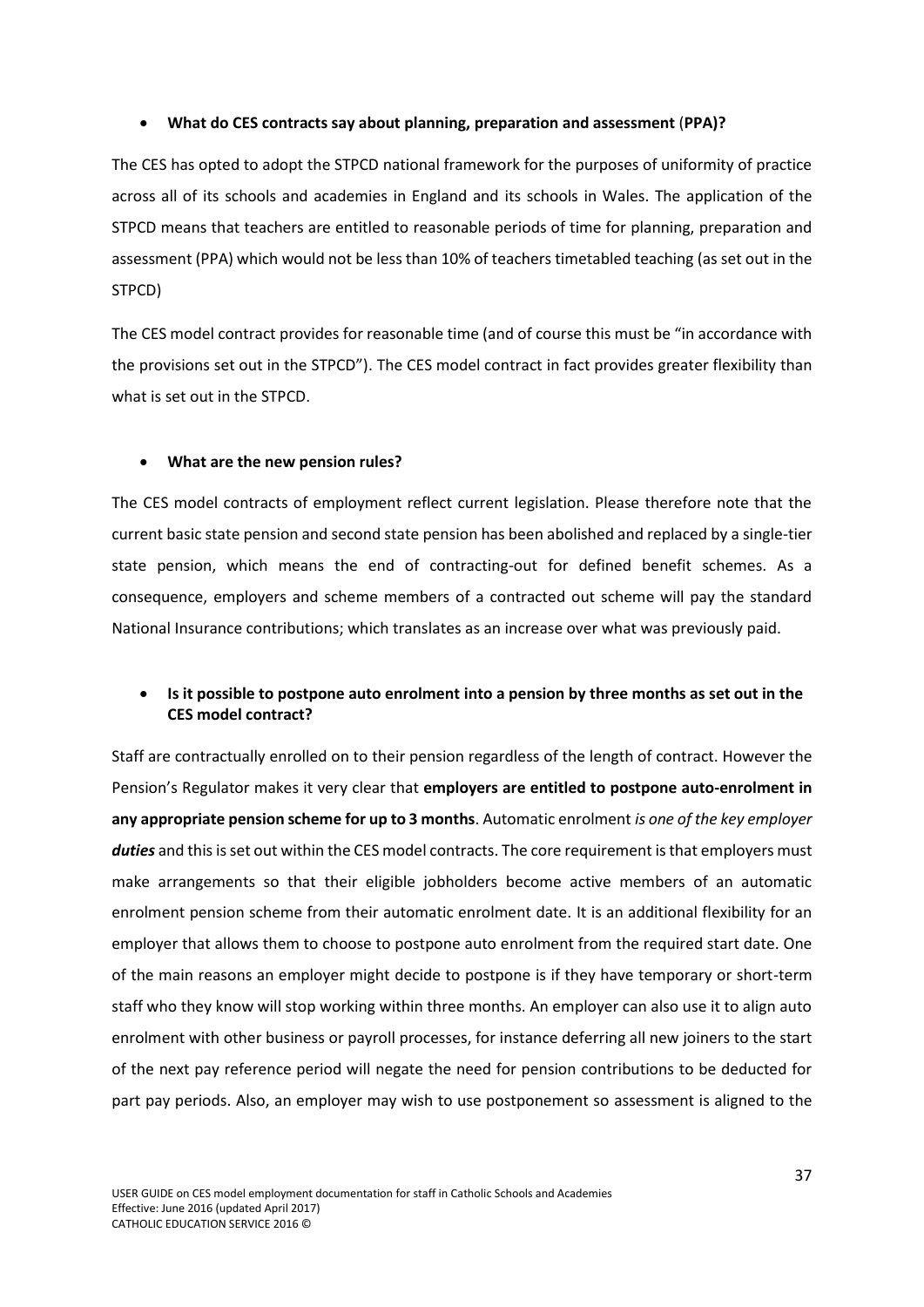end of an employee's probation period. The reality is that an employer can choose to postpone automatic enrolment for any lawful business reason.

Both the Pensions Regulator's website and Teachers Pensions website provide further detail on this.

# **Could the wording regarding auto-enrolment in the Pensions paragraph be considered "an inducement" and therefore unlawful?**

The wording in the CES contract provides as follows:

*If Your employment is full-time or part time and You are between the ages of 16 and 75 and Your employment is for a period of 3 months or more, You shall be automatically enrolled as a member of the Teacher's Pension Scheme ("TPS") or other appropriate pension scheme.* 

*If Your employment is full-time or part time and You are between the ages of 16 and 75 and Your employment is for a period of less than 3 months, You will not be automatically enrolled as a member of the TPS or other appropriate pension scheme. You may elect to opt-in to the TPS or other appropriate pension scheme and should consult the Governing Body/School's Pension Policy, if applicable.* 

*You may, at any time in the course of Your employment, opt out of the TPS or other appropriate pension scheme and make alternative arrangements. Notice to do so should be given in accordance with the Governing Body/School's Pension Policy.*

Detailed non statutory guidance for employers: *Safeguarding individuals: The new safeguards for workers* published by the Pensions Regulator advises that an inducement is as follows:

*"The sole or main purpose test of the particular action is to persuade or cause an individual to opt out of or leave their pension scheme, without becoming an active member of another scheme"*

The CES model contract merely provides for postponement of automatic enrolment for 3 months, it does not offer packages or encourage anyone to opt in or to opt out of either contractual enrolment or auto enrolment.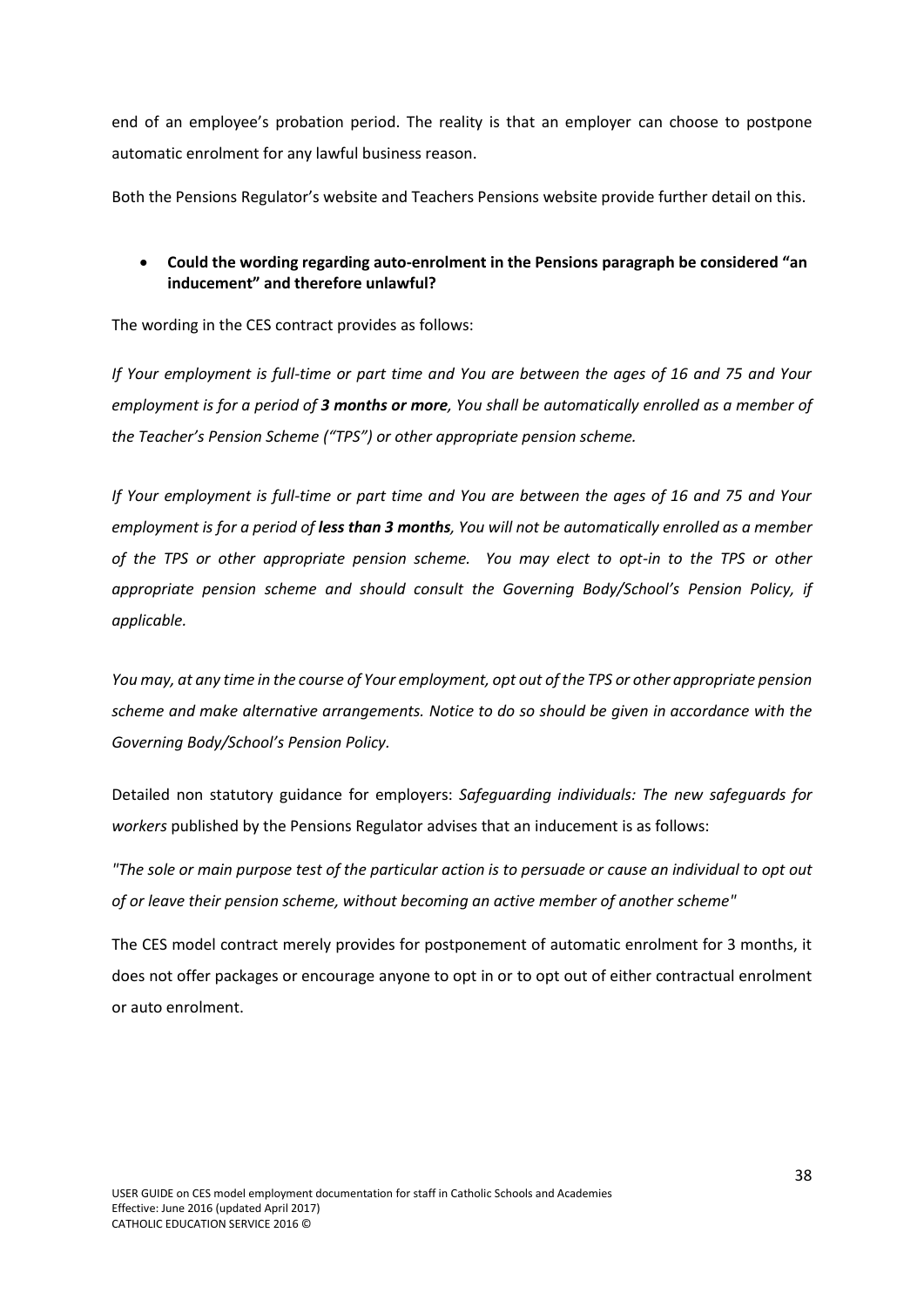# <span id="page-40-0"></span>**CES MODEL EMPLOYMENT DOCUMENTATION POLICIES AND PROCEDURES:**

### <span id="page-40-1"></span>**A list of the CES model policies and procedures**

The CES produce separate versions of policies and procedures for schools and for academies situated in England and a version for schools in Wales. They are designed to ensure that the Bishops' objective that Catholic schools fulfil their responsibilities to preserve and develop the Catholic character of the school is met throughout the employment relationship. Each policy sets out a procedure setting out the person or persons responsible for carrying out the procedure at the relevant stages.

They underpin the CES model contracts of employment and go to the heart of the employment relationship. These policies and procedures are available on the CES website and are:

- Appraisal Policy and Procedure for Support Staff
- ❖ Appraisal Policy and Procedure for Teachers
- Capability Policy and Procedure
- Capability Policy and Procedure Template letters
- Sickness and Absence Policy and Procedure
- Sickness and Absence Policy and Procedure Template letters
- Form GRP1 notification of formal grievance to the Clerk to Governors
- $\cdot \cdot$  Form GRP2 notification of appeal against grievance resolution
- ❖ Grievance Resolution Policy and Procedure
- $\div$  Grievance Resolution Policy and Procedure Template letters
- Disciplinary Policy and Procedure
- Disciplinary Policy and Procedure Template letters

As explained in the subsection dealing with CONTRACTS, most staff will be required to preserve and develop the Catholic character of their school, and all staff will have contracted not to do anything which would be detrimental or prejudicial to the interests of the Catholic character of the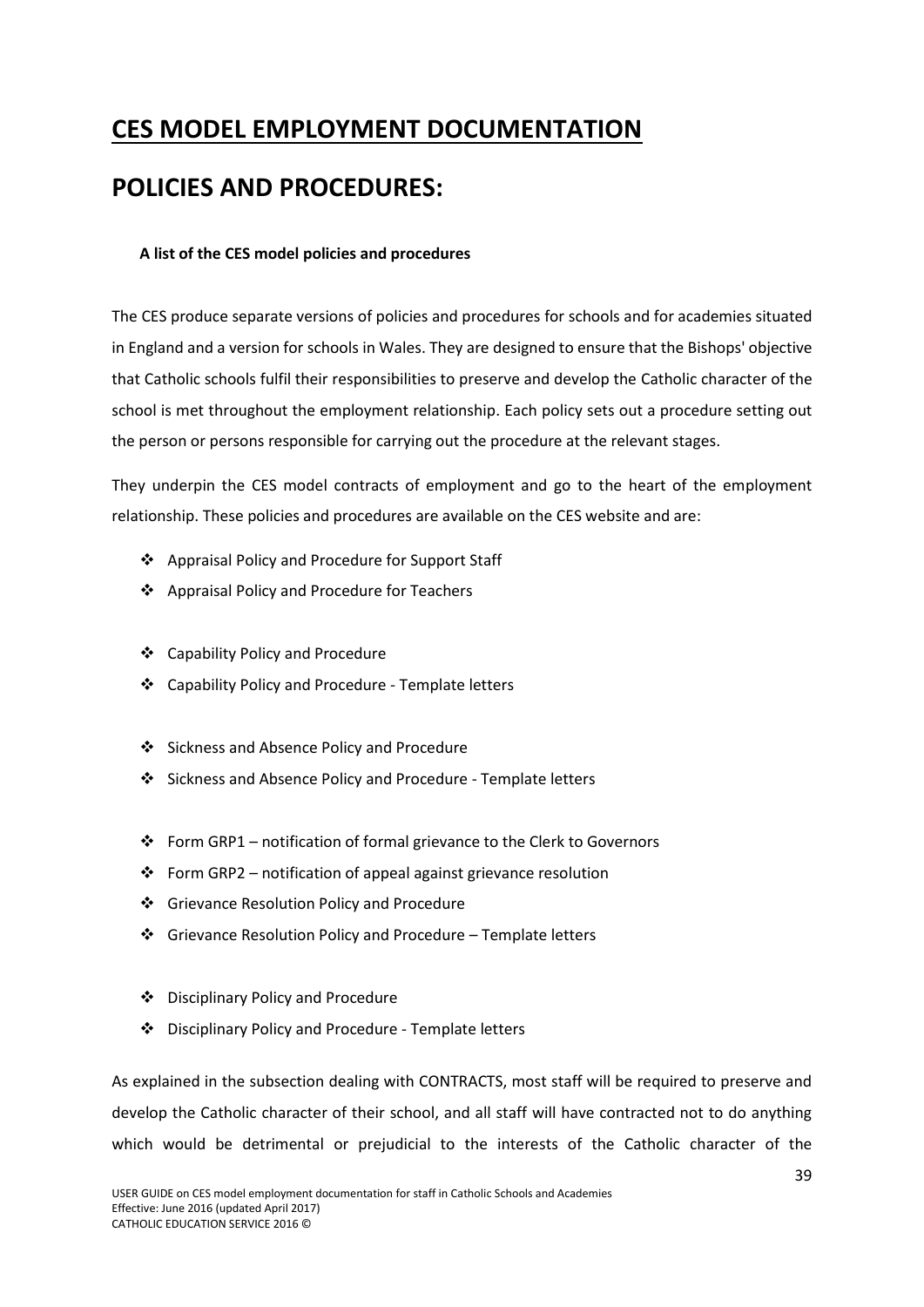school. Furthermore, all staff will be bound to carry out their contractual duties in accordance with the requirements of Canon law<sup>25</sup> in respect of the governance of the Catholic nature of the school and the Trust Deed and Instrument of Government of the school or Articles of Association of the academy.

It is important that all CES employment documentation is used by schools as it forms an important support framework established for Catholic schools: for example, the contracts refer to CES policies and procedures. In respect of these CES policies and procedures, there is a built in mechanism so that the school is able to seek assistance from their diocesan education service in respect of any workplace policy matters. In certain cases, including where disciplinary allegations concern misconduct which could bring the Catholic character of the school into disrepute, the school **must** notify the diocese. This provides a layer of protection to ensure that the Catholic nature of the school is preserved by incorporating diocesan input and representation. Furthermore, the diocese is the only religious authority competent to give authoritative advice and guidance about the teachings of the Church and/or matters of a particular Catholic nature.

*<sup>25</sup>See User Guide section entitled Role of the Church: Canon Law*

USER GUIDE on CES model employment documentation for staff in Catholic Schools and Academies Effective: June 2016 (updated April 2017) CATHOLIC EDUCATION SERVICE 2016 ©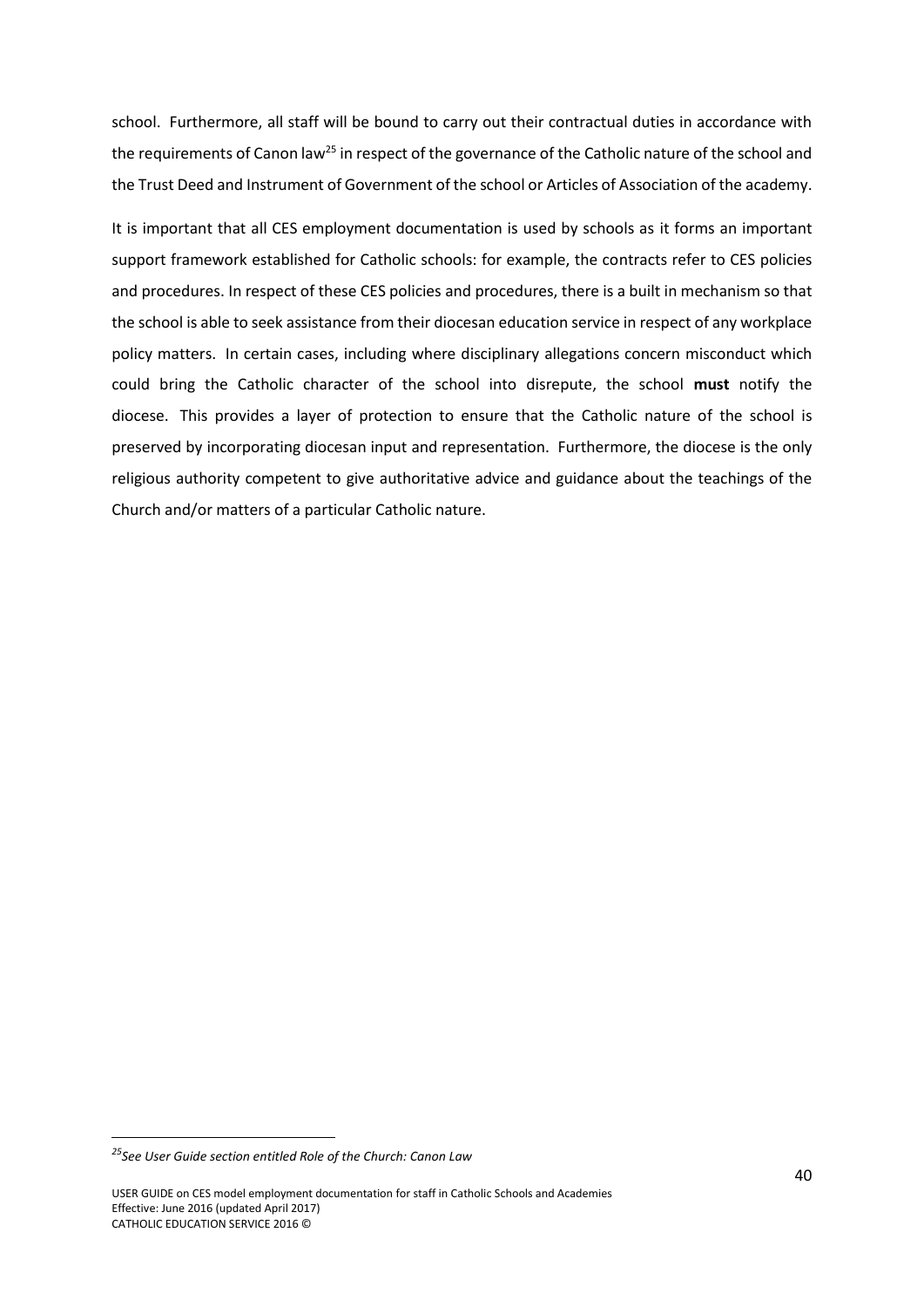# <span id="page-42-0"></span> **POLICIES and PROCEDURES: Frequently Asked Questions**

Through the work of the CES in advising dioceses, certain questions recur regularly. You may therefore find an answer to your question below:

**What consultation has been carried out by the CES with Trade Unions at national level?**

We consult with the major trade unions when we review our policies. The CES maintains a list of the unions with whom consultation has taken place which can be shared with dioceses and schools as appropriate.

# **What consultation should be carried out with unions at a local level and can the policies be adjusted?**

The CES produce separate versions of policies and procedures for schools in England and for academies situated in England and a version for schools in Wales. They are designed to ensure that the Bishops' objective, that Catholic schools and academies fulfil their responsibilities to preserve and develop the Catholic character of the school, is met throughout the employment relationship.

The CES policies and procedures are designed to cover all substantive issues that are likely to arise in a school environment. Models of this nature cannot cover matters that arise which are specific to local circumstances. Whilst schools, in order to comply with the Bishops' requirements, must adopt the model policies as published by the CES, they may need to be adjusted to meet the specific practical needs of the school and its workforce, in consultation with both staff and local union officials/representatives. Schools are required to seek approval from their diocese when any CES document is amended to reflect the school's specific, practical and localised needs.

In terms of the type of adjustment which may be necessary to meet localised needs, examples may include a small school building in relationships with other schools so that there are sufficient numbers to effectively carry out procedures at the various stages under the relevant policy, a local agreement in relation to the maximum number of objectives in an appraisal cycle or even inserting additional school level procedures for, for example, pay review. As mandated by the Bishops, the role of the CES model policies and procedures is to continue to preserve and develop the Catholic character of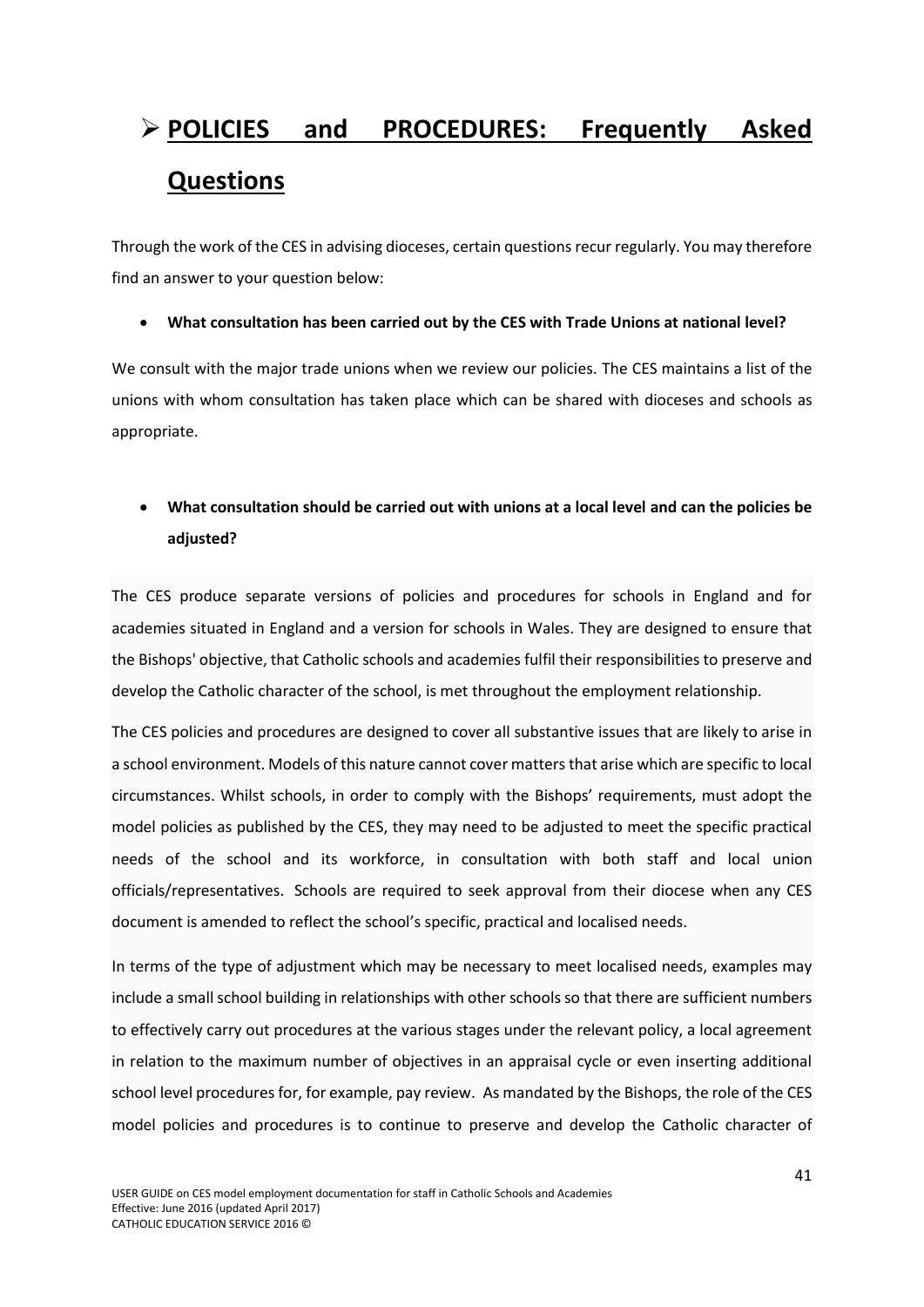Catholic schools and academies: this is a requirement that we have ensured is reflected throughout CES documents which is why it is essential that CES employment documentation is used and why no adjustments may be made to the model documents unless absolutely necessary and with diocesan approval.

#### **Does a school need to agree any CES policy with a union before it is adopted?**

Whilst we encourage schools to engender professional relationships with unions representing their workforce, we would remind schools that they are not required to agree the specific provisions of policies with unions. As mentioned above, Schools should consult with both staff and local union officials/representatives before the school formally adopts any policy or procedure. Schools, however, have no obligation to sign any document that requires union agreement on the basis that where agreement cannot be reached the school will be left in a situation where it is unable to adopt any policy, CES or otherwise.

Schools must ensure that where they do adopt a policy, it is communicated to all staff, and is accessible to all staff, to reduce the possibility that an employee is unaware of the school's policy.

#### **Do you take into account governance arrangements in academies?**

An entire set of policies and procedures has been created for academies and reflect the governance arrangements in a multi-academy trust, in particular reflecting authority where it has been delegated to local governing bodies or retained at a more central level.

#### **How do schools and HR providers need to engage with their diocese?**

Schoolsin a diocese should use HR advisers who are familiar with CES documentation and understand the requirements on Catholic schools to use CES employment documentation in satisfaction of the **Bishops Memorandum<sup>26</sup>**

#### **What are diocesan rights of attendance at hearings?**

1

*<sup>26</sup> Bishops' Memorandum on Appointment of Teachers to Catholic Schools;*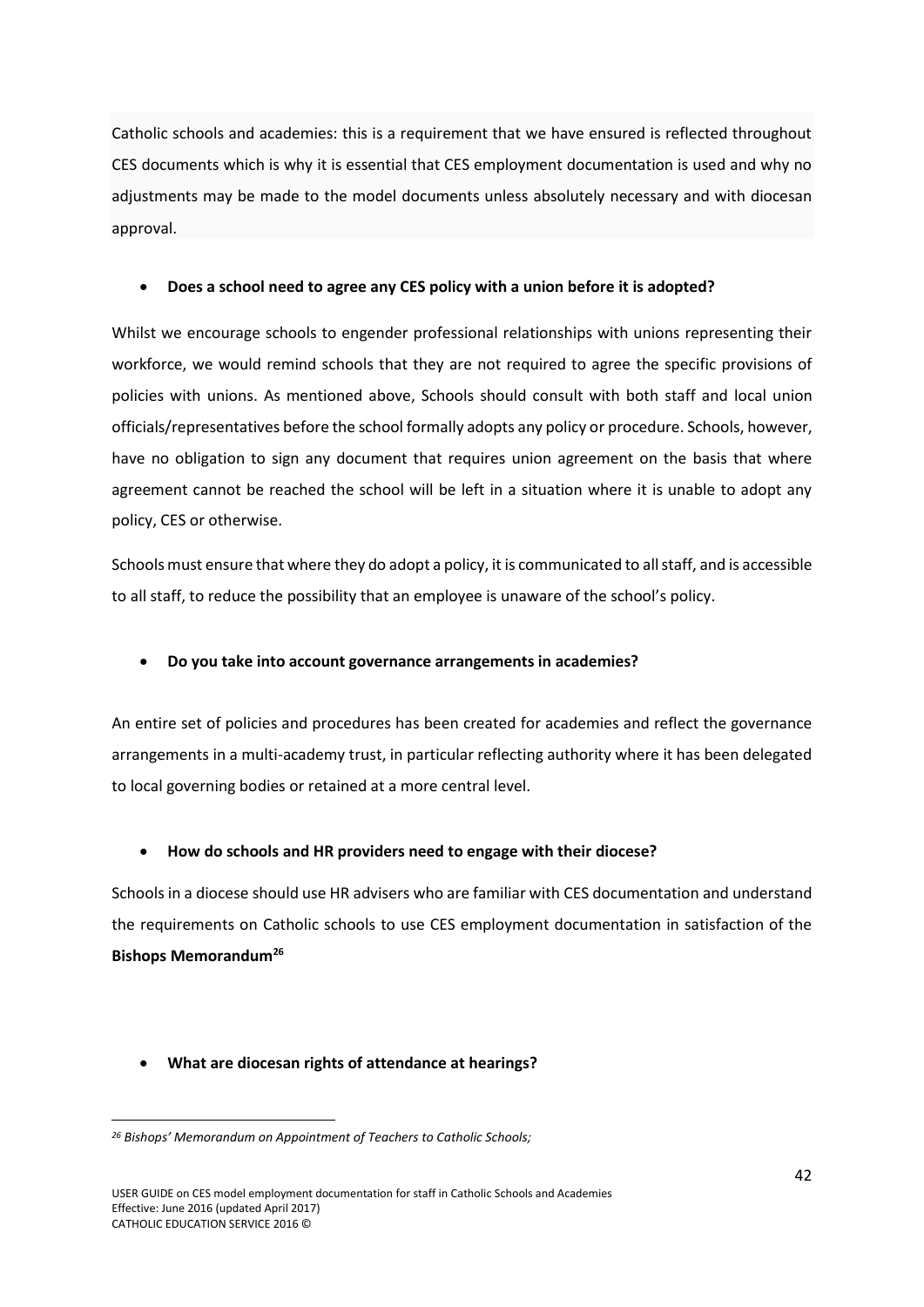Appropriate diocesan officers are entitled to attend hearings that are held by Schools/Governing Bodies with their staff pursuant to the model CES policies and procedures. Examples include:

# **Appraisal Policy and Procedure**

In matters of appraisal, the Governing Body may seek advice from other external advisers including, but not limited to, the Diocesan Schools' Commission or the Local Authority. In appeal hearings (at paragraph 14 of the policy), the Diocesan Schools Commission may send a representative to advise the School.

# **Capability Policy and Procedure**

For capability issues, please note the following paragraph 8.2:

*In the event that there are insufficient numbers of Governors available to participate in a Governors' Capability or Appeal Panel, the Governing Body may appoint associate members to participate solely in the appropriate Governors' Capability or Appeal Panel on the recommendation of the Diocesan Schools Commission*.

# Also at paragraph 11:

*In all cases involving any sanction in relation to the Headteacher or to a person on the Leadership Spine, or to potential or actual dismissal of any other member of staff, the Diocesan Schools Commission (and for maintained Schools, the Local Authority) may send a representative to advise the Capability Manager, Final Capability Manager or Appeal Manager.*

# **Grievance Policy and Procedure**

In matters relating to grievances, (at paragraph 3 of the policy); a panel appointed by the Diocesan Schools Commission is a "Stage 2 Resolution Manager for grievances relating to the whole body of Governors.

# **Disciplinary Policy and Procedure**

In terms of disciplinary matters (at paragraph 7.2 of this policy), please note there are diocesan advisory rights in relation to appointment of associate members in panels where there are an *insufficient numbers of Governors in certain panels.*

Further paragraph 11 of this policy, as follows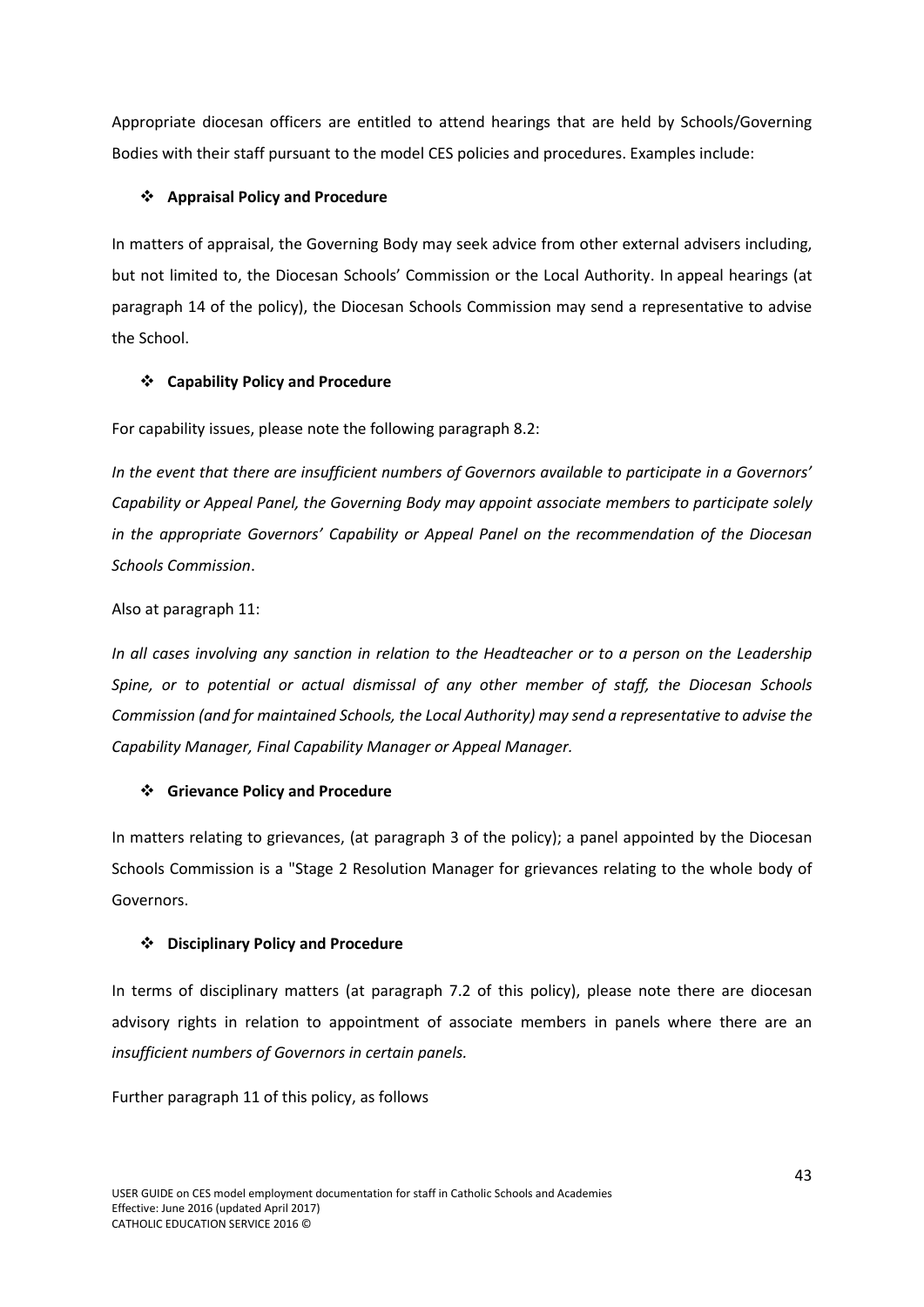*In any case concerning the religious character of the School, the Diocesan Schools Commission must be notified immediately the School becomes aware of the allegations and it may be represented at any relevant interview or meeting to advise the Investigating Manager, Disciplinary Manager or Appeal Manager.*

Finally, diocesan advisory rights (and rights of attendance) exist in relation to sanction of a Headteacher and/or potential or actual dismissal of any other member of staff

### **Sickness Policy and Procedure**

Within this policy, *the Governors expect the School to seek support and advice from its HR provider and the Diocesan Schools Commission, as appropriate*.

At paragraph 12.2 of the policy; please note there are diocesan advisory rights in relation to appointment of associate members in panels where there are an insufficient numbers of Governors in certain panels.

Finally, at paragraph 16 of the policy; diocesan advisory rights (and rights of attendance) exist in relation to the sanction of a Headteacher and/or potential or actual dismissal of any other member of staff

# **How do you operate these policies fairly and reasonably?**

Employment Tribunals expect employers to behave fairly and reasonably and therefore the CES policies once adapted and adopted by schools should be operated fairly and reasonably by them as the employer. The following core principles of reasonable behaviour are taken from the Advisory, Conciliation and Arbitration Service (UK) (ACAS) Code of Practice on disciplinary and grievance procedures and the CES would encourage such behaviour in the operation of all of their model policies:

The ACAS Code of Practice on disciplinary and grievance procedures gives practical guidance for handling these issues in the workplace. Failure to follow the Code does not make a person or organisation liable to proceedings, however, Employment Tribunals are legally required to take the ACAS Code of Practice into account when considering relevant cases. A tribunal can adjust any awards made in relevant cases by up to 25 per cent for unreasonable failure to comply with any provisions of the Code. Employers and employees should always look to resolve disciplinary and grievance issues in the workplace.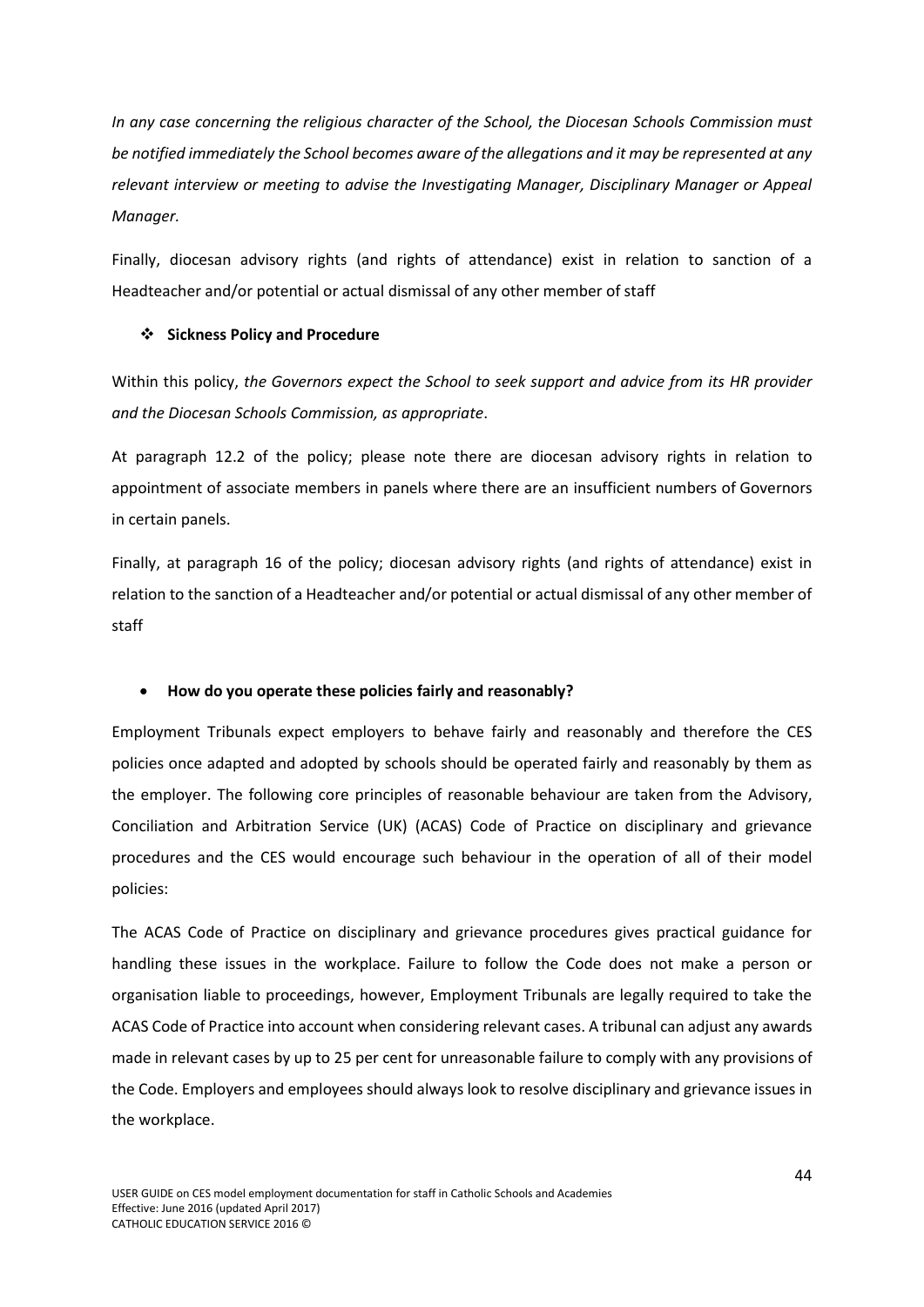#### **These core principles of reasonable behaviour set out in the ACAS Code are to:**

- $\cdot \cdot$  Use procedures primarily to help and encourage employees to improve rather than just as a way of imposing a punishment.
- $\cdot \cdot$  Inform the employee of the complaint against them, and provide them with an opportunity to state their case before decisions are reached.
- $\triangleleft$  Allow employees to be accompanied at disciplinary meetings.
- $\cdot \cdot$  Make sure that disciplinary action is not taken until the facts of the case have been established and that the action is reasonable in the circumstances.
- Never dismiss an employee for a first disciplinary offence, unless it is a case of gross misconduct.
- Give the employee a written explanation for any disciplinary action taken and make sure they know what improvement is expected.
- Give the employee an opportunity to appeal.
- Deal with issues as thoroughly and promptly as possible.
- ❖ Act consistently.

These basic principles are further reinforced and indeed extended by the principles of Catholic Social Teaching set out below:

# **What are the principles of Catholic Social Teaching?**

The Catholic Church's social teaching is a rich treasure of wisdom about building a just society and living lives of holiness amidst the challenges of modern society. Several of the key themes that are at the heart of Catholic social tradition and which should permeate through Catholic School, are $^{27}$ :

- $\div$  life and dignity of the human person;
- call to family, community and participation;
- $\triangle$  rights and responsibilities;
- ❖ option for the poor and vulnerable;
- $\cdot$  the dignity of work and the rights of workers;
- $\div$  solidarity and

1

❖ care for God's creation.

*<sup>27</sup> [http://www.usccb.org/beliefs-and-teachings/what-we-believe/catholic-social-teaching/seven-themes-of-catholic-social](http://www.usccb.org/beliefs-and-teachings/what-we-believe/catholic-social-teaching/seven-themes-of-catholic-social-teaching.cfm)[teaching.cfm](http://www.usccb.org/beliefs-and-teachings/what-we-believe/catholic-social-teaching/seven-themes-of-catholic-social-teaching.cfm)*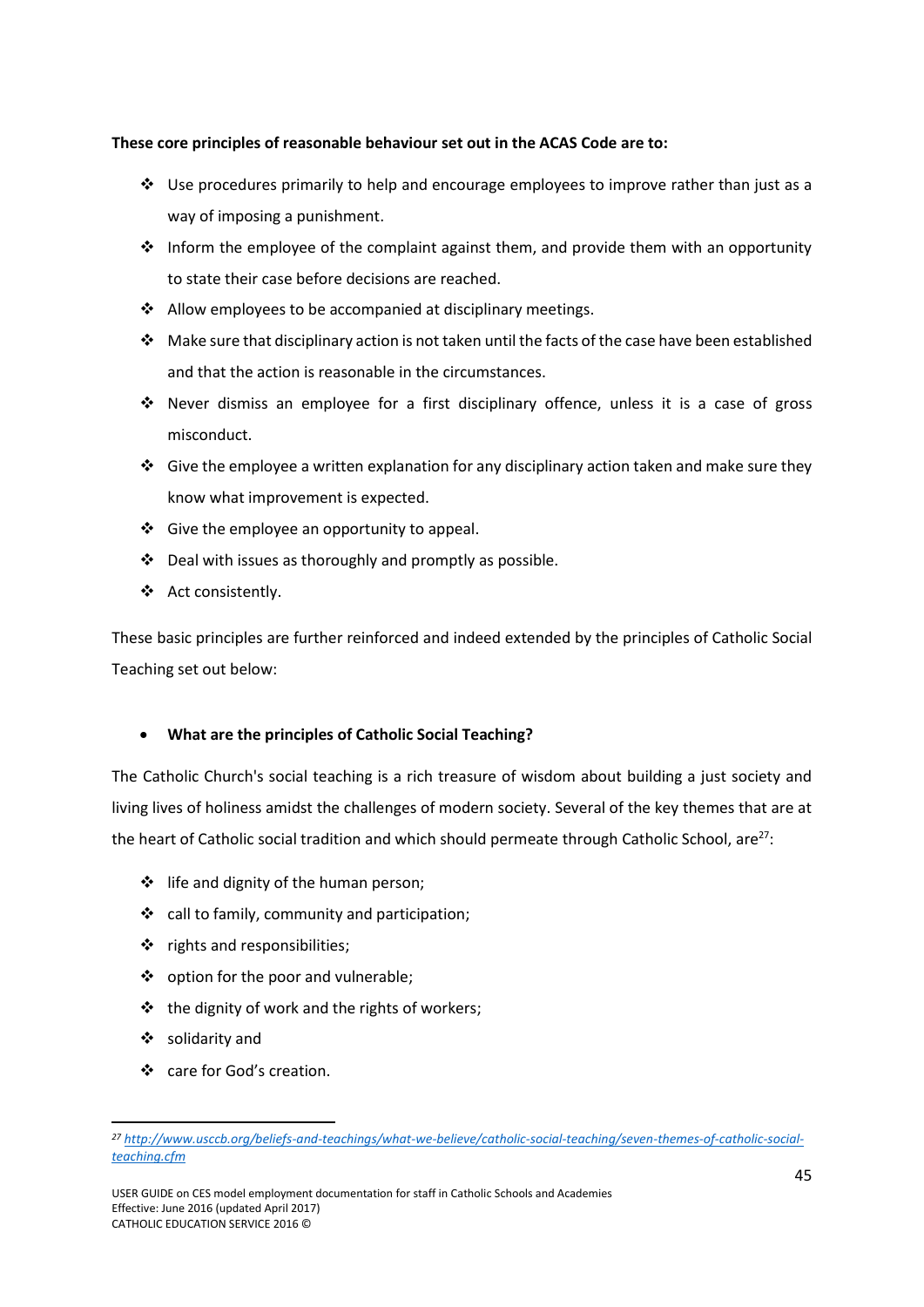Some of the specific tangible examples of this teaching is reflected in the concept of preferential option for the poor and through the CES employment documentation through contractual provisions in relation to trade unions and its membership:

### **Preferential Option for the Poor**

This concept (amongst other principles) is mentioned in a footnote to the CES model Appraisal Policy and Procedure when setting out appraisal objectives:

*In setting and reviewing objectives for Teachers at the School, the following principles should be considered:* 

- *(a) Justice for all;*
- *(b) The needs of the whole person;*
- *(c) Respect for the individual and the community; and*
- *(d) The preferential option for the poor.*

The Catholic commitment for poor young people at the centre of the education programme is set out below:

*"When the preferential option for the poorest is at the centre of the educational programme, the best resources and most qualified persons are initially placed at the service of the least, without in this way excluding those who have less difficulties and shortages. This is the meaning of evangelical inclusion, so distant from the logic of the world. The Church does, in fact, mean to offer its educational service in the first place to "those who are poor in the goods of this world or who are deprived of the assistance and affection of a family or who are strangers to the gift of Faith."* <sup>28</sup>

#### **Trade Union membership**

All employees and workers in a Catholic school have the right to join a trade union and take part in its activities. This right not only flows from the current law in England and Wales<sup>29</sup> but also from the Catholic Church's social teaching. The Second Vatican Council's Pastoral Constitution on the Church in the World (*Gaudium et Spes*) states: *"Among the basic rights of the human person is to be numbered the right of freely founding unions for working people. ... Included is the right of freely taking part in the activity of these unions..."* (para.68). The 1996 Bishops' Conference document *"The Common Good* 

1

<sup>&</sup>lt;sup>28</sup> The Congregation for Catholic Education: Consecrated Persons and their Mission in Schools para 70

*<sup>29</sup> Trade Union and Labour Relations (Consolidation) Act 1992*

USER GUIDE on CES model employment documentation for staff in Catholic Schools and Academies Effective: June 2016 (updated April 2017) CATHOLIC EDUCATION SERVICE 2016 ©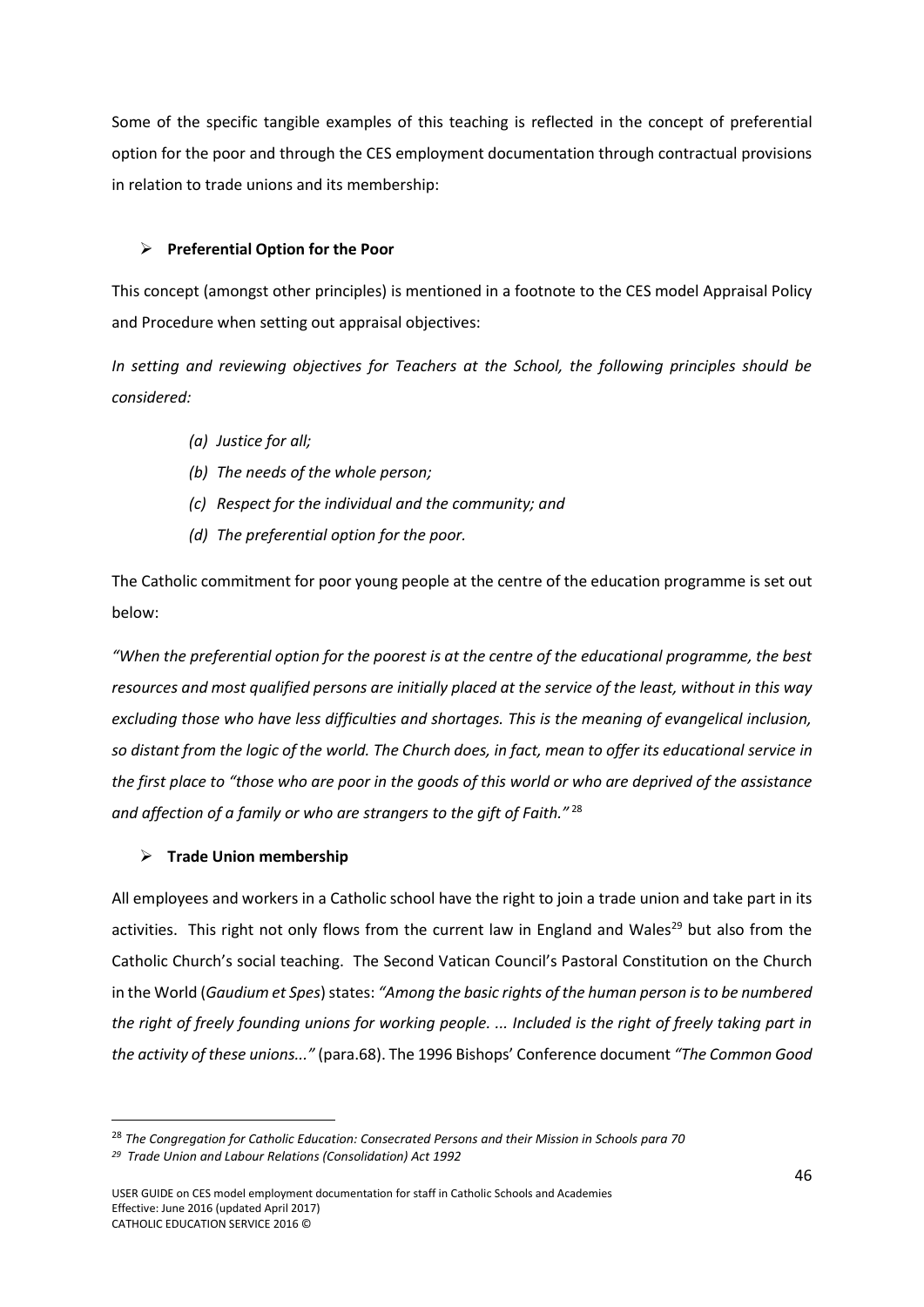*and the Church's Social Teaching"* also elaborates on this, and other rights of workers derived from the Church's teaching (paras.91-95).

It is for this reason that the CES has, for many years, stipulated this right in the model contracts. For so long as the current law remains, it may seem, strictly speaking, unnecessary to give this as a contractual right as well. However, it is retained for two reasons. First, because the right deriving from the Church's social teaching predates the current law now guaranteeing this for all workers. Second, and more importantly because, if the current law were to change in any way, this would not affect workers in Catholic schools, where it clearly exists as a contractual right over and above any statutory minimum.

### **What happens at the appeal stage?**

The appeal stage in a disciplinary, grievance, sickness absence and capability procedure gives employees another opportunity to put forward their case and employers a chance to address any unfairness in the original process and/or decision. The importance of offering a right of appeal is covered in the ACAS code of practice on disciplinary and grievance procedures.

When employers receive notification of an appeal, they should arrange a hearing without unreasonable delay and inform the employee of their right to be accompanied at the hearing by a work colleague or trade union official.

Ideally an appeal should be conducted by somebody impartial who is more senior than the original decision maker. Ideally the appeal officer should also be outside the original decision maker's reporting line.

The potential outcomes of the appeal process should be made clear. For example, will the appeal be a review of the original decision, or a complete re-hearing of the case?

# **At the appeal stage, should there be a review of the evidence or a full re-hearing?**

A review involves the appeal officer deciding if the disciplinary decision was reasonable based on the evidence available at the original hearing. A full rehearing, however, involves re-interviewing the employee and potentially taking further witness evidence in order to come to a fresh decision.

Where the appeal will have a significant effect on an employees' ability to pursue their chosen career, a full rehearing may be appropriate. And it is possible that procedural defects in an initial disciplinary hearing may be remedied if an appeal is sufficiently comprehensive (in effect a rehearing).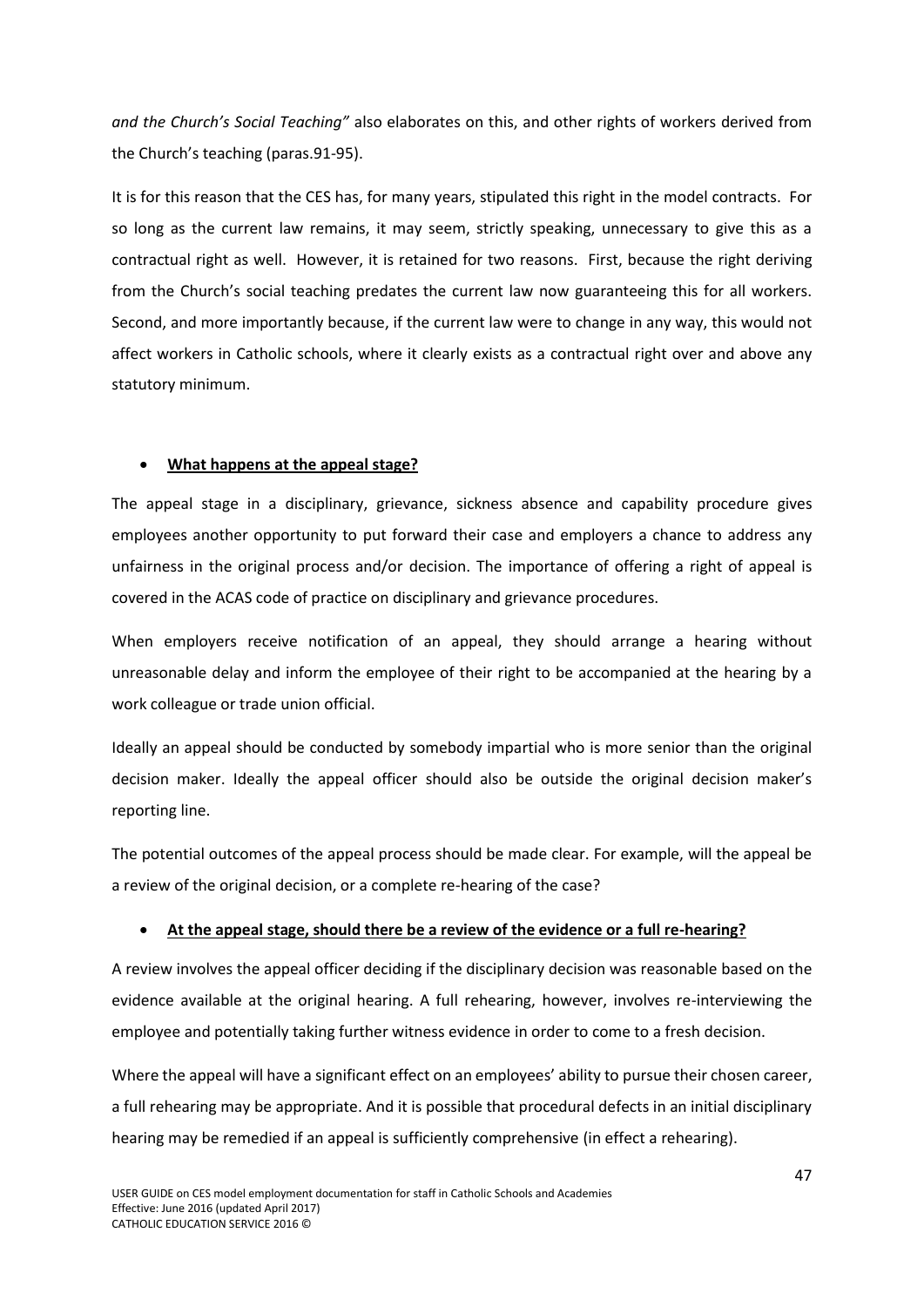# **At the appeal stage, what happens if there is new evidence?**

New evidence arising at the appeal stage may be taken into account in justifying a dismissal even if the evidence available at the initial disciplinary hearing would not have justified it. The employee should be given the opportunity to comment on any such new evidence before a decision is taken to ensure a fair process is followed.

In ensuring that policies are operated fairly and reasonably, employers should:

- Always give a right of appeal against any disciplinary sanction or grievance outcome
- $\cdot$  Make sure the appeal is conducted by someone impartial and more senior (f possible)
- $\triangle$  Offer the right to be accompanied at the appeal hearing
- $\cdot$  Explain the type of appeal process to be followed and potential outcomes
- Give the employee an opportunity to comment on new evidence
- $\div$  Keep careful records of the appeal process.

### **The Sickness Absence Policy and Procedure refers to "Medical Consent", what is this?**

There are specific legal limitations on what an employer can expect from a staff member in particular in relation to the consent that is needed for medical reports. Primarily schools are advised to seek assistance from their human resources provider and/or seek independent legal advice. In general however the following legislation is likely to be relevant:

- · Access to Medical Reports Act 1988 (the Act)
- Guidance from the General Medical Council (the Guidance)

The Act specifically states that a worker/employee must be asked in advance whether they consent to the report being sought and if they want to see the report before it is sent to their employer or an insurer. An employer can only obtain a medical report from a medical practitioner if it specifically relates to employment or insurance.

However section 3 of the Act states that a worker/employee **has to give his or her consent** for their employer to be given access to their medical records.

An employer must notify the worker/employee concerned that they intend to apply to their doctor or medical practitioner to see their medical records. Contained within the notification must be full details of the employee's rights under the Access to Medical Reports Act.

A worker/employee then has the right to do the following things under the Act: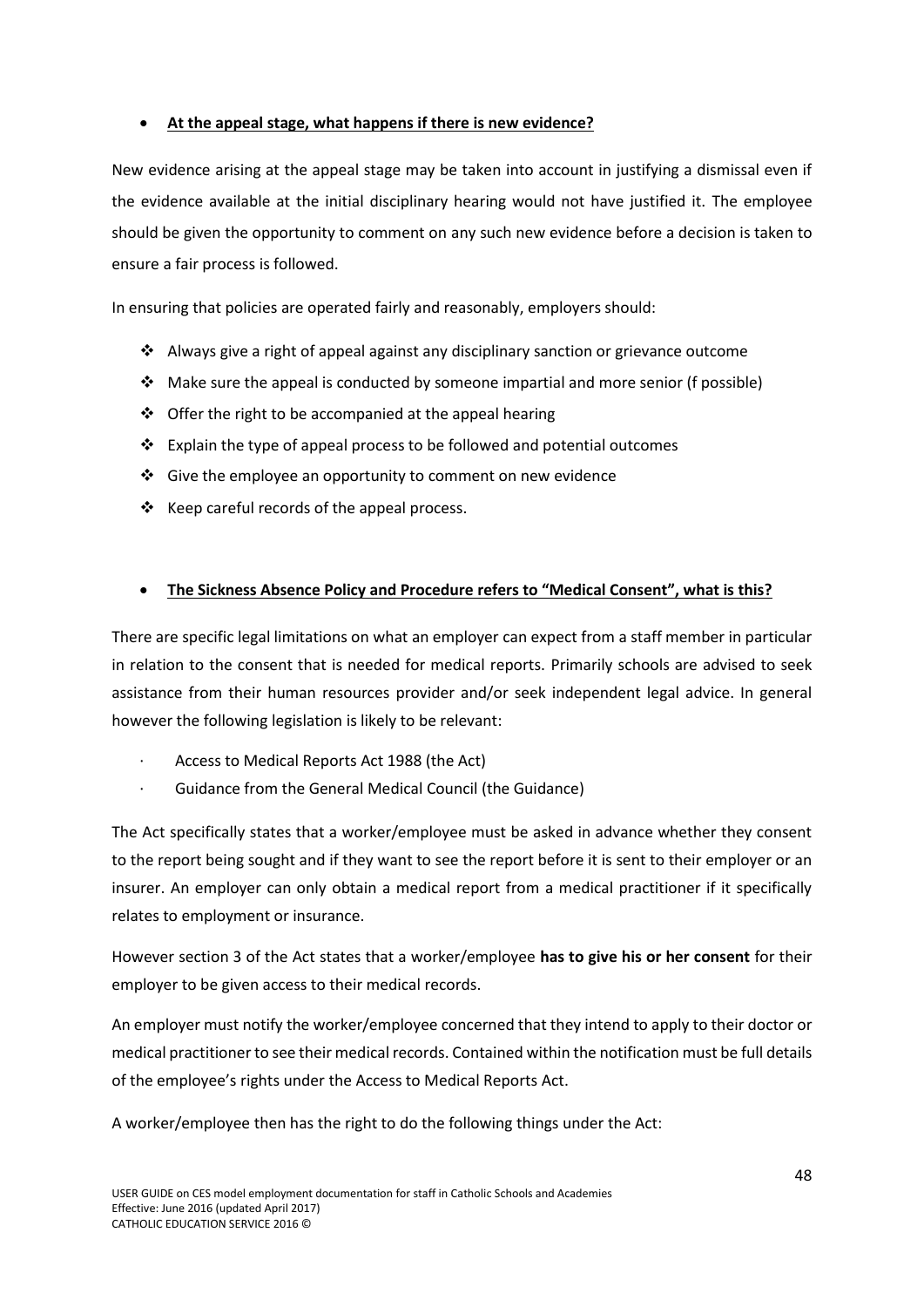- Refuse their consent
- To consent to the report being provided to their employer and state that it can be sent directly to their employer
- To consent to the report being provided to their employer but state that they wish to see the report before it is provided to their employer

If a worker/employee does wish to see the report beforehand they can withdraw consent once they have seen it. However the Act only applies to medical reports prepared by a medical practitioner who has been responsible for the clinical care of the worker, so if the worker is only being examined by a doctor and not treated the Act may not apply (nor does it apply to reports by nurses? However the Guidance confirms that a doctor should gain a patient's consent before disclosing information to a third party (and that includes a worker who is being examined only for a medical report).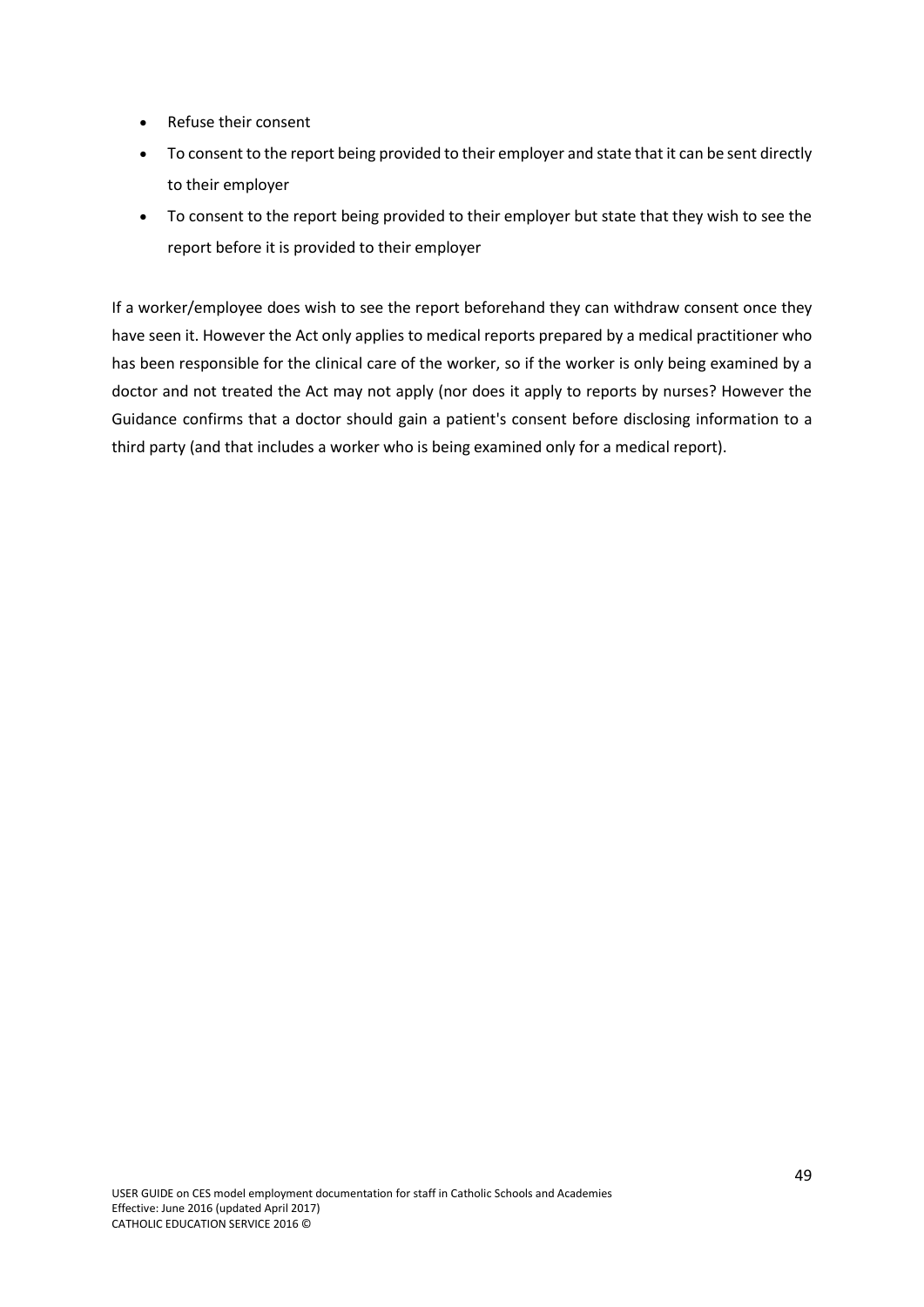# <span id="page-51-0"></span>**Appendix I – List of CES Employment Documentation**

# **BISHOPS CONFERENCE/CES/DIOCESAN DOCUMENTATION**

**All documentation listed here is available on the CES website:** 

- Bishops' Memorandum on Appointment of Teachers to Catholic Schools;
- Bishops' Conference and CES document entitled "Christ at the Centre";
- CES Guidance on Governance of a Catholic School: A Clarification of Roles and Responsibilities for England & Wales;
- CES documents "The Public Sector Equality Duty in England" and "The Public Sector Equality Duty in Wales";
- CES document entitled "Catholic schools, children of other faiths and community cohesion";
- CES document entitled "Pupils of Other Faiths in Catholic schools";
- CES document entitled "Equality Act 2010 Guidance for Catholic Schools";
- CES document entitled "Catholic Values and 'British Values' Practical Advice from the Catholic Education Service";

# **CES MODEL EMPLOYMENT APPLICATION DOCUMENTS All documentation listed here is available on the CES website:**

- Teacher Registration Form
- CES Guidance Employment References: Frequently Asked Questions
- Recruitment Monitoring Form
- Rehabilitation of Offenders Act 1974 Disclosure Form
- Leadership Application Form
- Lay Chaplain Application Form
- Teacher Application Form
- Support Staff Application Form
- Notes to Applicants
- Model Checklist of evidence (at interview stage)

#### **CES MODEL RECRUITMENT AND APPOINTMENT DOCUMENTS: All documentation listed here is available on the CES website:**

- Bishops' Memorandum On Appointment Of Teachers To Catholic Schools
- Guidance Note on Recruitment of Staff for Governing Bodies
- Model Invitation to Interview Letter
- Equality Act 2010 Reasonable Adjustments Statement
- Applicant's Declaration on receipt of contract
- Model Checklist of evidence (at interview stage)
- CES Guidance and Policy on Disqualification under the Childcare Act 2006

# **CES MODEL CONTRACTS OF EMPLOYMENT All documentation listed here is available on the CES website unless otherwise stated:**

- 1. CES Model Leadership Contract Group 1 (Head teacher, Joint Head teacher, Acting Head Teacher)
- 2. CES Model Leadership Contract Group 2 (Deputy Headteacher, Assistant Headteacher)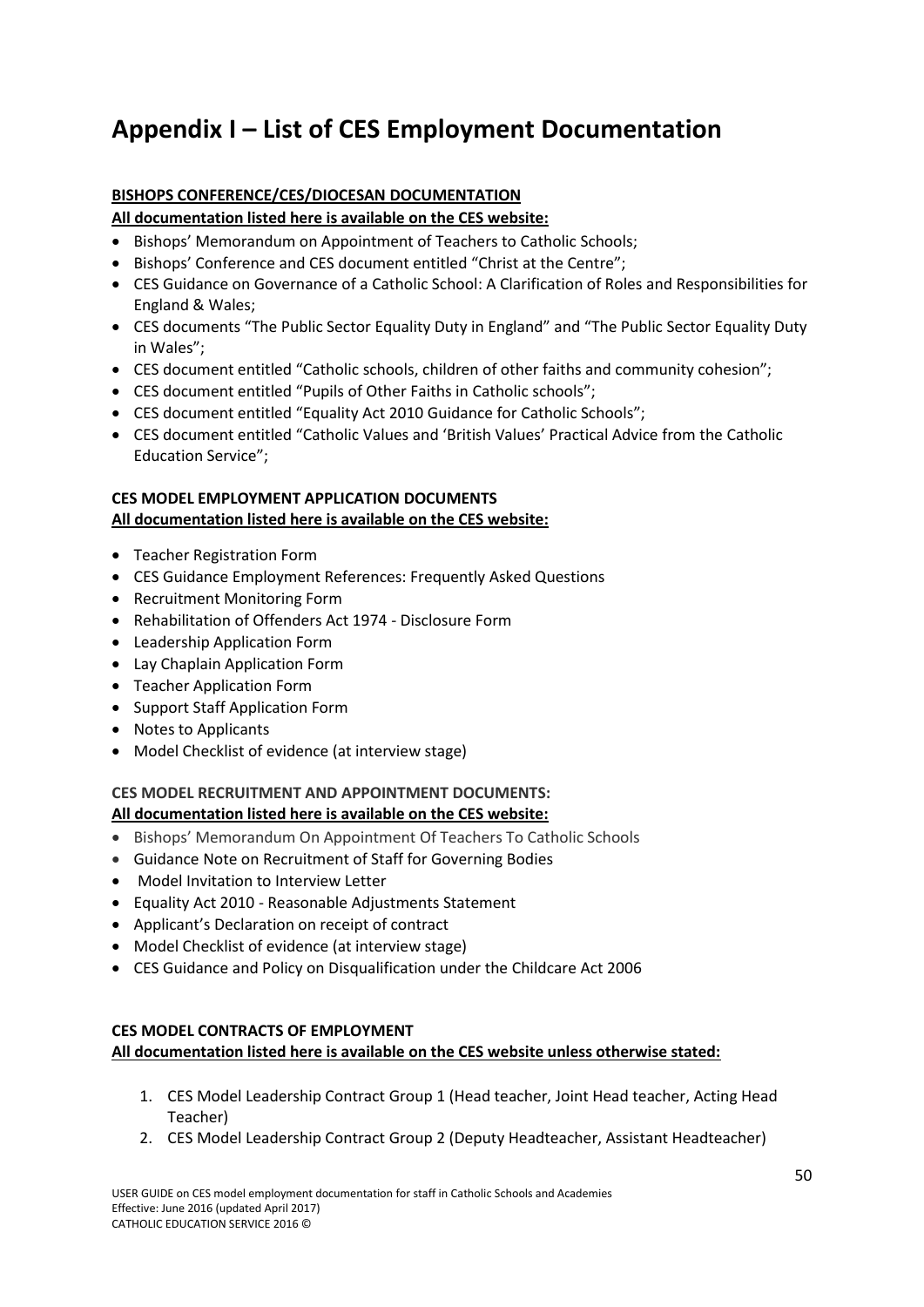- 3. CES Model Teacher Contract (Fast Track Teacher, Teacher and Newly Qualified Teacher)
- 4. CES Model Lead Practitioner Contract
- 5. CES Model Support Staff Contract (Teaching Assistant (Levels 1, 2, 3 and 4), Temporary Welfare Assistant, Classroom Assistant, Nursery Employee, Support Staff Member (Not Teaching Assistants))
- 6. CES Model Instructor/Unqualified Teacher Contract
- 7. CES Model Lay Chaplain Employed by a Governing Body Contract
- 8. CES Model Lay Chaplain Employed by a Diocese Contract

The above 8 contracts of employment are available with small but important amendments for the following types of employers:

- **Voluntary aided schools (available online)**
- **Voluntary academies (available online)**
- **Voluntary academies with flexible pay and conditions (please contact the diocese)**
- **Voluntary aided schools jointly run by the Catholic Church and Church of England (please contact the diocese)**
- **Voluntary academies jointly run by the Catholic Church and Church of England (please contact the diocese)**
- **Voluntary academies jointly run by the Catholic Church and Church of England with flexible pay and conditions ((please contact the diocese))**

#### **CES GUIDANCE ON EMPLOYMENT CONTRACTS**

**All documentation listed here is available on the CES website unless otherwise stated:** 

- CES employment documentation User Guide
- CES model School Contracts: Notes to Users
- CES model Academy Contracts: Notes to Users
- CES model Academy Contracts: Notes to Users (diocesan version) (please contact the diocese)
- Guidance Note on the Employment of Special Educational Needs Coordinators (SENCOs)
- Guidance Note on Lead Practitioner Contracts
- Four different levels of Teaching Assistants (please contact the CES)
- CES Optional Contract Clauses

### **CES MODEL SCHOOL POLICIES AND PROCEDURES All documentation listed here is available on the CES website:**

- Appraisal Policy and Procedure for Support Staff
- Appraisal Policy and Procedure for Teachers
- Capability Policy and Procedure
- Capability Policy and Procedure Template letters
- Sickness and Absence Policy and Procedure
- Sickness and Absence Policy and Procedure Template letters
- Form GRP1 notification of formal grievance to the Clerk to Governors
- Form GRP2 notification of appeal against grievance resolution
- Grievance Resolution Policy and Procedure
- Grievance Resolution Policy and Procedure Template letters
- Disciplinary Policy and Procedure
- Disciplinary Policy and Procedure Template letters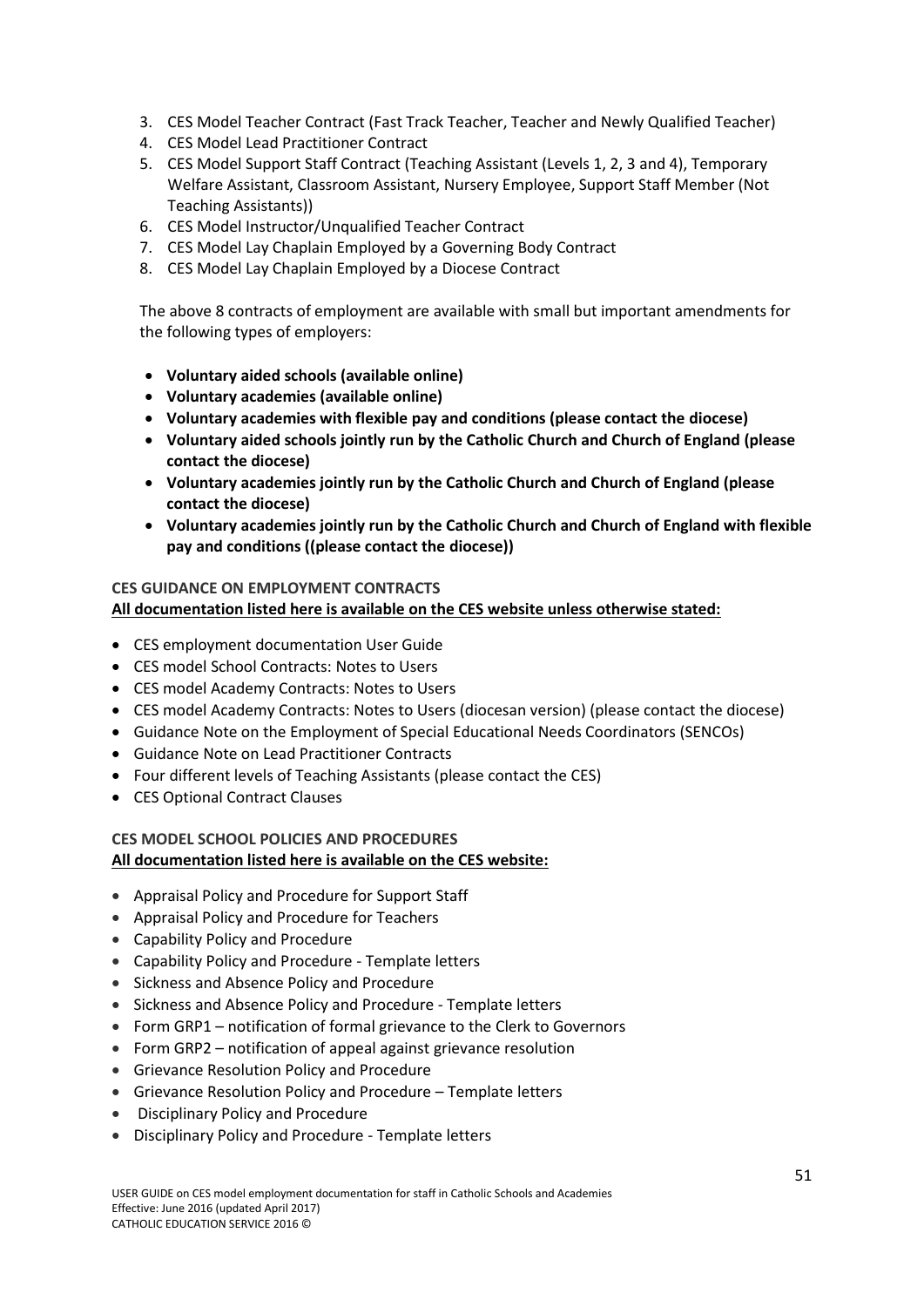**The above 12 documents relating to school policies and procedures are separately produced for:**

- **1. Schools in England**
- **2. Academies in England**
- **3. Schools in Wales**

# **EXTERNAL THIRD PARTY GUIDANCE (e.g. DfE/ACAS guidance)**

- **Guidance on managing staff employment in schools** published by Department for Education dated April 2013
- **Discipline and grievance**  Acas Code of Practice published by ACAS dated March 2015
- **Leading and Governing Groups of Schools Guidance** jointly produced by ASCL, NGA and Browne Jacobson dated March 2015
- **Implementing your school's approach to Teacher's pay** published by Department for Education

# **FURTHER READING**

The following Church documents set out the Church's teaching on the nature and purpose of Catholic education in some detail (most of which are available on [www.vatican.va](http://www.vatican.va/) unless otherwise stated):

 Declaration on Christian Education *Gravissimum educationis* (28th October 1965) available on the following link:

[http://www.vatican.va/archive/hist\\_councils/ii\\_vatican\\_council/documents/vat](http://www.vatican.va/archive/hist_councils/ii_vatican_council/documents/vat-ii_decl_19651028_gravissimum-educationis_en.html)ii decl 19651028 gravissimum-educationis en.html

- The Catholic School ( $19<sup>th</sup>$  March 1977) available on the following link: [http://www.vatican.va/roman\\_curia/congregations/ccatheduc/documents/rc\\_con\\_ccatheduc\\_doc\\_19770](http://www.vatican.va/roman_curia/congregations/ccatheduc/documents/rc_con_ccatheduc_doc_19770319_catholic-school_en.html) [319\\_catholic-school\\_en.html](http://www.vatican.va/roman_curia/congregations/ccatheduc/documents/rc_con_ccatheduc_doc_19770319_catholic-school_en.html)
- Lay Catholics in Schools, Witnesses to Faith (15<sup>th</sup> October 1982) available on the following link: [http://www.vatican.va/roman\\_curia/congregations/ccatheduc/documents/rc\\_con\\_ccatheduc\\_doc\\_19821](http://www.vatican.va/roman_curia/congregations/ccatheduc/documents/rc_con_ccatheduc_doc_19821015_lay-catholics_en.html) 015 lay-catholics en.html
- The Religious Dimension of Education in a Catholic School ( $7<sup>th</sup>$  April 1988) available on the following link: [http://www.vatican.va/roman\\_curia/congregations/ccatheduc/documents/rc\\_con\\_ccatheduc\\_doc\\_19880](http://www.vatican.va/roman_curia/congregations/ccatheduc/documents/rc_con_ccatheduc_doc_19880407_catholic-school_en.html) [407\\_catholic-school\\_en.html](http://www.vatican.va/roman_curia/congregations/ccatheduc/documents/rc_con_ccatheduc_doc_19880407_catholic-school_en.html)
- The Catholic School on the Threshold of the Third Millennium (28<sup>th</sup> December 1997) available on the following link:

[http://www.vatican.va/roman\\_curia/congregations/ccatheduc/documents/rc\\_con\\_ccatheduc\\_doc\\_27041](http://www.vatican.va/roman_curia/congregations/ccatheduc/documents/rc_con_ccatheduc_doc_27041998_school2000_en.html) [998\\_school2000\\_en.html](http://www.vatican.va/roman_curia/congregations/ccatheduc/documents/rc_con_ccatheduc_doc_27041998_school2000_en.html)

 Consecrated Persons and their Mission in Schools: Reflections and Guidelines (28th October 2002) available on the following link:

[http://www.vatican.va/roman\\_curia/congregations/ccatheduc/documents/rc\\_con\\_ccatheduc\\_doc\\_20021](http://www.vatican.va/roman_curia/congregations/ccatheduc/documents/rc_con_ccatheduc_doc_20021028_consecrated-persons_en.html) 028 consecrated-persons en.html

- Educating Together in Catholic Schools: A Shared Mission between Consecrated Persons and the Lay Faithful (8<sup>th</sup> September 2007) available on the following link [http://www.vatican.va/roman\\_curia/congregations/ccatheduc/documents/rc\\_con\\_ccatheduc\\_doc\\_20070](http://www.vatican.va/roman_curia/congregations/ccatheduc/documents/rc_con_ccatheduc_doc_20070908_educare-insieme_en.html) [908\\_educare-insieme\\_en.html](http://www.vatican.va/roman_curia/congregations/ccatheduc/documents/rc_con_ccatheduc_doc_20070908_educare-insieme_en.html)
- Bishops' Statement on Religious Education [http://rcdow.org.uk/education/headteachers/re-in-catholic](http://rcdow.org.uk/education/headteachers/re-in-catholic-schools/)[schools/](http://rcdow.org.uk/education/headteachers/re-in-catholic-schools/)
- RE Curriculum Directory (Bishops' Conference, 2012) available on the following website: [www.Catholiceducation.org.uk](http://www.catholiceducation.org.uk/)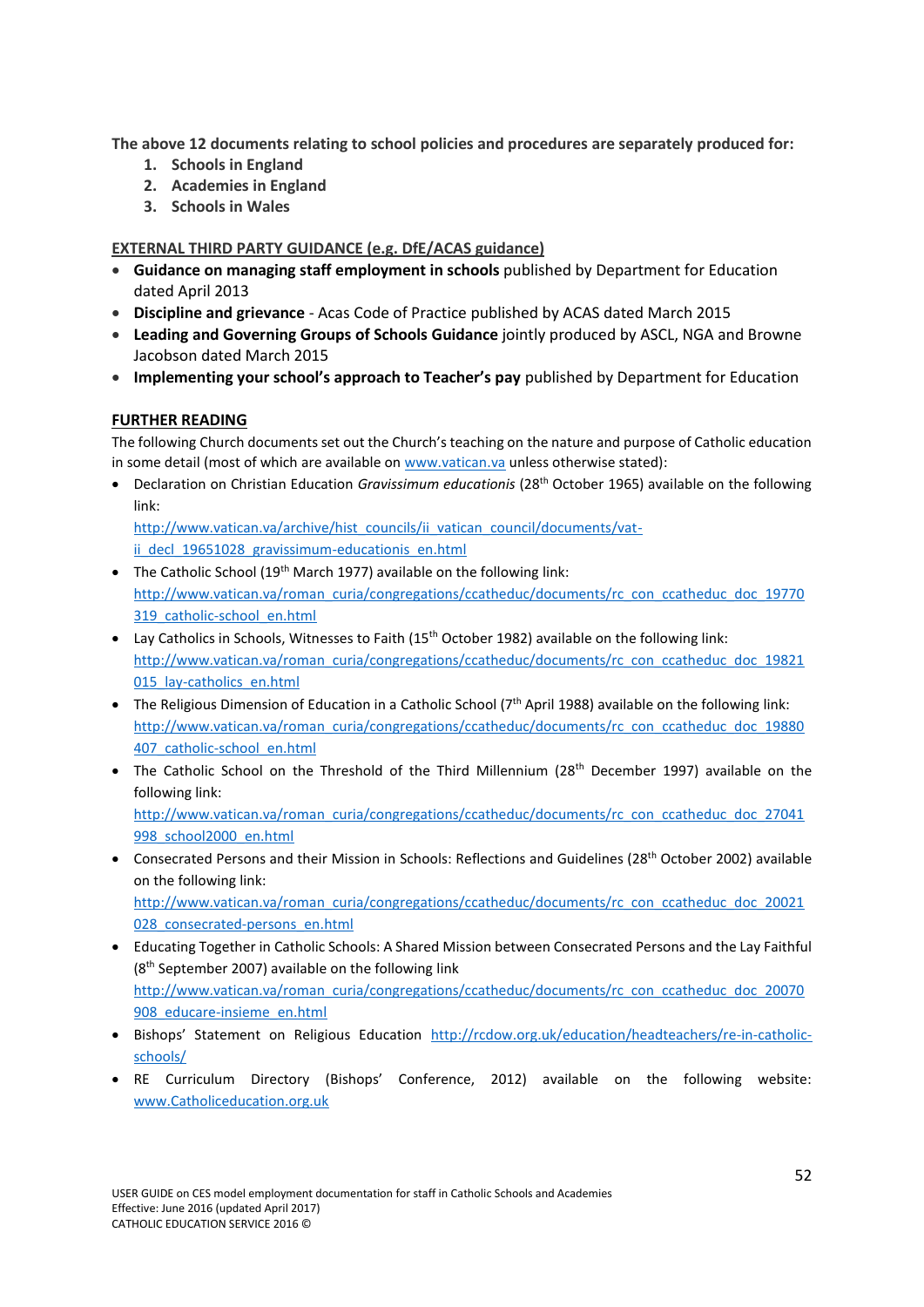# <span id="page-54-0"></span>**Appendix II – Index of Frequently Asked Questions**

This is a list of frequently asked questions that have been answered in this User Guide:

# **APPLICATION STAGE**

- What happens to an application form that an applicant incorrectly submits to the CES?
- If an applicant who is a *practising Catholic* wants to apply for a teaching role which does not require that the candidate must be a *practising Catholic,* should they still provide referee details for their parish priest?

### $\cdot$  **RECRUITMENT AND APPOINTMENT STAGE**

- Does the Governing Body have a duty to advertise the role of a Headteacher?
- In what circumstances should the Governing Body appoint an acting Head?
- Is the CES an employer (or a party to the contract of employment) for staff in Catholic schools?
- Why is the Bishop represented at interviews of senior leaders and teachers of religious education?

# **CONTRACTS**

- Can the CES contracts be amended in terms of pay?
- Can the notice periods set out in the CES model contract be amended for support staff?
- Can the CES model contracts be used for other roles such as School Business Managers, Bursars and Trainee Teachers?
- Can a local authority insist on using their own standard contracts for schools but with amendments to incorporate what they consider to be appropriate Catholic elements?
- What is Appendix 2 for?
- Are there contracts of employment developed specifically for schools jointly run by the Catholic Church and the Church of England or the Church in Wales?
- What is "Continuity of Service"?
- What is the "Ministry of a Teacher" referred to in paragraph 4.1 of the CES contract of employment for teachers?
- Why is the National Workload Agreement referred to in the CES contracts?
- What are Break Clauses in Fixed Term and Temporary Contracts?
- What is the Green Book that is referred to in the CES contracts?
- What is the Burgundy Book that is referred to in the CES contracts?
- What do CES contracts say about planning, preparation and assessment (PPA)?
- What are the new pension rules?
- Is it possible to postpone auto enrolment into a pension by three months as set out in the CES model contract?
- Could the wording regarding auto-enrolment in the Pensions paragraph be considered "an inducement" and therefore unlawful?